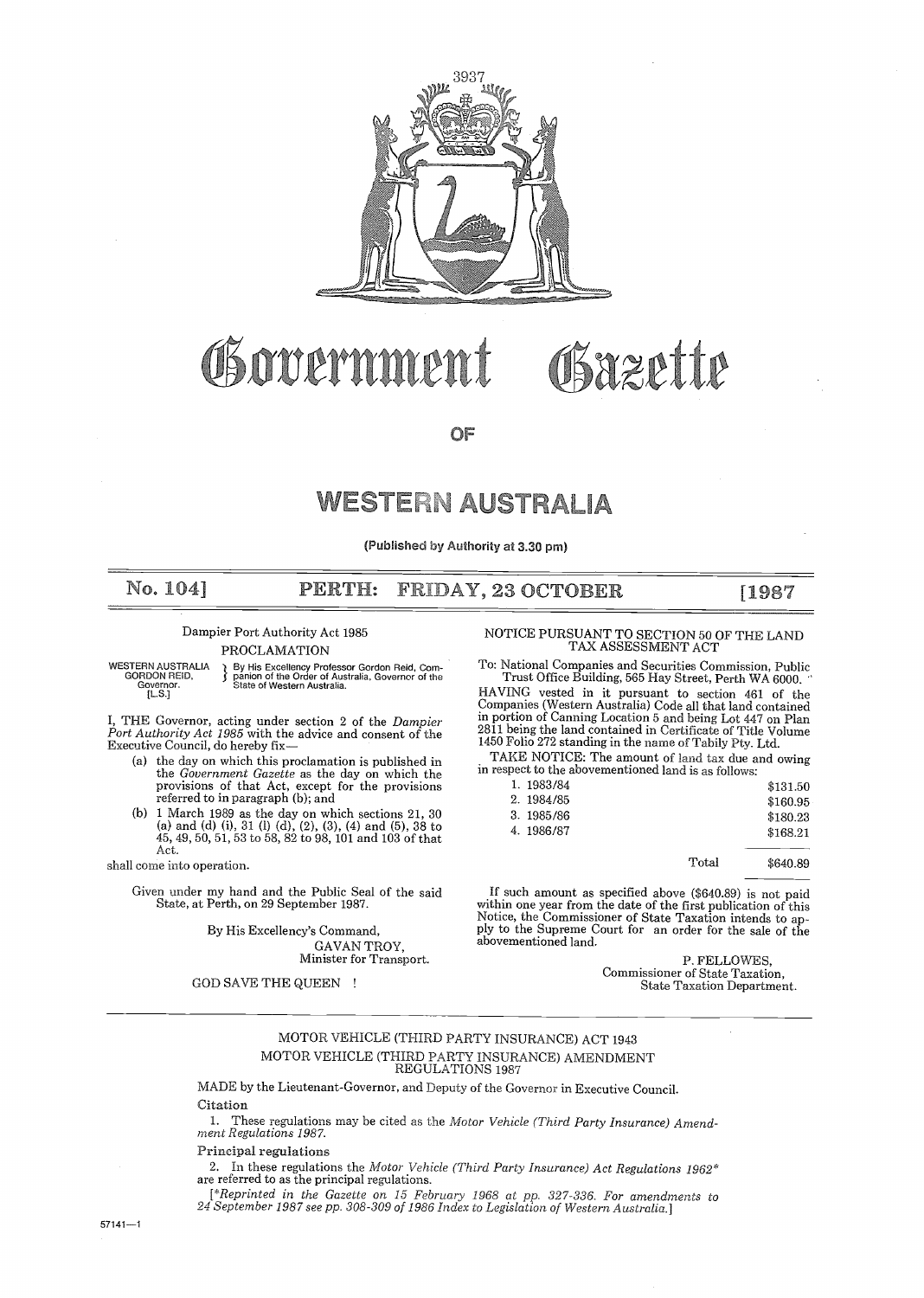#### Regulation I repealed and a regulation substituted

3 . Regulation 1 of the principal regulations is repealed and the following regulation is substituted-

1. These regulations may be cited as the Motor Vehicle (Third Party Insurance) Regulations 1962.

#### Regulation 26 amended

4 . Regulation 26 of the principal regulations is amended by deleting paragraphs (a), (b) and (c) and substituting the following-

- (a) in area not exceeding a 100 kilometres  $(i)$  radius from the General Post Office.  $(ii)$ radius from the General Post Office, Perth-
- (b) in an area not exceeding a 100 kilo-metre radius from the Post Office Albany, Bunbury, Collie, Geraldton, Kalgoorlie, Kambalda, Norseman or South Hedland- COVERNMENT GAZETTE, WA<br>
1. Hegalation 1 repended and are probabilited and are findered and the findered<br>
3. Begalation 1 of the priceless regulations is a speaker of the findered and the findered<br>
managing Director (Finde
	- (c) in any other area not referred to in<br>paragraph (a) or (b) of this regulation-
- (i) \$86 call out fee; plus
- \$1 .65 per kilometre from 11 to 100 kilometres ;
- (iii) \$1 .20 per kilometre thereafter ;
- (i) \$86 call out fee ; plus
- (ii) \$1 .65 per kilometre from 11 to 100 kilometres ;
- (iii) \$1 .20 per kilometre thereafter ;
- (i) \$40 call out fee; plus
- (ii) \$1 .20 per kilometre from 11 to 100
- kilometres;<br> $85$  cents (iii) 85 cents per kilometre thereafter.

By Command of the Lieutenant-Governor,

and Deputy of the Governor,

L. E. SMITH, Clerk of the Council .

#### SALARIES AND ALLOWANCES ACT 1975

#### SALARIES AND ALLOWANCES AMENDMENT REGULATIONS 1987

MADE by His Excellency the Governor in Executive Council .

Citation <sup>1</sup> . These regulations maybe cited as the Salaries and Allowances Amendment Regulations 1987.

#### Regulation 3 amended

2. Regulation 3 of the Salaries and Allowances Regulations  $1975*$  is amended-

- (a) in paragraph (b), by deleting "Audit Act 1904" and substituting the following--Financial Administration and Audit Act 1985 '
- $(b)$  in • Chairman
- (c)  $\,$  in paragraph (d) by deleting "1904" and substituting the following— 1978 ";
- (d) by deleting paragraph  $(f)$ ;
- (e) by deleting paragraphs  $(j)$ ,  $(k)$  and  $(l)$ ;
- (f) by deleting paragraph  $(q)$ ;
- (g) by deleting paragraph  $(s)$ ;
- (h) by deleting paragraphs  $(x)$  and  $(y)$ ;
- (i) by deleting paragraphs  $(z)$  and substituting the following paragraphs-
	- (z) The offices of the Executive Chairman and the Chief Officer of the Western Australian Fire Brigades Board established under the Fire Brigades Act 1942.
	- (za) Chairman, Western Australian Tourism Commission, established under the Western Australian Tourism Commission Act 1983;
	- (zb) Commissioner for Corporate Affairs, established under the Companies (Administration) Act 1982;
	- (zc) Commissioner for Occupational Health and Safety appointed under the Occupational Health, Safety and Welfare Act 1984;
	- (zd) Chief Executive Officer, Sir Charles Gairdner Hospital appointed by the Board of the Sir Charles Gairdner Hospital under the Hospitals Act 1927;
	- (ze) Executive Director of the Department of Conservation and Land Management, established by the Conservation and Land Management Act 1984;
	- (zf) Managing Director, Water Authority of Western Australia appointed under the Water Authority Act 1984.

 $*Puthlished$  in the Gazette on 8 August 1975 at pp. 2862-3. For amendments to <sup>11</sup> November 1986 seepage 336 of the 1985 Index to Legislation of Western Australia.]

By His Excellency's Command,

L. E. SMITH, Clerk of the Council.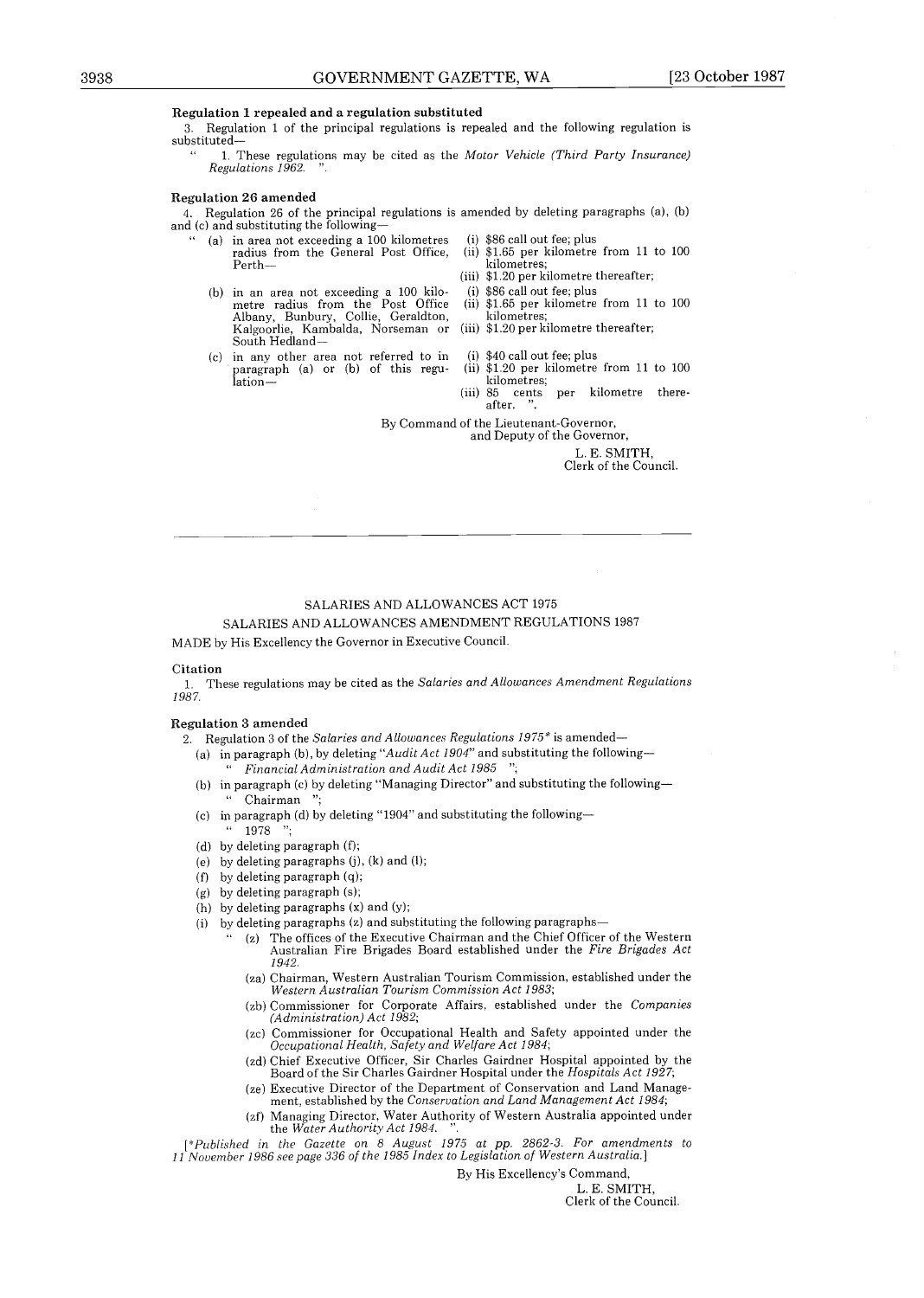#### PUBLIC SERVICE ACT 1978

#### PUBLIC SERVICE AMENDMENT REGULATIONS 1987

MADE by the Lieutenant-Governor and Deputy of the Governor in Executive Council on the recommendation of the Public Service Board.

Citation

1. These regulations may be cited as the Public Service Amendment Regulations 1987.

#### Regulations 8 and 9 repealed

2. Regulations 8 and 9 of the Public Service Regulations  $1979^*$  are repealed.

[Published in the Government Gazette of 12 April 1979 . For amendments to 16 September 1987 seep . 335 of 1986 Index to Legislation of Western Australia] .

By order of the Lieutenant-Governor and Deputy of the Governor,

L. E. SMITH, Clerk of the Council.

#### INDECENT PUBLICATIONS AND ARTICLES ACT 1902

I, DAVID CHARLES PARKER, being the Minister administering the Indecent Publications and Articles Act 1902, acting in the exercise of powers conferred by subsection (1) of section 10 of that Act, do hereby determine that the publications specified in the schedule below shall be classified as restricted publications for the purposes of that Act.

Dated this 20th day of October 1987 .

DAVID PARKER, Minister for the Arts.

#### Schedule

#### Title or Description; Publisher.

ACM No. 75; Not Known.

ACM No. 76; Adult Contact Monthly.

Bawdy, September 1987, No. 279; Not Known.

Best of Knave, The (Special Collectors' Issue) No. 6; Galaxy Publications Ltd.

The Best of Men Only, The No. 19; Paul Raymond Publications Ltd.

Club International, Vol. 16 No. 10; Paul Raymond Publications Ltd.

Escort Vol. 7 No. 10; Paul Raymond Publications Ltd.

Fiesta (21st Anniversary Special); Galaxy Publications Ltd.

Forum December 1987, Vol. 17 No. 3; Forum International Ltd.

Gallery August 1987, Vol. 15 No. 8; Montcalm Publishing. Gallery September 1987, Vol. 15 No. 9; Montcalm Publishing.

Genesis September 1987, Vol. 15 No. 2; Atrium Multi-Media Corp.

Genesis Girls/Girls Fall 1987 ; Atrium Multi-Media Corp .

Hard Core September 1987, No. 24; Peter Theander.

High School No. 2; W. S. City.

Male Call No. 94; A.N.D.C.O..

Mayfair Vol. 22 No. 10; Fisk Publishing Co Ltd.

Penthouse November 1987, Vol. 19 No. 3; Penthouse International Ltd.

Porn Broker No. 118; Undercounter Publications.

Ribald September 1987, No. 769; Not Known.

Ribald September 1987, No. 771; Not Known.

Ribald September 1987, No. 772; Not Known.

Seventeen's Teenager No. 6; Not Known.

Sex Bizarre September 1987, No . 43; Peter Theander .

Sexpaper No. 394; Undercounter Publications.

Sexpaper No. 395; Undercounter Publications.

Sexpaper No. 396; Undercounter Publications.

Taboo No. 117; Undercounter Publications.

Teenage Sex September 1987, No. 49; Peter Theander.

Virile No. 117; Undercounter Publications.

#### LIQUOR ACT 1970 Section (176)

#### LIQUOR ACT (HISTORIC INN) (SPENCER INN) ORDER 1987

MADE by the Lieutenant-Governor and Deputy of the Governor in Executive Council . Citation

1. This Order may be cited as the Liquor Act (Historic Inn) (Spencer Inn) Order 1987. Commencement

2 . This Order shall come into operation on the day on which it is published in the Government Gazette.

#### Interpretation

3. In this Order unless the contrary intention appears-

"premises" means the premises referred to in clause 4 .

Historic Inn<br>4. The premises known as "Spencer Inn" Albany, situate on the land described in Schedule 4. I he premises known as Spencer Inn Albany, situate on the land described in Schedule<br>1, being of historical and architectural interest and worthy of preservation for the benefit of<br>the public generally, are hereby decla Act 1970.

#### Issue of liquor licence

5 . The Director of Liquor Licensing is hereby sanctioned and authorized to issue to Gary John Dwyer a licence for the sale and supply of liquor on the premises subject to the conditions set out in Schedule 2 .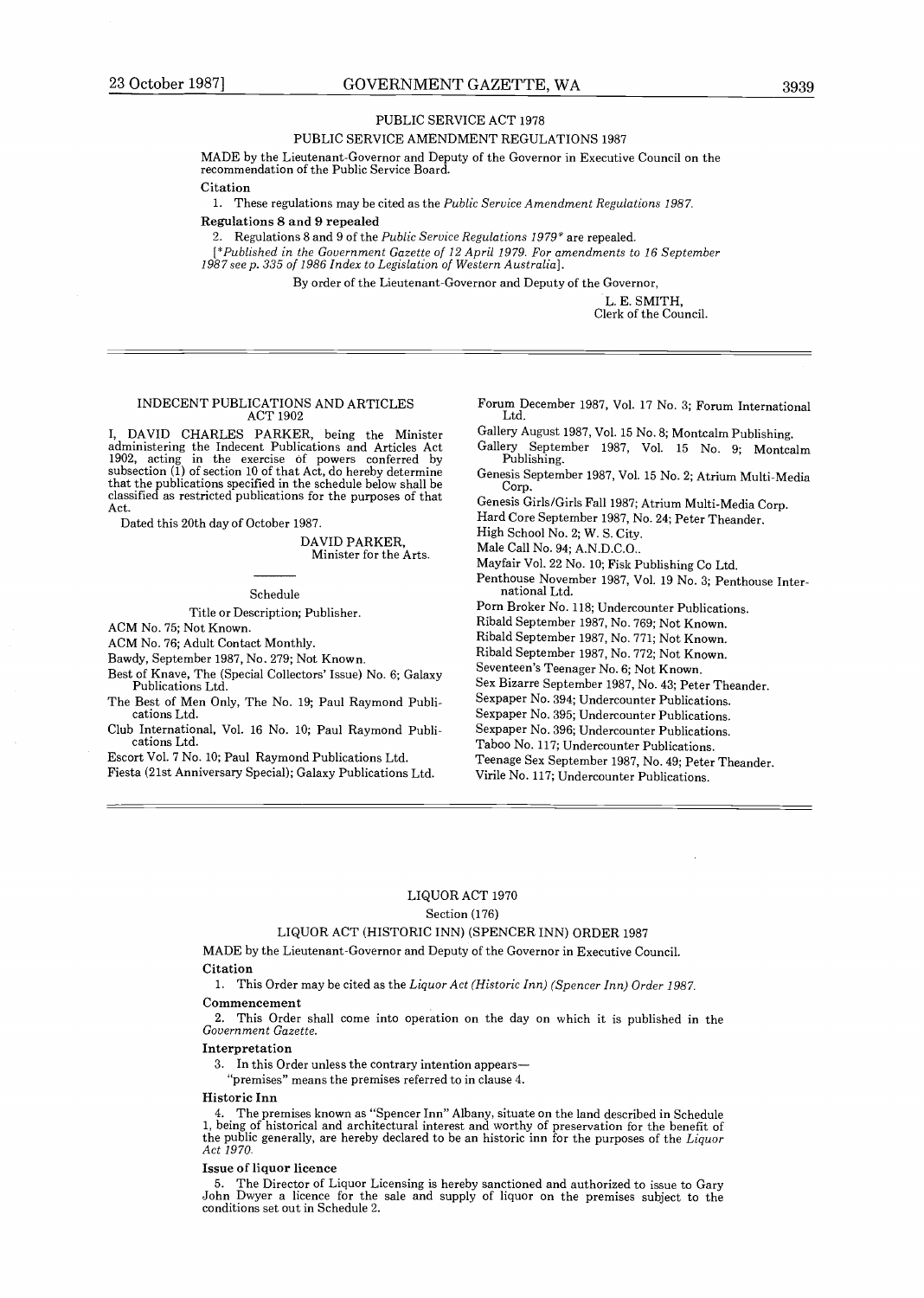#### Exemption from certain provisions of Liquor Act 1970

<sup>6</sup> . Section 165 of the Liquor Act 1970 does not apply to or in respect of the premises, the licensee or the owners .

#### Schedule 1

#### Description of Land

All that land being portion of Albany Town Lot 144 and being Lot 6 the subject of diagram 444 being the land contained in Certificate of Title Volume 1702 Folio 313 .

#### Schedule 2

#### Conditions to Which Licence is Subject

#### Trading hours

1. The licensee may sell or supply liquor-

- (a) on any day (other than Good Friday and subject to paragraphs (b), (c) and (d) a Sunday, Christmas Day or Anzac Day) between 6.00 am and 12 midnight;
- (b) on a Sunday between  $2.00$  pm and  $8.00$  pm;
- (c) on a Sunday or Christmas Day between 12 midday and 10.00 pm when sold or supplied with or ancillary to a meal supplied by the licensee; and
- (d) on Anzac Day after 12 midday,

for consumption on the premises .

#### No alteration to premises without Director's consent

2 . No alteration or modification of the premises be carried out after the issue of the licence except with the prior consent in writing of the Director of Liquor Licensing.

#### Licensee to keep premises clean etc.

3 . The licensee shall keep the premises and all fittings and fixtures in the premises thoroughly cleaned, in a hygienic condition and in good repair .

#### Fee for licence

4 . The annual fee for the licence shall be the same annual fee as would be payable if the licence were a tavern licence and the provisions of Part VIII of the Liquor Act 1970 apply to the licence and any renewal of it.

By Command of the Lieutenant-Governor,

and Deputy of the Governor. L. E. SMITH,

Clerk of the Council.

#### WESTERN AUSTRALIAN TROTTING ASSOCIATION

#### Rules of Trotting

#### Notice of Amendment

Not TCE is hereby given that at the digital of the Committee<br>Gloucester Park, East Perth on 13 October 1987 it was<br>resolved by an absolute majority of the Committee that the<br>Rules of Trotting be amended by inclusion after

(e) (iv) of the following sub-rule  $499$  (e) (v)-<br>any shareholder, member, Racing Manager, director or any shareholder, member, Racing Manager, director or officer of any company is or becomes a disqualified person or a person whose interest in a horse would under these Rules operate to prohibit the horse from being entered for or starting in a race . Dated this 13th day of October, 1987 .

E. C. MANEA,<br>President President, Western Australian Trotting Association.

That Rule 436 (k) be amended by the deletion thereof and the substitution therefor of the following-

436 (k) All progeny shall be branded by a person(s) or body duly authorised by the Controlling Body to brand progeny and shall be branded with such identifying code brand as the Controlling Body shall from time to time require before such progeny is weaned from the mare and the owner of such progeny shall furnish the Controlling Body with a detailed description of such progeny and the identifying code brand with which such progeny is so branded.

Dated this 13th day of October, 1987 .

E.C. MANEA, President, Western Australian Trotting Association.

#### HEALTH ACT 1911

Health Department of WA, Perth, 13 October 1987.

895/84.

THE cancellation of the appointment of Mr James Owen as a Health Surveyor to the City of Stirling is hereby notified. The appointment of Mr John Joseph Callaghan as a Health Surveyor to the City of Stirling for the period effec-tive from 5 October 1987 to 29 January 1988 is approved .

> R. S. W. LUGG. for Executive Director Public Health and Scientific Support Services .

#### WESTERN AUSTRALIAN TROTTING ASSOCIATION

#### Rules of Trotting

#### Notice of Amendment

NOTICE is hereby given that at a meeting of the Committee of the Western Australian Trotting Association held at Gloucester Park, East Perth on 13 October 1987 it was resolved by an absolute majority of the Committee that the Rules of Trotting be amended as follows .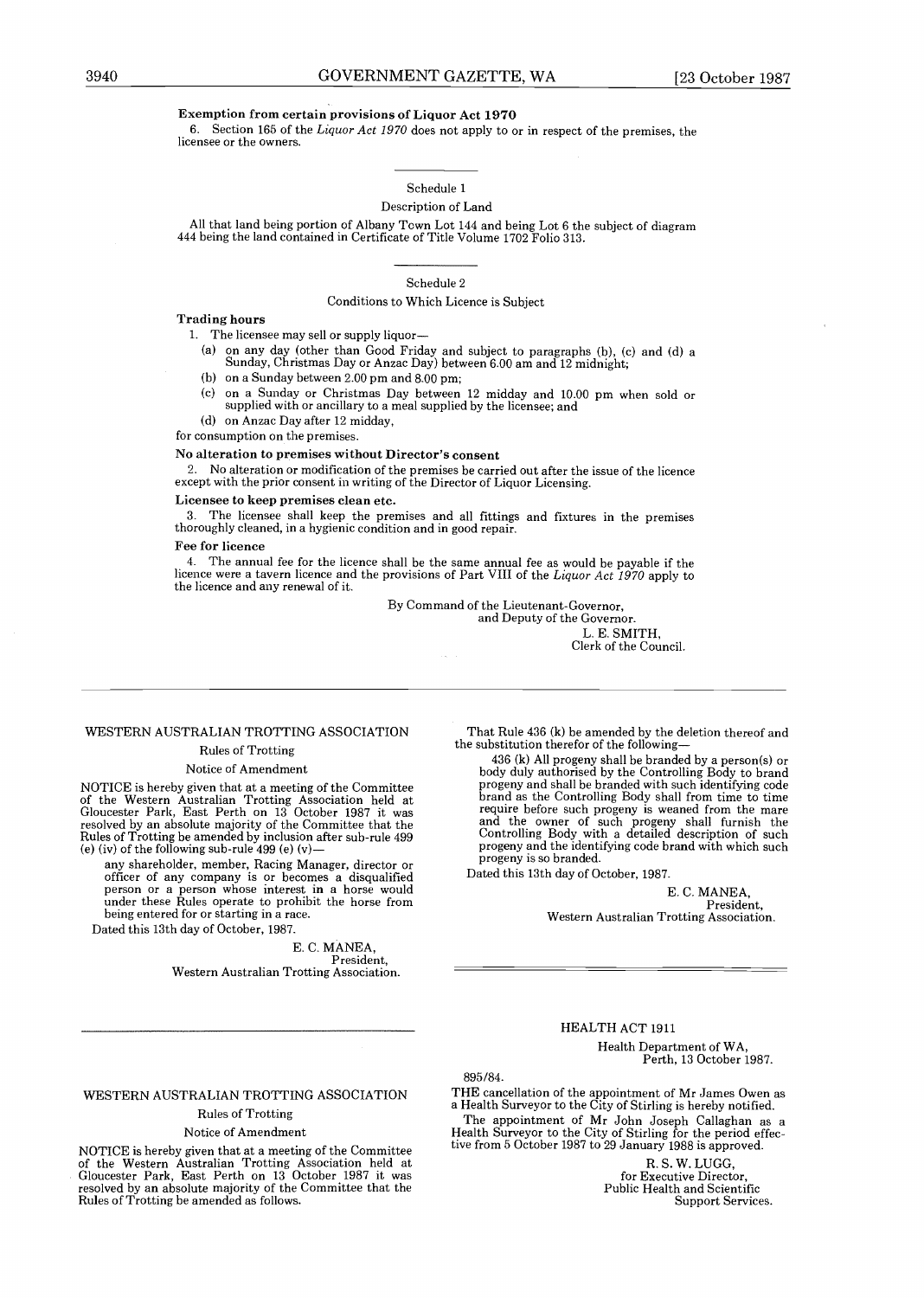#### HEALTH ACT 1911

#### Health Department of WA, Perth, 13 October 1987 .

146/67.

THE cancellation of the appointment of Mr Michael W.<br>Whitehead as a Health Surveyor to the Town of Albany is<br>hereby notified.

The appointment of Mr Llewellyn George Withers as a Health Surveyor to the Town of Albany effective from 12 October 1987 is approved .

R. S. W. LUGG, for Executive Director Public Health and Scientific Support Services.

#### HEALTH ACT 1911

# Health Department of WA, Perth, 13 October 1987 .

1114/85 .

THE cancellation of the appointment of Miss Robyn Joanne Martin as a Health Surveyor to the Shire of Broomehill is hereby notified.

The appointment of Mr Angus Ferguson Kerr as a Health Surveyor to the Shire of Broomehill is approved .

R. S . W . LUGG, for Executive Director, Public Health and Scientific Support Services. HEALTH ACT 1911

Health Department of WA, Perth, 6 October 1987 .

332/69.

THE cancellation of the appointment of Mr Terrence Ray Sargent as a Health Surveyor to the Shire of Mukinbudin is hereby notified.

The appointment of Mr Linton Keith Thomas as a Health Surveyor to the Shire of Mukinbudin is approved .

> R. S. W. LUGG. for Executive Director, Public Health and Scientific Support Services.

#### HEALTH ACT 1911

Health Department of WA, Perth, 13 October 1987.

272/84.

The cancellation of the appointment of Mr Reginald Walter Lamb as a Health Surveyor (Meat) to the Shire of Northam, effective from 9 October 1987 is hereby notified .

The appointment of Mr Darryal Francis Eastwell as a Health Surveyor (Meat) to the Shire of Northam, effective from 12 October 1987 is approved .

> R. S. W. LUGG, for Executive Director, Public Health and Scientific Support Services.

#### FIRE BRIGADES SUPERANNUATION ACT 1985 FIRE BRIGADES (SUPERANNUATION FUND) AMENDMENT REGULATIONS (No. 2) 1987

MADE by the Lieutenant-Governor, and Deputy of the Governor in Executive Council under section  $48$  and certified by the actuary.

#### Citation

<sup>1</sup> . These regulations may be cited as the Fire Brigades (Superannuation Fund) Amend-ment Regulations (No. 2) 1987.

#### Schedule 1 amended

2. Schedule 1 to Fire Brigades (Superannuation Fund) Regulations 1986\* is amended by deleting "0,175" and substituting the following-  $^{4}$  0.190 ".

[\*Published in the Gazette on 29 October 1986 at p. 3991 and amended in Gazette on 14 August 1987.]

> By Command of the Lieutenant-Governor, and Deputy of the Governor,

L. E. SMITH, Clerk of the Council.

#### NAVIGABLE WATERS REGULATIONS Water Ski Areas

#### Department of Marine and Harbours, Fremantle, 13 October 1987 .

ACTING pursuant to the powers conferred by Regulation 48A(1) (c) of the Navigable Waters Regulations, the Department of Marine and Harbours by this notice defines and sets aside the following area of navigable waters for the purpose of barefoot water skiing, provided this area is confined to members of the Australian Barefoot Water Ski Club (WA Division) and will only apply between 0900 and 1800 hours on the Saturdays of 14 November 1987, 12 December 1987, 9 January 1988, 13 February 1988, 12 March 1988, 9 April 1988, 14 May 1988 and 11 June 1988 .

All that portion of the Swan River commencing at a point 175 metres upstream of Barker's Bridge and extending for 750 metres upstream .

> J. M. JENKIN, Executive Director.

WESTERN AUSTRALIAN MARINE ACT 1982 Restricted Speed Areas-Private Pleasure Craft

Department of Marine and Harbours, Fremantle, 13 October 1987.

ACTING pursuant to the powers conferred by section 67 of the Western Australian Marine Act 1982 the Department of Marine and Harbours by this notice revokes subparagraphs S (a) (vi) of the notice published in the Government Gazette<br>of 15 July 1983 relating to speed limits on the Swan River,<br>provided that this revocation will apply only between 0900<br>and 1800 hours of the Saturdays of 14 Nove in the area set out hereunder and is applicable only to competitors in an approved event being conducted by the Australian Barefoot Water Ski Club (WA Division) .

All that portion of the Swan River commencing at a point 175 metres upstream of Barker's Bridge and extending for 750 metres upstream .

> J. M. JENKIN, Executive Director.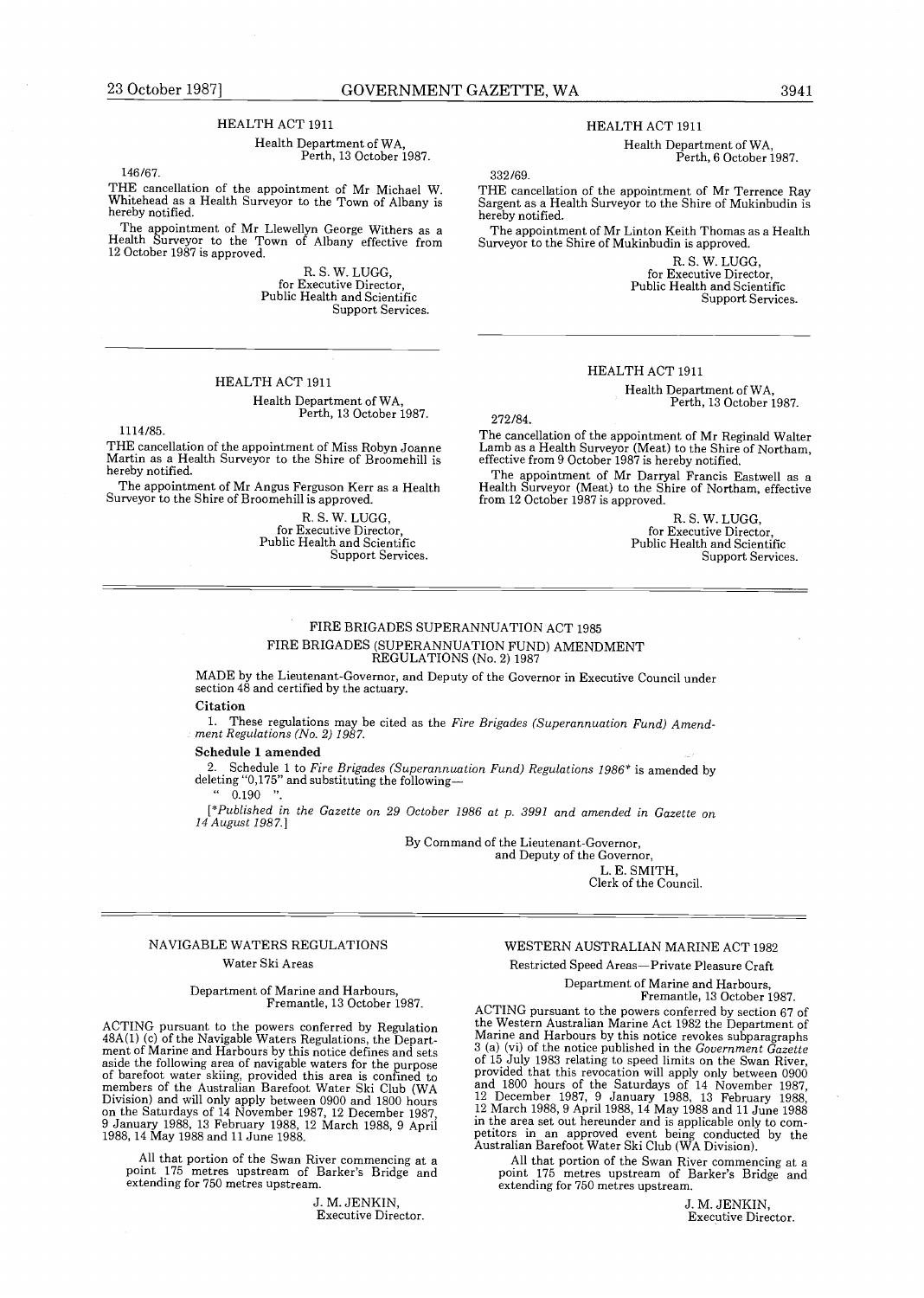#### NAVIGABLE WATERS REGULATIONS

Water Ski Areas

Department of Marine and Harbours, Fremantle, 13 October 1987 .

ACTING pursuant to the powers conferred by Regulation<br>48A of the Navigable Waters Regulations the Department of Marine and Harbours, by this notice defines and sets aside the following area of navigable waters for the exclusive use of members of the West Australian Water Ski Association taking part in skiing activities approved by that club, only between 10.00 am and 3.00 pm Sunday 10 April 1988.

All the waters of the Swan River including the ski<br>take-off area contained within a line extending from the<br>groyne at Mill Point, South Perth in a westerly direc-<br>tion for 455 metres; thence in a south-southwesterly direction for 1 525 metres to the Pelican Rocks Beacon; thence in a northeasterly direction for 1 370 metres to a point on the foreshore, being prolongation of Judd Street, South Perth .

> J. M. JENKIN. Executive Director.

#### NAVIGABLE WATERS REGULATIONS

Water Ski Areas

#### Department of Marine and Harbours, Fremantle, 13 October 1987 .

ACTING pursuant to the powers conferred by Regulation 48A of the Navigable Waters Regulations the Department of iviarine and Harbours, by this notice defines and sets aside<br>the following area of navigable waters for the exclusive use<br>of members of the West Australian Water Ski Association<br>taking part in skiing activities approved by between 11.00 am and 1.30 pm Sunday, 20 March 1988.

All the waters of the Swan River including the ski take-off area contained within a line extending from the groyne at Mill Point, South Perth in a westerly direction for 455 metres; thence in a south-southwesterly direction for 1 525 metres to the Pelican Rocks Beacon, thence in a northeasterly direction for 1 370 metres to a point on the foreshore, being prolongation of Judd Street, South Perth.

> J. M. JENKIN, Executive Director .

#### SHIPPING AND PILOTAGE ACT 1967 PORTS AND HARBOURS AMENDMENT REGULATIONS 1987

MADE by the Lieutenant-Governor and Deputy of the Governor in Executive Council .

#### **Citation**

:

1. These regulations may be cited as the Ports and Harbours Amendment Regulations 1987.

#### Principal regulations

2. In these regulations the Ports and Harbours Regulations\* are referred to as the principal regulations.

[\*Published in the Government Gazette on 3 February 1966 at pp. 277-292, for amendments to 26 August 1987 see p. 346 of 1986 Index to Legislation of Western Australia.

#### Regulation 9 amended

3. Regulation 9 of the principal regulations is amended by deleting paragraphs (a), (b) and (c) and substituting the following paragraphs-

- (a) a vessel of war;
- (b) a vessel owned by any of Her Majesty's States or Colonies or the government of any country that is a member of the British Commonwealth of Nations, that is engaged in a non-commercial voyage;
- (c) a private pleasure vessel of less than 500 tons gross tonnage;
- (d) a training vessel on a non-commercial voyage;
- (e) an Australian registered commercial fishing vessel of less than 500 tons gross tonnage;
- (f) a vessel on a non-commercial voyage exempted in circumstances which are or at the discretion of the General Manager ; or
- a coasting vessel or an interstate vessel of which the master holds a Pilotage Exemption Certificate that is valid with respect to that port, ' . (g)

#### Regulation 15 amended

- 4. Regulation 15 of the principal regulations is amended—
	- (a) in subregulation (1) by deleting paragraphs (a) and (b) and substituting the following paragraphs-
		- (a) a vessel of war; .,
			- (b) a vessel owned by any of Her Majesty's State or Colonies or the government of any country that is a member of the British Commonwealth of Nations, that is engaged in a non-commercial voyage;
			- (c) a private pleasure vessel of less than 500 tons gross tonnage;
			- (d) a training vessel on a non-commercial voyage;
			- (e) an Australian registered commercial or fishing vessel of less than 500 tons gross tonnage; or
			- $(f)$ a vessel on a non-commercial voyage exempted in circumstances which are at the discretion of the General Manager. ";  $\sim$
	- (b) in subregulations (3) by deleting "paragraph (a) or (b)" and substituting the following-

paragraphs (a) to  $(f)$  ".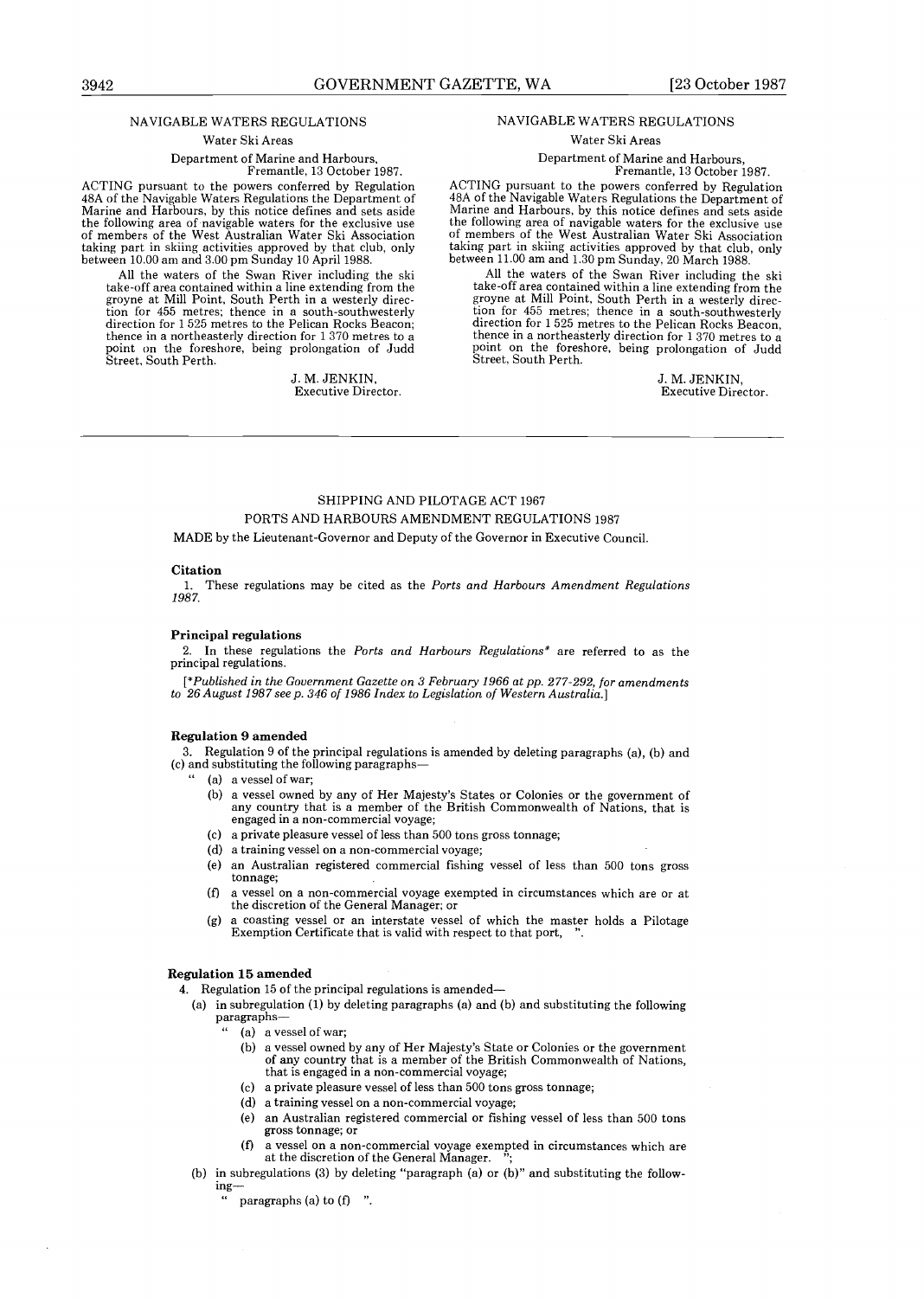"

4 . Regulation 18 of the principal regulations is amended by repealing subregulation (1) and substituting the following subregulation-

- (1) The master or owner of any vessel other than-
	- (a) a vessel of war;
	- (b) a vessel owned by any of Her Majesty's States or Colonies or the government of any country that is a member of the British Commonwealth of Nations, that is engaged in a non-commercial voyage;
	- (c) a mission vessel ;
	- (d) a vessel calling at a port either for the purpose of remedying a situation endangering the safety of the vessel or of obtaining medical treatment for a person on board;
	- (e) a vessel owned and used solely for private pleasure purposes;
	- subject to subregulation (1a), a fishing vessel used for professional purposes that is a subject of a current fishing boat licence issued under the Fisheries Act 1905 or of an equivalent licence, permit or registration under the laws of another State or a Territory of the Commonwealth ;
	- a commercial vessel- (g)
		- (i) of 5.5 metres or less in length; or
		- (ii) without its own means of propulsion;
	- (h) a training vessel on a non-commercial voyage; or
	- (i) a vessel which is at the time engaged as a private pleasure vessel or on some other non-commercial voyage and which is exempted in circumstances which are at the discretion of the General Manager,

entering, calling at or using any port in the State shall pay to the Department conservancy dues calculated in accordance with the provisions of Part II of the Third Schedule.

> Approved by the Lieutenant-Governor and Deputy of the Governor in Executive Council.

> > L. E. SMITH, Clerk of the Council.

#### LAND ACT 1933

Extension of Closing Date

Department of Land Administration, Perth, 23 October 1987.

#### Corres. 3227/985.

IT is hereby notified for general information that the closing date for Mount Magnet Lot 548 as gazetted on 16 October 1987 Government Gazette (No . 103) page 3899 has been extended to Wednesday, 2 December 1987 .

> C. GRANT, Acting Executive Director.

#### LAND ACT 1933

#### Land Release

#### Department of Land Administration, Perth, 23 October 1987 .

THE Hon Minister for Lands has approved the sale under section 45B of the Land Act 1933 of the Nullagine lots listed in the schedule hereunder for the purpose of "Residence and Storage" at the purchase prices shown and subject to the conditions stated .

#### Schedule

Lot; Street; Area (square metres); Purchase Price.

214; Airport Road; 1000; \$3 300.

215; Airport Road; 1 000; \$3 300.

216; Airport Road; 1 000; \$3 300.

217; Airport Road; 1 000; \$3 300.

218; Airport Road; 1 000; \$3 300.

219; Airport Road; 1 161; \$3 600.

220; Corner Airport Road and Howard Road; 1051; \$3 400. 227; Corner Airport Road and Howard Road; 1067; \$3400. 228; Airport Road; 1 200; \$3 700.

Public Plan Nullagine Townsite Pts 13 .17 and 14 .17 .

#### Conditions of Sale

The purchaser shall erect on the lot purchased a residence to comply with the East Pilbara Shire Council's building bylaws within two years from the due date of the first instalment. If this condition has not been complied with in the time prescribed, the land may be absolutely forfeited together with all purchase moneys and fees that may have been paid. However, freehold title to the land may be applied<br>for when a residence has been erected to "top plate height" stage, and is not less than 50 per cent completed to the satisfaction of the Minister for Lands .

#### Terms of Sale

Ten percent of the purchase price is payable on applicaton and the balance is payable within 12 months from the date of approval of application by four quarterly instalments on the first day of January, April, July and October . The first of these instalments shall become due and payable on the first day of the quarter next following the date of approval of application .

The 10 per cent payment shall be deemed to be the prescribed first instalment and a licence shall be available upon which a mortgage may be registered .

The amount outstanding during the 30 days immediately following the date of allocation shall be interest free, but all moneys outstanding after that period shall be subject to interest at the rate of 13 .6 per cent per annum, calculated at quarterly rests on the balance outstanding at the end of the previous quarter. Such interest shall be due and payable with the prescribed instalments.

However nothing shall prevent the balance of purchase money being paid at an earlier date should the purchaser so desire, but a Crown Grant (freehold) will not issue until the conditions under which the land was released have been complied with.

Should the purchaser fail to pay the moneys as prescribed the land may be absolutely forfeited together with all purchase money and fees that may have been paid.

A Crown Grant fee of \$55 plus an additional Assurance Fund fee calculated at .002 of the purchase price is payable with the final instalment.

A person in the employ of the State must apply through the Executive Director, Department of Land Administration for the Governor's permission to hold this land. Written approval of the Permanent Head concerned should accompany such application.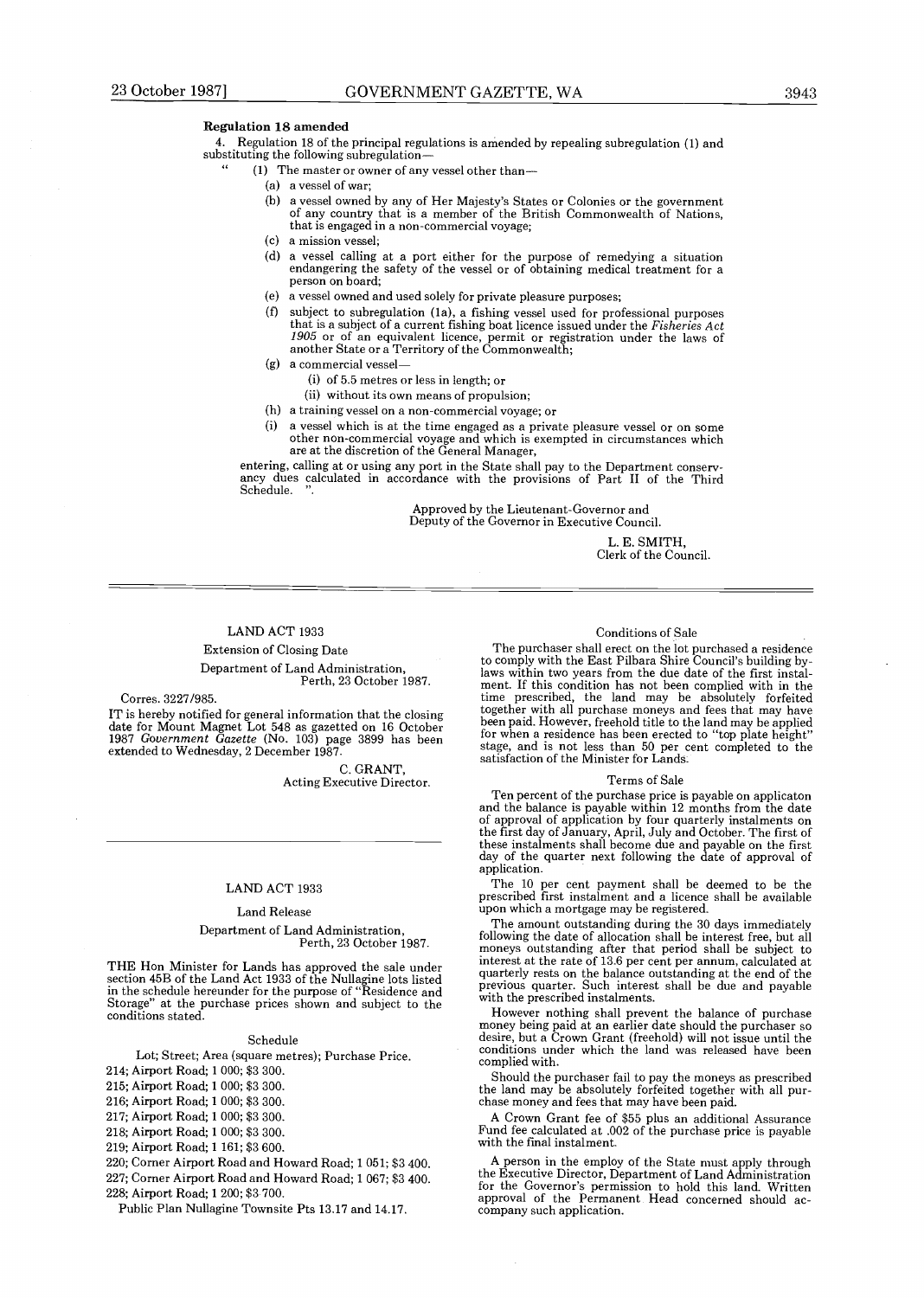Applications will be received for all lots up to and includ-<br>ing 4.00 pm Friday, 27 November 1987 at the Department of Land Administration, Perth, accompanied by a 10 per cent deposit.

All applications received up to and including 4.00 pm<br>Friday, 27 November 1987 will be treated as being received<br>on the same day and the successful applicants will be deter-<br>mined by the Land Board if more than one applica received for the same lot.

Any lot that is not applied for or is not allocated, will remain available for a period of 12 months from the closing date at which time pricing and conditions will be reviewed (in that period, if more than one application is received for any lot on the same day the Minister for Lands will determine the method of allocation).

> C. GRANT, Acting Executive Director.

#### LAND ACT 1933

#### Land Release

#### Department of Land Administration, Perth, 23 October 1987.

IT is hereby notified for general information that the lots listed below are to remain available for sale under section 45B of the Land Act at the purchase prices and subject to the conditions and terms of sale published in Government Gazette, Nos. 95 on 15 August 1986 and 116 on 26 September 1986.

Purchase prices and conditions and terms of sale will be reviewed annually .

Townsite; Lot No. Dwellingup; 246, 247, 248, 272, 273, 274 and 275 . Frankland; 2 and 14 .

> C. GRANT, Acting Executive Director.

#### LAND ACT 1933

#### Land Release

Department of Land Administration, Perth, 23 October 1987.

THE Minister for Lands has approved the release, under section 45B of the Land Act, of the residential lots listed below.

Applications are invited to purchase the lots in fee simple at the purchase prices and subject to the conditions and terms of sale stated, which will be reviewed every twelve (12) months.

#### Kondinin Townsite

#### Lot; Street; Area (Square Metres); Purchase Price

140; Jones Street; 1 012; \$750.

243: Corner Repacholi Parade and Hinck Street; 1 406; \$750.

244; Repacholi Parade; 1 113; \$750.

246; Repacholi Parade; 1 113; \$750.

247; Repacholi Parade; 1 113; \$750.

269; Corner Graham Road and Browning Street; 1 009; \$750.

270; Browning Street; 1 000; \$750.

271; Browning Street; 1 000; \$750.

272; Browning Street; 1 000; \$750.

275; Repacholi Parade; 907 ; \$750.

276; Repacholi Parade; 925 ; \$750.

277; Repacholi Parade; 925; \$750.

278; Repacholi Parade; 925; \$750.

279; Repacholi Parade; 925 ; \$750.

280; Repacholi Parade; 925 ; \$750.

281; Repacholi Parade; 925; \$750.

282; Repacholi Parade; 925; \$750.

283; Repacholi Parade; 925 ; \$750.

284; Repacholi Parade; 907; \$750.

Public Plan Kondinin Townsite .

The lots are sold subject to the following conditions:-

The purchaser shall erect on the lot purchased a residence to comply with Local Government by-laws within two years<br>from the due date of the first instalment. If this condition from the due date of the first instalment . If this condition has not been complied with in the time prescribed, the land may be absolutely forfeited together with all purchase money and fees that may have been paid . However, freehold title to the land may be applied for when a residence has been erected to "top plate height" stage, and is not less than 50 per cent completed to the satisfaction of the Minister for Lands.

On payment of the first instalment of purchase money, a Licence will be available upon which a mortgage can be registered . A Crown Grant (freehold) will not issue until the purchaser has complied with the building condition . A holder of a licence may apply to the Minister for Lands for permission to transfer a Licence .

The Terms of Sale are:-

Ten per cent of the purchase price is payable on application .

Balance payable over twelve (12) months in four (4) equal quarterly instalments (amounts paid during the 30 days immediately following the day of sale shall be interest free . Thereafter, interest at a rate of 13 .6 per cent will be charged).

A Crown Grant fee of fifty-five dollars, plus an additional Assurance Fund fee, calculated at .002 of the purchase price is payable with the final instalment.

Applications, accompanied by a 10 per cent deposit, are to be forwarded to, or lodged at, the Department of Land Administration, Cathedral Avenue, Perth .

Should two or more applications for any lot be lodged on the same day, the Minister for Lands shall nominate the method of determining the successful applicant.

C. GRANT, Acting Executive Director.

#### LAND ACT 1933

#### Land Release

#### Department of Land Administration, Perth, 23 October 1987.

Corres. 2198/75.

THE HON MINISTER TOT LANGS has approved the sale under<br>section 45B of the Land Act 1933 of the Wundowie Lots<br>listed in the Schedule hereunder for the purpose of "Light<br>Industry" at the purchase prices shown and subject to conditions stated .

#### Schedule

Lot: Street: Area (Square Metres); Purchase Price; Deposit 403; Burma Road; 3 025 m<sup>2</sup>; \$6 000; \$600.

404; Burma Road; 3 128 m<sup>2</sup>; \$6 000; \$600.

Public Plan Wundowie 4.06.

#### Conditions of Sale

The purchaser shall within six months next following the date of approval of the application, in accordance with detailed specifications approved by the Shire of Northam commence to construct Light Industrial premises or cause the construction to be commenced and thereafter diligently proceed with and complete a programme of development to a stage of completion not less than that agreed for the issue of a Crown Grant . If this requirement has not been finalised within two years from the date of approval of the appli-<br>cation, the land may be absolutely forfeited together with all purchase money and fees that may have been paid.

#### Terms of Sale

Ten per cent of the purchase price is payable on appli-cation and the balance is payable within 12 months from the date of approval of application by four quarterly instalments on the first day of January, April, July and October . The first of these instalments shall become due and payable on the first day of the quarter next following the date of approval of application.

The 10 per cent payment shall be deemed to be the prescribed first instalment and a licence shall be available upon which a mortgage may be registered.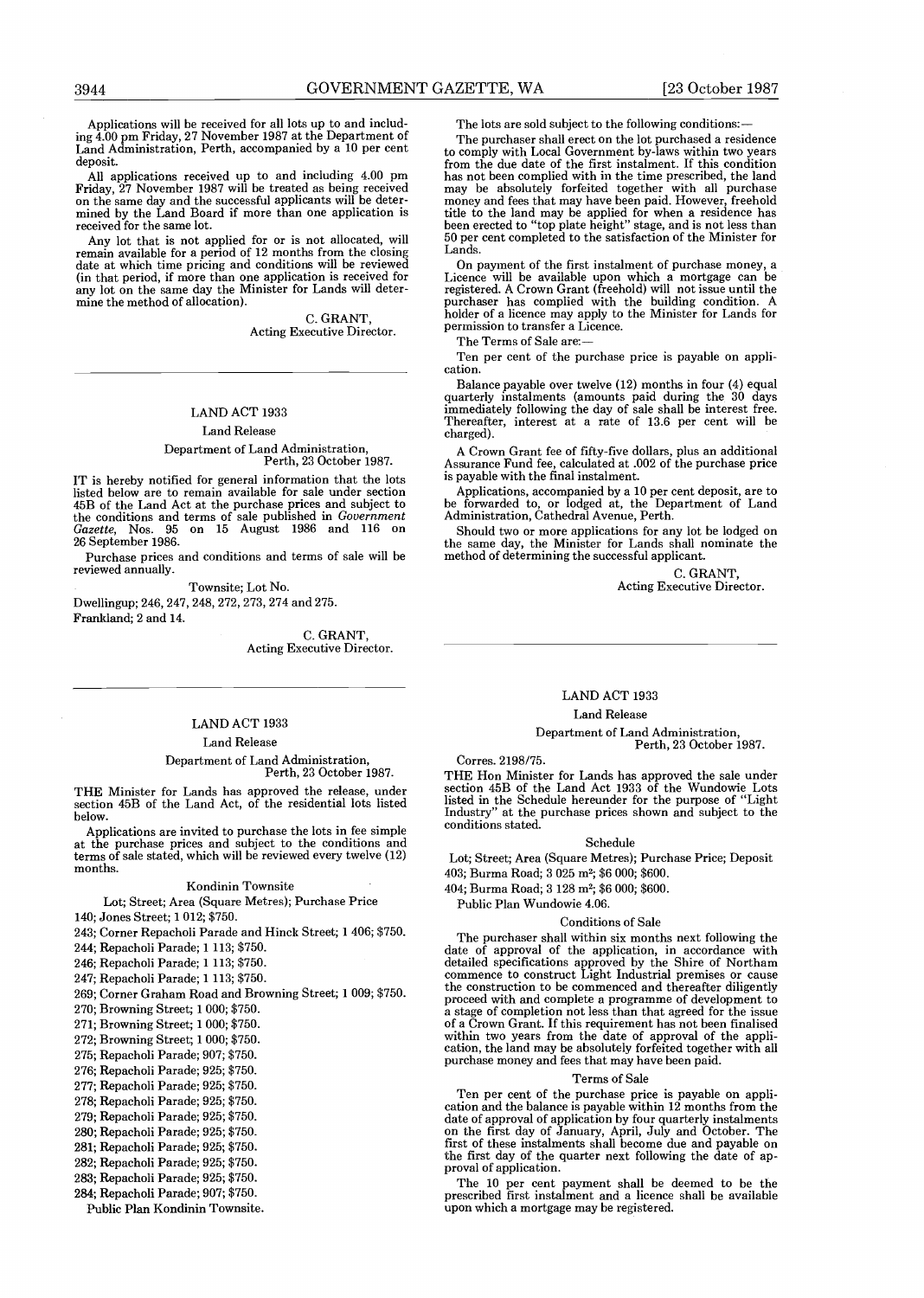The amount outstanding during the 30 days immediately<br>following the date of allocation shall be interest free, but all<br>moneys outstanding after that period shall be subject to<br>interest at the rate of 13.6 per cent per annu quarterly rests on the balance outstanding at the end of the previous quarter. Such interest shall be due and payable with the prescribed instalments .

However, nothing shall prevent the balance of purchase money being paid at an earlier date should the purchaser so desire, but a Crown Grant (freehold) will not issue until the conditions under which the land was released have been complied with.

A Crown Grant fee of \$55 plus an additional Assurance Fund fee calculated at .002 of the purchase price is payable with the final instalment.

Should the purchaser fail to pay the moneys as prescribed, the land may be absolutely forfeited together with all purchase moneys and fees that may have been paid .

#### Method of Application

A person in the employ of the State must apply through the Executive Director, Department of Land Administration for the Governor's permission to hold this land . Written approval of the Permanent Head concerned should ac-company such application .

Applications will be received for all lots up to and includ-ing Wednesday, 25 November 1987 at the Department of Land Administration, Perth, accompanied by a 10 per cent deposit together with the required development details and completed Land Board Questionnaire.

All applications received up to and including Wednesday, 25 November 1987 will be treated as being received on the same day and the successful applicants will be determined by the Land Board if more than one application is received for the same lot.

Any lot that is not applied for or is not allocated, will remain available for a period of 12 months from the closing date at which time pricing and conditions will be reviewed . In that period, if more than one application is received for any lot on the same day the Minister for Lands will determine the method of allocation.

> C. GRANT, Acting Executive Director .

#### LAND ACT 1933

Forfeitures

Department of Land Administration,

Perth, 23 October 1987. THE following Leases and Licences together with all Rights, Title and Interest therein have this day been forfeited to the

Crown under the Land Act 1933 for the reasons stated . Name; Lease or Licence; District; Reason; Corres No.; Plan Howell M. J.; 338/17386; Point Samson Lot 195; non-payment of instalments; 2744/980; 13:39

Jones M. P., Jones A. J.; 338/17187; Broome Lot 735; non-compliance with conditions; 2526/68; Broome 29:14. compliance with conditions ; 2526/68; Broome 29 :14 .

Thompson E.; 3983/153 (C/L 349/1918); Boulder Lot 556;<br>non-payment of rent; 11236/99; Boulder Sheet 2.

N. J. SMYTH, Executive Director.

#### LOCAL GOVERNMENT ACT 1960

#### Closure of Streets

WHEREAS Douglas John Giles, Lesley Marion Winter,<br>Richard William Thackray, William Peter Rice, Gemma<br>Isobel Fletcher being the owners of the land which adjoins<br>the street hereunder described have agreed to the request of<br>

Belmont

File No. 1569/986, B.1210.

All those portions of Waddell Street (Road No . 9027) shown bordered blue on Land Administration Diagram 87914 .

(Public Plan Perth 1:2 000 17.23)

57141-2

WHEREAS Eaglesham Nominees Pty Ltd being the owners of the land which adjoins the street hereunder described have agreed to the request of the City of Canning to close the said street.

#### Canning

File No. 2062/986, C.1163.

All those portions of Riversdale Road and Carney Road along the southernmost southeastern, southeastern and eastern boundaries of Lot 13 of Canning Location 297 (Office of Titles Diagram 14526) ; from the northeastern side of Welshpool Road (Road No. 2977) to a line in prolongation southeastward of the northeastern boundary of the said Lot 13.

(Public Plan Perth 1:2 000 20.19.)

WHEREAS Robert Nicoli being the owner of the land which adjoins the street hereunder described has agreed to the request of the City of Subiaco to close the said street .

Subiaco File No . 2778/986, S. 367 .

The whole of widening of Gray Street at the southeastern boundary of Perth Lot 547.

(Public Plan Perth 1:2 000 10.24.)

WHEREAS Whim Creek Consolidated NL and Endeavour Resources Ltd being the owners of the land which adjoins the street hereunder described have agreed to the request of the Shire of Meekatharra to close the said street.

#### Meekatharra

File No. 1723/987, M. 1226.<br>All that portion of Regan Street, plus widening, along the All that portion of regan Street, plus widening, along the<br>northwestern boundaries of Lots 5 and 6 of Meekatharra<br>Lot 290 (Office of Titles Diagram 62623) and part of the<br>northwestern boundary of Lot 7 of Lot 290 (Diagram

(Public Plan Meekatharra Townsite .)

WHEREAS the Minister for Railways being the owner of the land which adjoins the street hereunder described has agreed to the request of the Shire of Mount Marshall to close the said street.

Mount Marshall

File No. 1313/986, M. 1227.

All that portion of surveyed road, Wialki, now comprised in Wialki Lot 37, surveyed and shown bordered pink on Land Administration Diagram 87813 .

(Public Plan Wialki Townsite.)

WHEREAS the State Planning Commission, Francisco Di Biasi and Lucia Di Biasi being the owners of the land which adjoins the street hereunder described have agreed to the request of the Shire of Mundaring to close the said street.

#### Mundaring File No. 1846/986, M 1219.

The portion of Salisbury Road, Midvale shown bordered blue on Land Administration Diagram 87811.

(Public Plan Perth 1:2 000 23.32.)

WHEREAS Leon Norman Theodore Rumford, Deborah Church and the Perth Diocesan Trustees being the owners of the land which adjoins the street hereunder described have agreed to the request of the Shire of Swan to close the said street.

#### Swan

File No. 3107/985, S.368.

All that portion of Henry Street within Lot 38 of Swan Location A (Office of Titles Diagram 49854) ; from a line in prolongation southward of the northernmost western boundary of the said Lot 38 to its terminus within that Lot.

(Public Plan Swan 1:2 000 21.02.)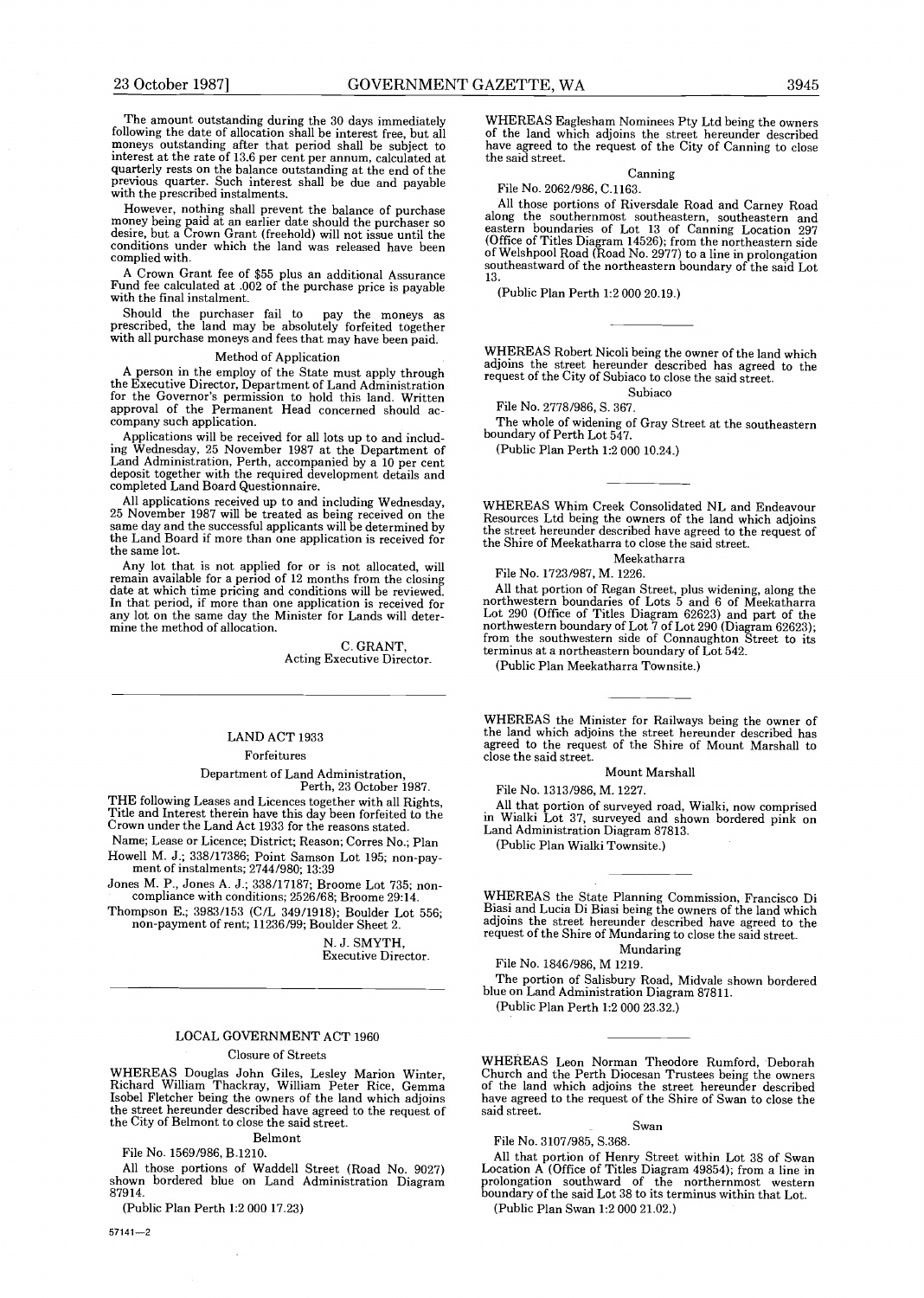WHEREAS Clement Victor McDougall, Ian Victor McDougall, Wendy Annette McDougall and Edward John Gilbert being the owners of the land which adjoins the street hereunder described have agreed to the request of the Shire of Wagin to close the said street .  $\frac{3946}{\text{WHEREAS}}$ 

#### Wagin

File No. 1871/986, W.1272.

(a) The whole of surveyed road along the northern bound-ary of Williams Location 1464 ; from the western side of Warup Road South to its terminus at the north eastern boundary of Location 220 .

(b) The whole of the partly surveyed road along the southern and part of the eastern boundaries of Williams Location 11871 ; from the eastern boundary of Location 988 to its terminus at the western boundary of Location 752 .

(c) All that portion of the partly surveyed road along the northern boundaries of the westernmost severance of Williams Location 7577; onward to and along part of the western and northern boundaries of the eastern severance of Location 7577; from a line in prolongation northward of the western boundary of the abovementioned westernmost severance of Location 7577 to a line in prolongation northward of the western boundary of Location 14843 .

(d) The whole of surveyed road extending through Williams Location 7577 ; from the northern side of the road described in (a) above to the southeastern side of the road described in (c) above.

(Public Plan East Arthur NE and SE 1:25 000.)

WHEREAS the Minister for Lands being the owner of the land which adjoins the street hereunder described has agreed to the request of the Shire of West Pilbara to close the said street.

#### West Pilbara File No. 2811/983, W. 1268.

(a) All that portion of Paraburdoo-Tom Price Road (Road No. 17040) shown bordered blue on Original Plan 16041.

(b) All that portion of Paraburdoo-Tom Price Road (Road No. 17040) now comprised in Gregory Location 63 survyed and shown bordered pink on Lands and Surveyes Diagram 86854.

(Public Plan Tom Price 2 000 10 .10)

WHEREAS Antonio Rizzi being the owner of the land which adjoins the street hereunder described has agreed to the request of the Shire of Waroona to close the said street.

#### Waroona

File No. 888/49, W. 1273.

The whole of Drake Road (Road No . 11421) now comprised in Waroona Lot 384, surveyed and shown bor-dered pink on Land Administration Diagram 87920 .

(Public Plan Waroona Townsite.)

And whereas the Council has requested closure of the said streets: and whereas the Governor in Executive Council has streets; and whereas the Governor in Executive Council has<br>approved these requests, it is notified that the said streets are hereby closed.

> C. GRANT, Acting Executive Director.

#### LOCAL GOVERNMENT ACT 1960

#### Closure of Street

WHEREAS the Shire of Swan requests the closure of the streets described hereunder .

#### Swan

#### File No. 953/986, S. 352.

(a) All that portion of Brook Street (Road No. 5790), along the western boundaries of Lots 26 and 27 of Swan Location 13; from the southern side of Ferguson Street (Road No . 5785) to a line joining a point on the eastern boundary of Lot 11 of Swan Location 13 (Office of Titles Plan 2008) situate 42 .06 metres from its northeastern corner and a point on the western boundary of Lot 28 of Location 13 (Plan 2433) situate 2 metres from its northwestern cor-<br>ner. ner.

(b) All that portion of Ferguson Street (Road No . 5785) along the southern boundary of Lot 301 of Swan Location 13 (Office of Titles Diagram 6361 (2)) and part of the southern boundary of Lot 26 of Location 13 (Office of Titles Plan 9551) ; from the western side of Wilson Road to a line joining

a point on the northern boundary of Lot 11 of Location 13 (Office of Titles Plan 2433) situate 39 metres from its northeastern corner and a point on the southern boundary of the said Lot 26 situate 25 metres from its southwestern corner.

(c) All that portion of Wilson Road (Road No. 5791) along the western boundary of the southern severance of Lot 22 of Swan Location 13 (Office of Titles Plan 3105) ; from the northern side of Bishop Road (Road No . 5784) to a southwestern boundary of the Midland-Northam Railway Reserve .

(d) All that portion of Bishop Road (Road No . 5784), plus widenings, situate eastward of a line joining the southwestern corner of Lot 19 of Swan Location 13 (Office of Titles Plan 2433) and the easternmost corner of Lot 32 of Location 13A (Office of Titles Plan 8567 (2)) and northward of a line joining the last mentioned corner of the southernmost southeastern corner of Lot 22 of Location 13 (Office of Titles Plan 10551) .

(e) All that portion of surveyed road along the southern boundary of Lot 22 of Swan Locations 13A, 14 and 14A (Office of Titles Plan 15420) ; from a line in prolongation southward of the western boundary of the said Lot 22 to a line in prolongation southward of its eastern boundary .

(f) The whole of Road No . 6789 along part of the southern and a western boundary of Lot 30 of Swan Location 12 (Office of Titles Plan 5833) ; from the western side of Swan Road (Road No. 9353) to its terminus at the westernmost southern boundary of the said Lot 30.<br>(g) All that portion of Swan Road (Road No. 9353) along

(g) All that portion of Swan Road (Road No. 9353) along<br>the southernmost western boundary of Lot 4 of Swan Lo-<br>cation 12 (Office of Titles Diagram 52245), the western<br>boundary of Lot 2 of Location 13 (Office of Titles Dia cation 13 (Office of Titles Diagram 49723) ; from the westernmost southern boundary of Lot 30 of Location 12 (Office of Titles Plan 5833) to a line joining a point on the western boundary of the said Lot 3 situate 10 metres from its southwestern corner and a point on the eastern boundary of former Lot 30 of Location 13 (Office of Titles Plan 3105 (1)) situate 134 .39 metres from its easternmost southeastern corner.

(h) The whole of Road No . 6778, commencing at the northeastern side of Great Northern Highway (Road No . 14) extending generally northeastward along the southeastern, southern and eastern boundaries of the northern severance of Lot 69 of Swan Locations 12 and 13 (Office of Titles Diagram 55842), to its terminus at the southern boundary of Lot 20 of Swan Location 11 (Office of Titles Diagram 53127) .

(Public Plans Perth 20 000 23 .35, 22 .35, 22 .33 and 23 .34) .

And whereas the Council has requested closure of the said street; and whereas the Governor in Executive Council has approved this request, it is notified that the said street is hereby closed.

> Executive Director. N. J. SMYTH,

#### PUBLIC WORKS ACT 1902 (AS AMENDED) Sale of Land

#### L & PB 1230/81 "A".

NOTICE is hereby given that His Excellency the Governor has authorised under section 29 (7) (a) (ii) of the Public Works Act 1902 (as amended) the sale by public auction or private contract of the land hereunder described, such land being no longer required for the work for which it was acquired.

#### Land

- 1 . Portion of Canning Location 31 and being part of Lot 10 on Plan 2785 now shown as portion of road widening on Diagram 72183 as is shown more particularly delineated and coloured green on Plan L.A., W.A. 326.
- 2 . Portion of Canning Location 31 and being part of Lots 11 and 12 on Plan 2785 now shown as portion of road widening on Diagram 72183 as is shown more particularly delineated and coloured green on Plan L.A., W.A. 326.

Dated this 13th day of October. 1987.

N. J. SMYTH, Executive Director, Department of Land Administration .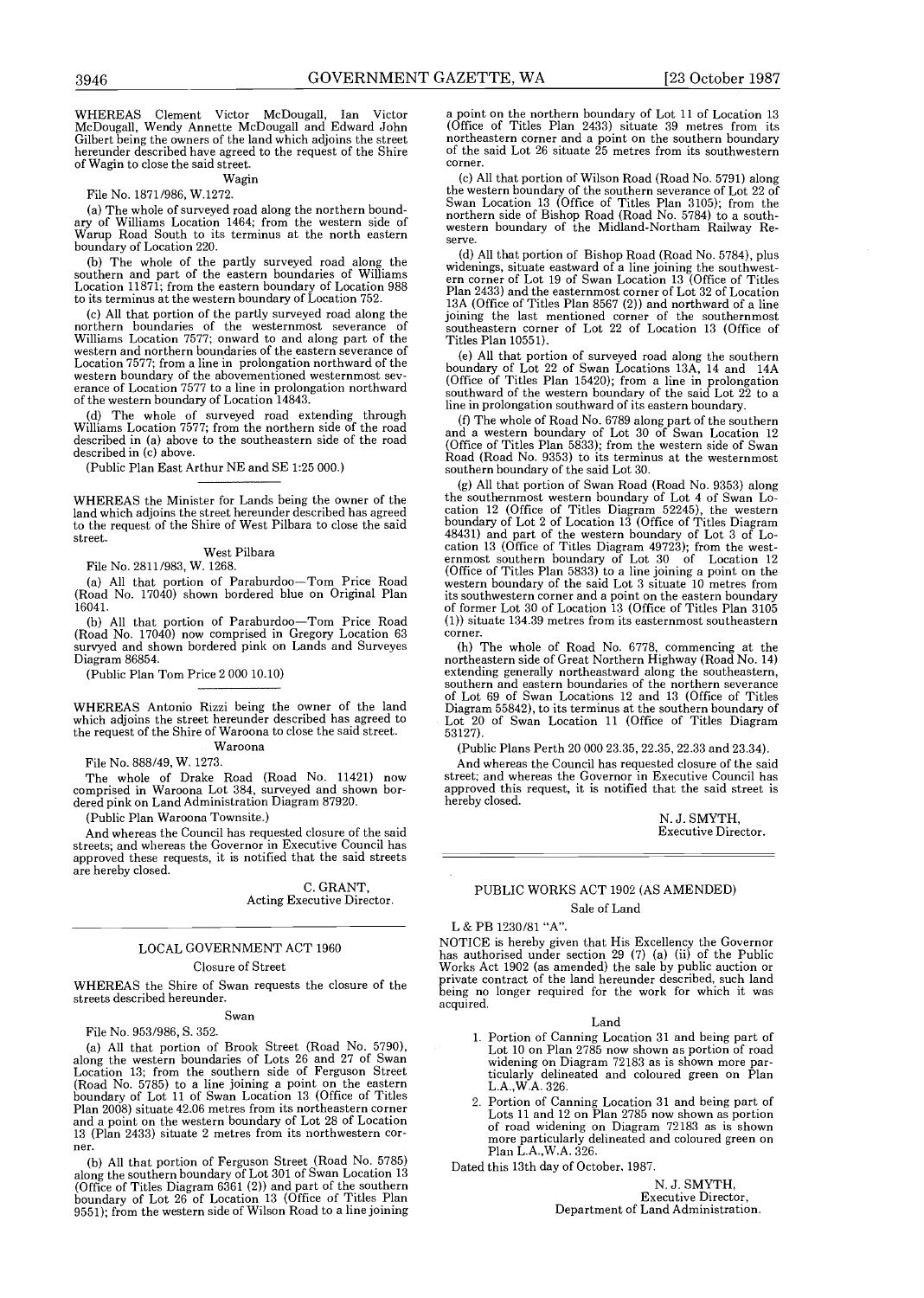#### MRD 41/124-B

#### Main Roads Act 1930 (as amended); Public Works Act 1902 (as amended) NOTICE OF INTENTION TO TAKE OR RESUME LAND

The Minister for works hereby gives notice, in accordance with the provisions of section 17 (2) of the Public Works Act 1902<br>(as amended) that it is intended to take or resume under section 17 (1) of that Act the piece or Schedule hereto and being all in the Rockingham District, for the purpose of the following public works namely, the realignment<br>of Bunbury Highway (42.39-44.58 SLK) and being subject to Control of Access and that the said marked off on Plan MRD WA 8025-153 which may be inspected at the office of the Commissioner of Main Roads, Waterloo<br>Crescent, East Perth.

Schedule

| No. | Owner or Reputed<br>Owner                        | Occupier or Reputed<br>Occupier                              |  |              | Description                                                                                                                                                                                                     | Area<br>(approx.) |
|-----|--------------------------------------------------|--------------------------------------------------------------|--|--------------|-----------------------------------------------------------------------------------------------------------------------------------------------------------------------------------------------------------------|-------------------|
| 1.  | Percival Wynyard Markham<br>and Morris Stienberg | Quantock<br>Ptv<br>(Purchaser <i>vide</i> Caveat<br>B914976) |  | $_{\rm Ltd}$ | Portion of Cockburn Sound Location 16 7 720 m <sup>2</sup><br>and being part of Lot 52 the subject of<br>Diagram 66111 and being part of the<br>land comprised in Certificate of Title<br>Volume 1669 Folio 392 |                   |

D. R. WARNER, Director, Administration and Finance, Main Roads Department.

MRD 42/10-C

#### Main Roads Act 1930 (as amended); Public Works Act 1902 (as amended) NOTICE OF INTENTION TO TAKE OR RESUME LAND

THE WINDSTED TO TWO THE MANUSCRIPT OF SURFACE AND THE PROVISIONS OF SECTION IT (2) OF the Public Works Act 1902<br>(as amended) that it is intended to take or resume under section 17 (1) of that Act the pieces or parcels of l East Perth.

Schedule

| No. | Owner or Reputed<br>Owner                                                  | Occupier or Reputed<br>Occupier                                                                                                                                                                                                    | Description                                                                                                                                                                           | Area<br>(approx.) |
|-----|----------------------------------------------------------------------------|------------------------------------------------------------------------------------------------------------------------------------------------------------------------------------------------------------------------------------|---------------------------------------------------------------------------------------------------------------------------------------------------------------------------------------|-------------------|
|     | Chelsea Land Management<br>Investment<br>Co.<br>and<br>(Australia) Pty Ltd | Chelsea Land Management<br>Investment<br>Co.<br>and<br>(Australia) Pty Ltd                                                                                                                                                         | Portion of Murray Location 527 and be-2.149 ha<br>ing part of Lots 10 and 11 on Plan 2767<br>and being part of the land comprised in<br>Certificate of Title Volume 1371 Folio<br>139 |                   |
| 2.  | Chelsea Land Management<br>Investment<br>Co.<br>and<br>(Australia) Pty Ltd | Chelsea Land Management<br>Investment<br>and<br>Co.<br>(Australia) Pty Ltd                                                                                                                                                         | Portion of Murray Location 527 the sub- $1612 \text{ m}^2$<br>ject of Diagram 10744 and being part<br>of the land comprised in Certificate of<br>Title Volume 1062 Folio 154          |                   |
| 3.  | Bunning Bros Pty Ltd                                                       | Alwest Pty<br>$_{\rm Ltd}$<br>and<br>Dampier<br>Mining<br>Company Limited as li-<br>censee with a right to en-<br>ter onto the land as per<br>an agreement made on<br>the 27th day of October<br>1971<br>vide<br>Caveat<br>A520180 | Portion of Murray Location 526 and be- 6.174 ha<br>ing part of the land comprised in Cer-<br>tificate of Title Volume 1409 Folio 405                                                  |                   |

Dated this 21st day of October, 1987 .

D. R. WARNER, Director, Administration and Finance, Main Roads Department.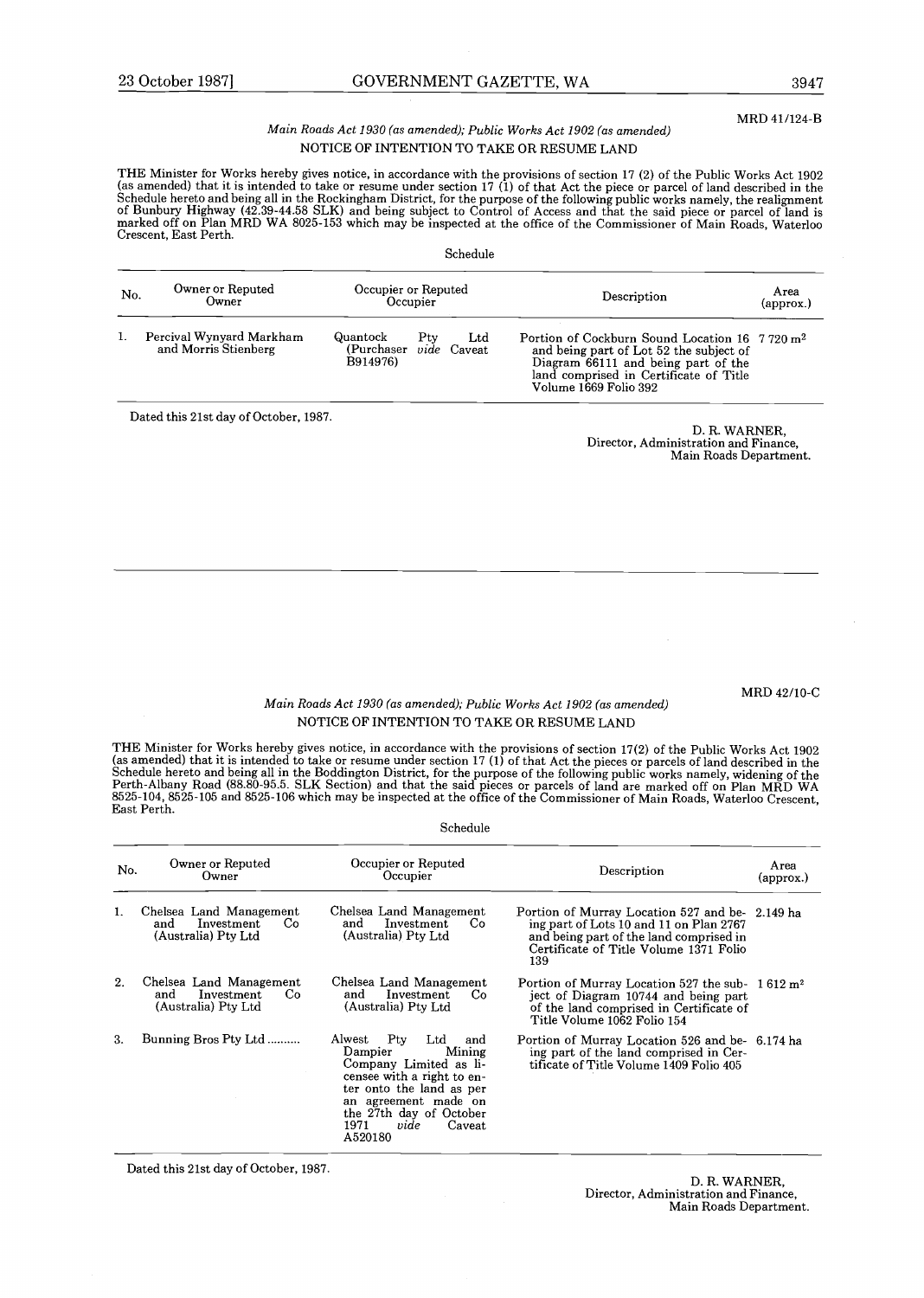#### BUSH FIRES ACT 1954-1987

Section 8

#### Appointment of Board Members

IT is hereby notified that His Excellency the Lieutenant-Governor and Deputy of the Governor acting with the advice and consent of the Executive Council and pursuant to powers contained in section 8 of the Bush Fires Act has appointed Richard Wallace Maslen and Edward Gerard McCarthy as members of the Bush Fires Board for a further term of three years expiring on 9 October 1990.

> L. B. GREEN, Acting Director.

#### BUSH FIRES ACT 1954

#### City of Canning

#### Notice to all owners and/or occupiers of land within the City of Canning

PURSUANT to the powers contained in section 33 of the above Act, you are hereby required on or before 30 November 1987 or within 14 days after the date of your becoming an owner or occupier should this be after 30 November 1987 and thereafter up to and including 14 March 1988 to have a firebreak clear of all flammable material at least three metres wide immediately inside all external boundaries of the land and also immediately surrounding all buildings situated on the land, and maintained free of all flammable material.

If it is considered to be impracticable for any reason to clear firebreaks as required by this notice, you may apply to the Council or its duly authorised officer not later than 15 November 1987 for permission to provide firebreaks in alternative positions on the land . If permission is not granted by the Council or its duly authorised officer, you shall comply with requirements of this notice.<br>Flammable material is defined for the purpose of this

Flammable material is defined for the purpose of this order to include bush (as defined in the Bush Fires Act), boxes, cartons, paper and like flammable materials, rubbish and also any combustible matter, but does not include green standing trees and plants in gardens or lawns .

The penalty for failing to comply with this notice is a fine of not less than \$40 nor more than \$400 and a person in default is also liable, whether prosecuted or not, to pay the cost of performing the work directed in this notice if it is not carried out by the owner or occupier by the date required by this notice . If the requirements of this notice are carried out by burning, such burning must be in accordance with the relevant provisions of the Bush Fire Act 1954 .

> I. F. KINNER, Town Clerk.

#### BUSH FIRES ACT 1954

#### City of Wanneroo

Notice to all Owners or Occupiers of Land in the District of the City of Wanneroo Regarding Firebreaks .

THE City of Wanneroo hereby gives notice pursuant to section 33 of the Bush Fires Act 1954 to all owners or occupiers of land in its district that they are required on or before 30 November 1987 or within 14 days of becoming the owner or occupier of land if that occurs after 30 November 1987 to plough, cultivate, scarify, burn or otherwise clear firebreaks as specified in this induce and thereafter up to and including 30 April 1988 to maintain the firebreak clear of inflammable matter.

1. Land having an area of 2000 square metres or more: A firebreak not less than three metres wide immediately inside and around all external boundaries of the land must be cleared by ploughing, cultivating, scarifying or burning .

2 . Land having an area of less than 2 000 square metres: A firebreak not less than two metres wide immediately inside and around all external boundaries of the land must be cleared by cultivating, mowing, slashing, chemical application or burning.

3 . Buildings: A firebreak not less than three metres wide immediately around all external walls of every building must be cleared of inflammable material by ploughing, cultivating, mowing, slashing or chemical application.

Whenever a firebreak is cleared by burning the provisions of the Act and Regulations made thereunder must be observed .

If pursuant to Item 2 of this Notice, mowing or slashing is carried out the height of vegetation thereafter must not exceed, as far as is reasonably practicable, 20 mm over the entire area of the land. The use of chemicals is subject to all restrictions imposed by the Department of Agriculture .

Attention is drawn to the Flammable Liquids Regulations made under the Explosives and Dangerous Goods Act 1961 which requires a site on which inflammable liquid is stored to be totally cleared of all inflammable material for a minimum distance of fives metres surrounding the site.

If it is considered to be impracticable for any reason to comply with the provisions of the Notice, application may be made not later than 15 November 1987 to the Council or its authorised officer for permission to provide alternative fire protection measures. If permission is not granted the requirements of this Notice must be complied with .

An owner or occupier of land who fails or neglects in any respect duly to comply with the requirements of this Notice is liable to a fine of \$400 .

> R. F. COFFEY, Town Clerk.

#### BUSH FIRES ACT 1954 Shire of Beverley

#### Appointment of Fire Control Officers

IT is hereby notified for public information that the undermentioned persons have been appointed fire control officers for the Shire of Beverley .

Chief Fire Control Officer-Mr J. F. W. Woods.

Senior Deputy Chief Fire Control Officer-Mr W. A. Hill .

Junior Deputy Chief Fire Control Officer-Mr R. C. Hastings .

Fire Control Officers-

Mr N. J. McLean.<br>Mr E. J. Miller.

- Mr E. J. Miller.
- Mr E. A. Heal.
- Mr C. L. Doncon.<br>Mr M. T. Edwards.<br>Mr R. K. Smith.
- 
- 
- Mr J. P. Hill.<br>Mr T. J. Woods.<br>Mr D. G. Lupton.
- Mr R. Moulton.
- Mr K. L. Byers.
- Mr I. M. Nicholson.

The appointment of Mr R. W. Fleay is cancelled herewith. Dated this 12th day of October, 1987 .

> K. L. BYERS, Shire Clerk .

#### BUSH FIRES ACT 1954

#### (Section 33)

#### Shire of West Pilbara

Notice to All Owners and/or Occupiers of Townsite Land in the Shire of West Pilbara

PURSUANT to the powers contained in section 33 of the above Act you are hereby required on or before 30 November 1987, to remove from the land owned or occupied by you all inflammable material or to clear firebreaks in accordance with the following, and thereafter to maintain the land of the firebreaks clear of inflammable materials up to and including 31 March 1988 .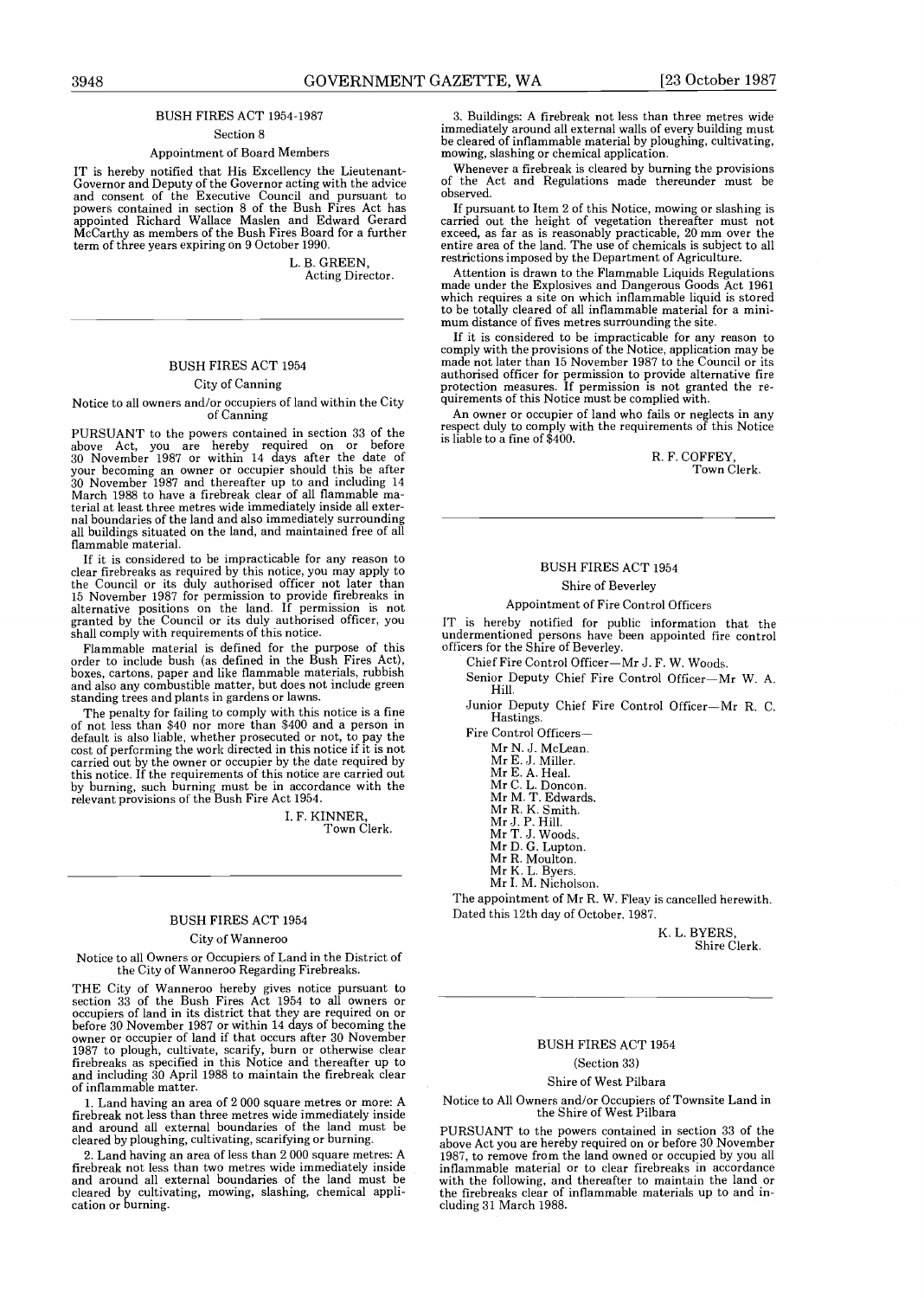23 October 1987]<br>
(1) On townsite land or land subdivided for reside<br>
purposes: clear of all inflammable material firebreal<br>
least three metres wide immediately inside all ext<br>
boundaries of the land and also immediately s (1) On townsite land or land subdivided for residential purposes: clear of all inflammable material firebreaks at least three metres wide immediately inside all external boundaries of the land and also immediately surrounding all buildings situated on the land . Keep gardens free of un-necessary leaves and rubbish, and lop any trees that can endanger your house in the event of a fire.

(2) Fuel dumps and depots : remove all inflammable ma-terial from all land where fuel drum ramps or dumps are located and where fuel drums, whether containing fuel or not, are stored, to a distance of at least five metres outside the perimeter of any drum, ramp, or stack of drums.

The firebreaks inspection officer will commence inspection of firebreaks and fire hazards early in the season .

The penalty for failing to comply with this notice is a fine of \$400, or a prescribed penalty of \$40 on service of an infringement notice, and a person in default is also liable whether prosecuted or not, to pay the cost of performing the work directed by this notice if it is not carried out by the owner or occupier by the date required by this notice .

If the requirements of this notice are carried out by burning, such burning must be in accordance with the relevant provisions of the Bush Fires Act, which include the necessity for permits to burn during the restricted burning season.

By Order of the Council,

T. BAKER,

President.

L. A. VICARY,

Shire Clerk.

#### **SHIRE OF YORK**

is hereby notified that Arthur Leyton Jenkinson is<br>cinted Fire Control Officer for the Shire of York. The appointment of Warren Franis Durack is hereby can-

> s. W. ANGUS, Acting Shire Clerk.

#### BUSH FIRES ACT 1954

celled.

#### The Municipality of the Shire of Wongan-Ballidu

#### By-laws relating to the establishment, maintenance and equipment of Bush Fire Brigades

IN pursuance of the powers conferred upon it by the abovementioned Act, the Council of the abovementioned Municipality hereby records having resolved on 16 April 1987, to make and submit for confirmation by the Governor, by-laws relating to the establishment, maintenance and equipment of Bush Fire Brigades for the Municipality of the Shire of Wongan-Ballidu .

By-laws relating to the establishment, maintenance and equipment of Bush Fire Brigades appearing in the Government Gazette on 3 May 1940 and amended by notice in the Government Gazette on 29 April 1949, are hereby revoked.

#### Establishment of Brigade

- 1. (a) On the resolution of the Council to establish, maintain and equip a bush fire<br>brigade under the provisions of the Bush Fires Act 1954 and regulations<br>thereunder, the brigade shall be formed in accordance with these name shall be given to the brigade. Details of the brigade and its officers shall<br>entered in the register of Bush Fire Brigades held by the Council.
	- (b) A bush fire brigade may be established for the whole of the Shire or for any specified area thereof.

#### Appointment of Officers

2 . Members of the brigade shall appoint a captain, a first lieutenant, a second lieutenant and such additional lieutenants as it shall deem necessary to act as officers of the brigade .

3 . Members of the brigade may elect a President and Secretary .

4. The Council may appoint an equipment officer who shall be responsible for the custody<br>and maintenance in good order of all equipment and appliances acquired by the Council for<br>the purposes of the brigade. Such officer m such depot in the area, the equipment officer shall appoint at each depot a person to look after the equipment and have it ready for immediate use when required .

5. The Council shall appoint bush fire control officers in accordance with the requirements of the district and may prescribe the area over which each such officer shall have jurisdiction. of the district and may prescribe the area over which each such officer shall have jurisdiction.<br>The employment, dismissal and payment for services of persons (other than officers)<br>employed for duties under this Act shall Council conjointly.

#### Powers and Duties of Officers

6 . The powers and duties of all officers appointed under these by-laws shall he as laid down in the provisions of the Bush Fires Act 1954 and each officer so appointed shall be supplied with a copy of the Act and regulations.

#### Membership of Brigade

- 7. (1) The membership of a bush fire brigade may consist of the following-
	- (a) subscribing members; and
	- (b) firefighting members;
	- (2) Subscribing members shall be those persons who being interested in forwarding the objects of the brigade, pay an annual subscription to the funds of the brigade at the following rates-
		- (1) owner or occupier of land within the brigade area-minimum subscription of \$10
		- (ii) other persons—minimum subscription of \$10
	- (3) Firefighting members shall be those persons, being able bodied persons over<br>17 years who are willing to render service at any bush fire when called upon; and<br>who sign an undertaking in the form contained in the First S laws .
	- (4) No fees or subscriptions shall be payable by firefighting members and the ment of persons as such members shall in every case be subject to the approval the Council .
	- (5) A subscribing member shall be eligible for enrolment as a firefighting member .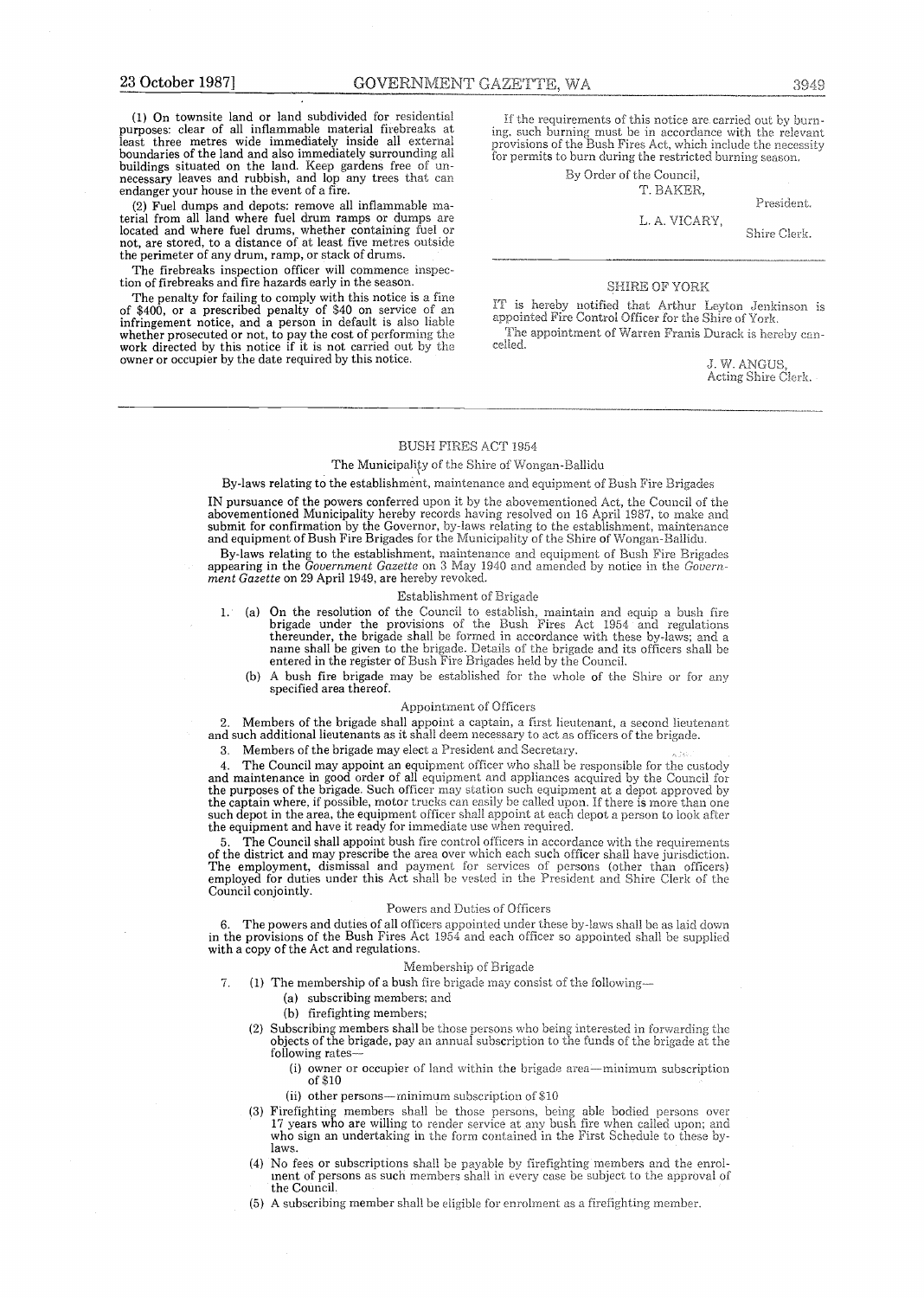#### Finance

8 . Any expenditure incurred by the Council in the purchase of equipment and generally for the purpose of this Act, shall be a charge on the ordinary revenue of the Council and records of such expenditure shall be maintained in accordance with Municipal audit requirements.

#### Meetings of Brigades

9. Meetings will be held as necessary.

First Schedule FORM OF ENROLMENT-FIREFIGHTING MEMBER Finance<br>
In the purpose of this Act, shall be a charge on the ordinary revenue of the Council and records of<br>
such expenditure shall be maintained in accordance with Municipal audit requirements.<br>
Meetings of Brigades<br>
9. as a firefight in the purchase of equipment and generally for the purpose of this Act, shall be a charge on the ordinary revenue of the Council and records of such expenditure shall be maintained in accordance with Municip My private address is My business address is I can be contacted on Telephone No I hereby declare that I am over 17 years of age and in good health. Meetings of Bi<br>
Meetings of Bi<br>
Meetings of Bi<br>
Meetings of Bi<br>
First Schee<br>
M OF ENROLMENT—FIR<br>
And OF ENROLMENT—FIR<br>
And OF ENROLMENT—FIR<br>
And OF TV Search Scheen<br>
Telephone No.<br>
And over 17 years of age and if<br>
ifightin On enrolment as a firefighting member, I hereby undertake: 1. To promote the objects of the brigade as far as shall be in my power. 2 . To be governed by the provisions of the constitution, such by-laws and regulatons as may from time to time be made thereunder. 3 . To use my best endeavour to give assistance in firefighting measures when called upon and on such occasions to obey all orders and instructions issued by duly authorised officers of the brigade . . . . . . . . . . . . . . . . . . . . . . . . .. . . . . . . . . . Applicant's signature Date . . . . . . . . . . . . . . . .. . . . . . . . . . . . . . . . . . . . . . . . . . . . . . . . . . . . . . . . . . . . . .. . . . . . . . . . . . . . . . . . . . . . . . . . . . . . . . . . . . . . . . . . .. . . . . . . . . . . . . . . . . . . . . . Example of the brigade as farmed the brigade as farmed the conduction of the conduction of the conduction of the conduction of the conduction of the conduction of the conduction of the conduction of the conduction of the c age and in good health.<br>
intereby undertake:<br>
as far as shall be in my power-<br>
the constitution, such by-law<br>
r.<br>
conders and instructions issues<br>
and instructions issues<br>
and instructions issues<br>
and instructions is and i Brigade Secretary to detach this portion. Please list here any firefighting equipment owned by you. . . . . . . . . . . .. . . . . . . . . . . . . . . . . . . . . . . . . .. . . . . . . . . . . . . . . . . . . . . . .. . . . . . . . . . . . . . . . . . . .. . . . . . . . . . . . . . . . . . . . . . .. . . . . . . . . . . . . . . . . . . . . . .. . . . . . . . . . . . . . . . . . . . . . . . . . . . . . .. . . . . . . . . . . . . . . . . . . . . . . . . .. . . . . . . . . . . . . . . . . . . . . . .. . . . . . . . . . . . . . . . . . . .. . . . . . . . . . . . . . . . . . . . . . .. . . . . . . . . . . . . . . . . . . . . . .. . . . . . . . . . . . . . . . . . . . . . . . . . . . . . . . . .. . . . . . . . . . . . . . . . . . . . . . .. . . . . . . . . . . . . . . . . . . . . . .. . . . . . . . . . . . . . . . . . . . . . .. . . . . . . . . . . . . . . . . . . . . . . . . . . . . . . . . . . . . . . . . . .. . . . . . . . . . . . . . . . . . . . . . . . . . . . . . . . . .. . . . . . . . . . . . . . . . . . . . . . .. . . . . . . . . . . . . . . . . . . . . . .. . . . . . . . . . . . . . . . . . . . . . .. . . . . . . . . . . . . . . . . . . . . . .. . . . . . . . . . . . . . . . . . . .. . . . . . . . . . . . . . . . . . . . Dated this 24th day of April, 1987. The Common Seal of the Shire of Wongan-Ballidu was hereto affixed in the presence of-  $[$ L.S. $]$ 

I. P. BARRETT-LENNARD, President. C. L. FARRELL

Shire Clerk .

Recommended-

GORDON HILL, Minister for Emergency Services.

Approved by His Excellency the Governor in Executive Council this 4th day of August 1987 .

G. PEARCE, Clerk of the Council.

#### METROPOLITAN WATER AUTHORITY ACT 1982

Notice of Declaration of Main Drain

#### Kardinya Branch Drain

Kingston Place Branch Drain

Kardinya, Willagee, Winthrop, Booragoon, Brentwood, Bateman and Murdoch

File A19755 .

MADE by the Water Authority of Western Australia pursuant to section 100 (6) . <sup>1</sup> . Notice is hereby given that as from 23 December 1987 the proposed drains of which the routes . points of commencement and points of termination are shown on the plan in the Schedule hereto, shall be main drains known as :

 $(a)$  Kardinya Branch Drain-point of commencement A and point of termination B (including compensating basin at A).

(b) Kingston Place Branch Drain-point of commencement C and point of termination D (including compensating basin at  $C$ ).

2 . The proposed drains will comprise underground pipelines varying in diameter from 400 mm to 525 mm, two compensating basins, two pumping stations, structures, manholes and all other works and apparatus connected therewith .

3. A person who is aggrieved by this proposal or who alleges that any land is not land which will:

(a) benefit from; or

(b) contribute to the need for,

the proposed main drains as delineated on plan BB02 may, pursuant to section 100 (9) of the Metropolitan Water Authority Act 1982, by notice in writing to the Minister within one month of the publication of this notice, object to the proposal .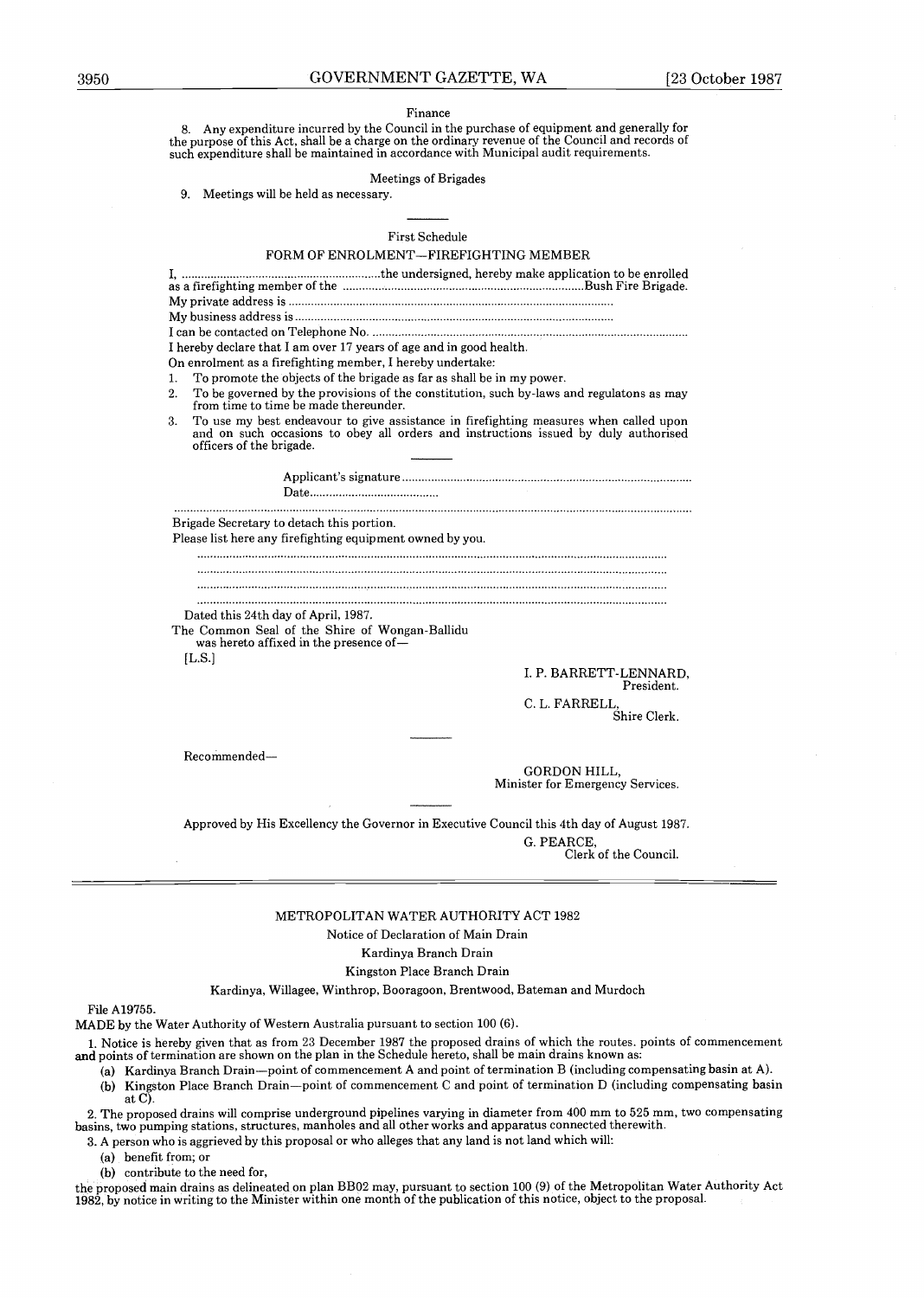

H. V. GLOVER, Managing Director .

Note: Plan BB02, (reproduced as the Schedule in this Notice), may be inspected at the Wastewater and Drainage Design Branch, Water Authority of Western Australia, 629 Newcastle Street, Leederville between the hours of 8 .15 am and 4 .30 pm on any working weekday .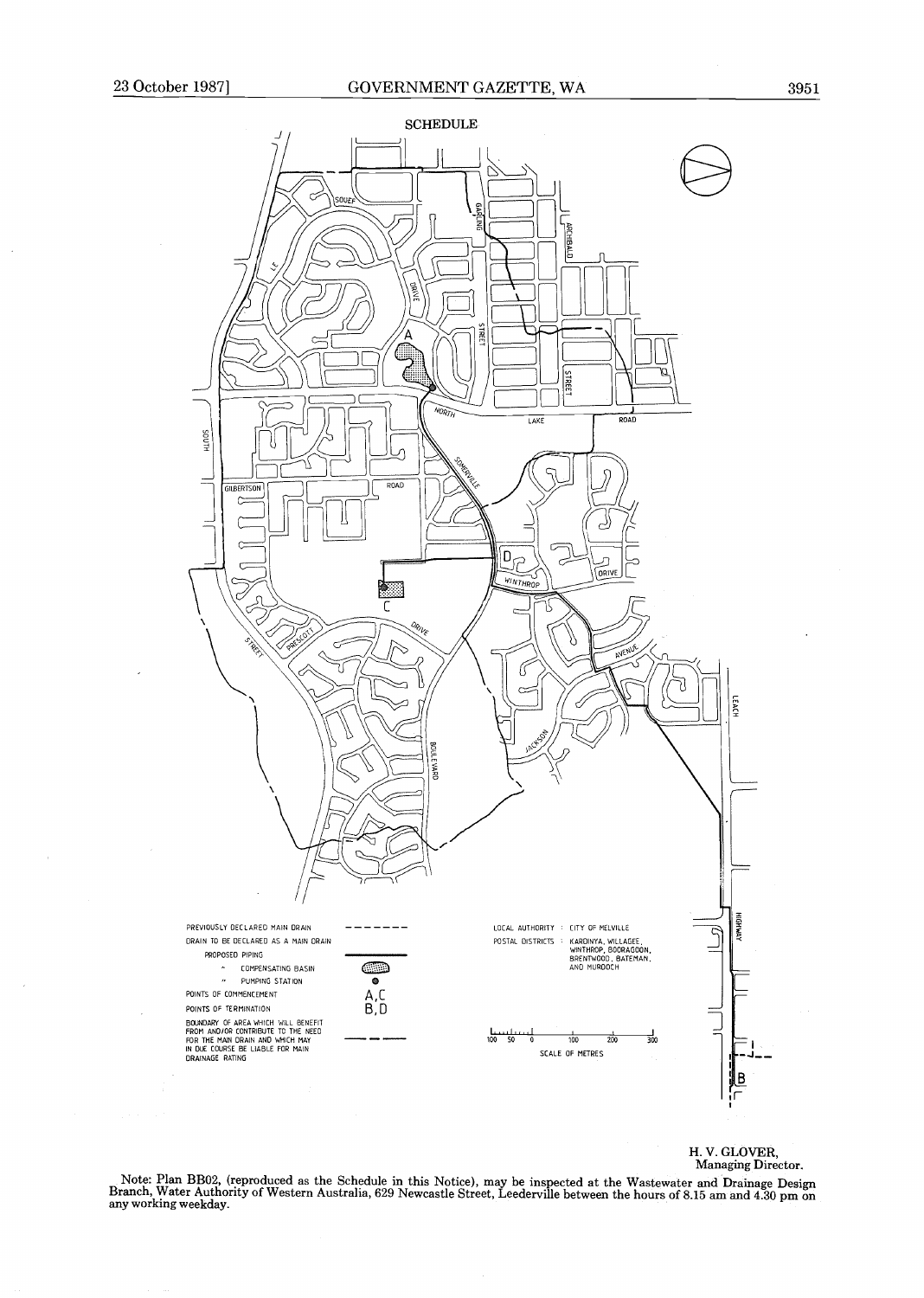#### Water Authority of Western Australia

#### RIGHTS IN WATER AND IRRIGATION ACT 1914

# Notice for Advertisement of Application for Licence under Section 13 of the Act received by the Water Authority of Western Australia

#### (Regulation 14 (1))

| objections will be considered only at my discretion.                  | Schedule                    |                                                           |  |
|-----------------------------------------------------------------------|-----------------------------|-----------------------------------------------------------|--|
| Occupier                                                              | Postal Address              | Description of Land                                       |  |
| Freeport Bow River Properties Ltd<br>(Mining and Exploration Company) | PO Box 1143 West Perth 6005 | Mining Leases 80/108-113 on Reserve<br>31165 Location 380 |  |
|                                                                       |                             | H. B. VENTRISS.<br>Manager Groundwater Branch             |  |

#### Water Authority of Western Australia RIGHTS IN WATER AND IRRIGATION ACT 1914

#### Notice for Advertisement of Application for Licence under section 13 of the Act Received by the

#### (Regulation 14 $(1)$ )

| 3952                                                                  | GOVERNMENT GAZETTE, WA                                                                                                                                                                                                                                                                                                                                                                                                                                                                                                                                                                                                                                                                                                                                                                                  | [23 October 1987                                                                                                      |
|-----------------------------------------------------------------------|---------------------------------------------------------------------------------------------------------------------------------------------------------------------------------------------------------------------------------------------------------------------------------------------------------------------------------------------------------------------------------------------------------------------------------------------------------------------------------------------------------------------------------------------------------------------------------------------------------------------------------------------------------------------------------------------------------------------------------------------------------------------------------------------------------|-----------------------------------------------------------------------------------------------------------------------|
|                                                                       |                                                                                                                                                                                                                                                                                                                                                                                                                                                                                                                                                                                                                                                                                                                                                                                                         |                                                                                                                       |
|                                                                       | Water Authority of Western Australia<br>RIGHTS IN WATER AND IRRIGATION ACT 1914                                                                                                                                                                                                                                                                                                                                                                                                                                                                                                                                                                                                                                                                                                                         |                                                                                                                       |
|                                                                       | Notice for Advertisement of Application for Licence under Section 13 of the Act received by the                                                                                                                                                                                                                                                                                                                                                                                                                                                                                                                                                                                                                                                                                                         |                                                                                                                       |
|                                                                       | Water Authority of Western Australia<br>(Regulation $14(1)$ )                                                                                                                                                                                                                                                                                                                                                                                                                                                                                                                                                                                                                                                                                                                                           |                                                                                                                       |
|                                                                       | NOTICE is hereby given that I, the undersigned, the Manager for the Groundwater Branch, have received from the occupier of<br>land, as set out in the schedule below and whose address is shown in that schedule, an application for the grant of a licence under<br>section 13 of the abovementioned Act to divert, take and use water from the watercourse known as the Ord River and Limestone<br>Creek for the land as described in the schedule below and being contiguous to the said watercourse and that any owner or                                                                                                                                                                                                                                                                           |                                                                                                                       |
|                                                                       | occupier of land contiguous to such watercourse within the distance of 4.8 kilometres from the said land, who desires to object to<br>the said application may do so by notice in writing addressed to me in accordance with the regulations under the said Act. All<br>objections are to be delivered by certified mail and must be received by me before 4.30 pm on Friday, 13 November 1987. Later                                                                                                                                                                                                                                                                                                                                                                                                   |                                                                                                                       |
| objections will be considered only at my discretion.                  |                                                                                                                                                                                                                                                                                                                                                                                                                                                                                                                                                                                                                                                                                                                                                                                                         |                                                                                                                       |
|                                                                       | Schedule                                                                                                                                                                                                                                                                                                                                                                                                                                                                                                                                                                                                                                                                                                                                                                                                |                                                                                                                       |
| Occupier                                                              | Postal Address                                                                                                                                                                                                                                                                                                                                                                                                                                                                                                                                                                                                                                                                                                                                                                                          | Description of Land                                                                                                   |
| Freeport Bow River Properties Ltd<br>(Mining and Exploration Company) | PO Box 1143 West Perth 6005                                                                                                                                                                                                                                                                                                                                                                                                                                                                                                                                                                                                                                                                                                                                                                             | Mining Leases 80/108-113 on Reserve<br>31165 Location 380                                                             |
|                                                                       |                                                                                                                                                                                                                                                                                                                                                                                                                                                                                                                                                                                                                                                                                                                                                                                                         | H. B. VENTRISS.<br>Manager, Groundwater Branch,<br>Water Authority of Western Australia.                              |
|                                                                       |                                                                                                                                                                                                                                                                                                                                                                                                                                                                                                                                                                                                                                                                                                                                                                                                         |                                                                                                                       |
|                                                                       |                                                                                                                                                                                                                                                                                                                                                                                                                                                                                                                                                                                                                                                                                                                                                                                                         |                                                                                                                       |
|                                                                       | Water Authority of Western Australia<br>RIGHTS IN WATER AND IRRIGATION ACT 1914                                                                                                                                                                                                                                                                                                                                                                                                                                                                                                                                                                                                                                                                                                                         |                                                                                                                       |
|                                                                       | Notice for Advertisement of Application for Licence under section 13 of the Act Received by the                                                                                                                                                                                                                                                                                                                                                                                                                                                                                                                                                                                                                                                                                                         |                                                                                                                       |
|                                                                       | Water Authority of Western Australia                                                                                                                                                                                                                                                                                                                                                                                                                                                                                                                                                                                                                                                                                                                                                                    |                                                                                                                       |
|                                                                       | (Regularion 14 (1))<br>NOTICE is hereby given that I, the undersigned, the Manager for the Groundwater Branch, have received from the occupier of                                                                                                                                                                                                                                                                                                                                                                                                                                                                                                                                                                                                                                                       |                                                                                                                       |
|                                                                       | land, as set out in the schedule below and whose address is shown in that schedule, an application for the grant of a licence under<br>section 13 of the abovementioned Act to divert, take and use water from the watercourse known as the Hotham River for their<br>land as described in the schedule below and being contiguous to the said watercourse and that any owner or occupier of land<br>contiguous to such watercourse within the distance of 4.8 kilometres from the said land, who desires to object to the said<br>application may do so by notice in writing addressed to me in accordance with the regulations under the said Act. All objections<br>are to be delivered by certified mail and must be received by me before 4.30 pm on Friday, 6 November 1987. Late objections will |                                                                                                                       |
| be considered only at my discretion.                                  | Schedule                                                                                                                                                                                                                                                                                                                                                                                                                                                                                                                                                                                                                                                                                                                                                                                                |                                                                                                                       |
|                                                                       |                                                                                                                                                                                                                                                                                                                                                                                                                                                                                                                                                                                                                                                                                                                                                                                                         |                                                                                                                       |
| Occupier                                                              | Postal Address                                                                                                                                                                                                                                                                                                                                                                                                                                                                                                                                                                                                                                                                                                                                                                                          | Description of Land<br>Hotham River below railway bridge and<br>above Marradong Road bridge on<br>Murray Location 703 |

METROPOLITAN WATER AUTHORITY ACT 1982 Notice of Declaration of Wain Drain Williams Road Main Drain-Armadale and Forrestdale

File. A19294.

MADE by the Water Authority of Western Australia pursuant to section 100 (6).

1987 the drain of which the route, point of commencement A, and point of termination B, are shown on the plan in the Schedule hereto, shall be a main drain known as the Williams Road Main Drain. 2. The drain comprises underground pipelines varying in diameter from 600 mm to 1 350 mm, an open earth channel, structures, manholes and all other works and apparatus connected therewith.

sal or who aneges that any land is not land which will.

(a) benefit from; or

(b) contribute to the need for

the main drain as delineated on plan AX60 may, pursuant to section 100 (9) of the Metropolitan Water Authority Act 1982, by notice in writing to the Minister within one month of the publication of this notice, object to the proposal.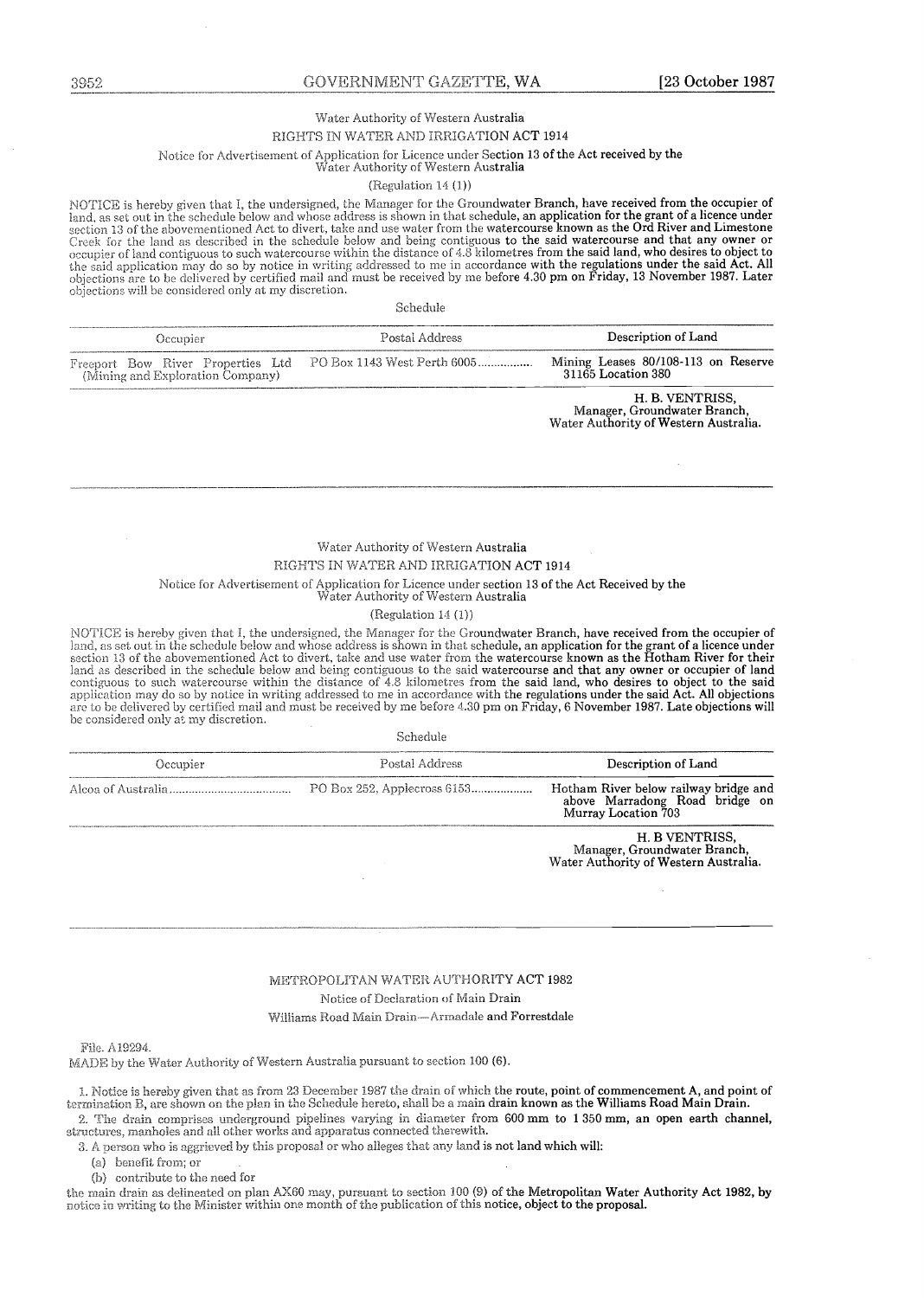

H. J. GLOVER, Managing Director.

Note: Plan AX60 (reproduced as the Schedule in this Notice), may be inspected at the Wastewater and Drainage Design<br>Branch, Water Authority of Western Australia, 629 Newcastle Street, Leederville between the hours of 8.15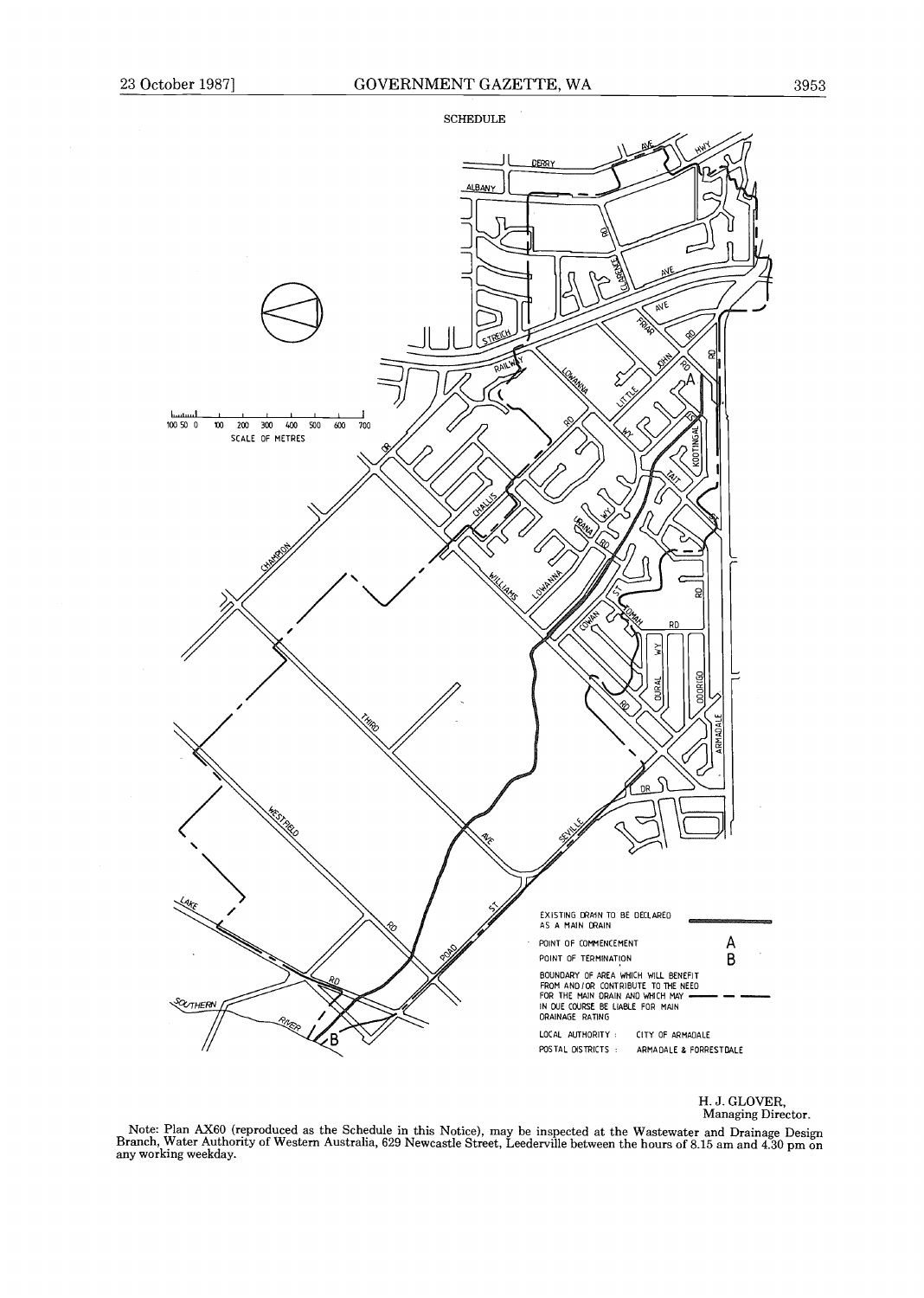#### GOVERNMENT GAZETTE, WA [23 October 1987]

#### Water Authority of Western Australia RIGHTS IN WATER AND IRRIGATION ACT 1914

# Notice for Advertisement of Application for Licence under section 13 of the Act Received by the Water Authority of Western Australia

#### (Regulation 14 (1))

NOTICE is nervoy given that 1, the undersigned, the manager for the South West Region, have received from the occupiers of<br>land, as set out in the schedule below and whose addresses are as shown in that schedule, an applic Donnelly Rivers System for their land as described in the schedule below and being contiguous to the said watercourse and that any owner or occupier of land contiguous to such watercourse within the distance of 4.8 kilomet any owner or occupier of land contiguous to such watercoirse within the uistance of 4.6 knowlettes from the said land, who<br>desires to object to the said application may do so by notice in writing addressed to me in accorda Solution and the solution of Market Address Proposition of Market Address Correspondent and Market Address Decision of Lie<br>Solution of Market Address Decision of Lie and Address Decision of Lie and Address Decision 13 of t and, as set out in the schedule below and whose accresses are as shown in that schedule, an application for the grant to Donnely Rivers System for their land a described in the schedule below and being contiguous to the sa S0.54 GOVERNMENT GAZETTE, WA [23 October 15<br>
Water Authority of Western Assession<br>
Notice for Advertisement of Agric ALVIBRIGATION CACT 3134<br>
Notice for Advertisement of Agric ALVIBRIGATION VC ACT 314<br>
NOTICE is because t

| Donnelly Rivers System for their land as described in the schedule below and being contiguous to the said watercourse and that<br>any owner or occupier of land contiguous to such watercourse within the distance of 4.8 kilometres from the said land, who<br>desires to object to the said application may do so by notice in writing addressed to me in accordance with the regulations under<br>the said Act. All objections are to be delivered by certified mail and must be received by me before Thursday, 5 November 1987.<br>Late objections will be considered only at my discretion. |                |                                                                                            |  |  |  |  |
|---------------------------------------------------------------------------------------------------------------------------------------------------------------------------------------------------------------------------------------------------------------------------------------------------------------------------------------------------------------------------------------------------------------------------------------------------------------------------------------------------------------------------------------------------------------------------------------------------|----------------|--------------------------------------------------------------------------------------------|--|--|--|--|
|                                                                                                                                                                                                                                                                                                                                                                                                                                                                                                                                                                                                   | Schedule       |                                                                                            |  |  |  |  |
| Occupier                                                                                                                                                                                                                                                                                                                                                                                                                                                                                                                                                                                          | Postal Address | Description of Land                                                                        |  |  |  |  |
|                                                                                                                                                                                                                                                                                                                                                                                                                                                                                                                                                                                                   |                | Nelson Location 4497 Storry Road<br>Lot 1 of Nelson Location 11594<br>Nelson Location 1024 |  |  |  |  |
|                                                                                                                                                                                                                                                                                                                                                                                                                                                                                                                                                                                                   |                | E. SHELTON.<br>Manager, South West Region, Bunbury.                                        |  |  |  |  |

#### WATER AUTHORITY OF WESTERN AUSTRALIA

#### Tenders

|                                                                                              | Tenders                                                                                                                                                                                                                                                                                                                                                                                                                                                             |                                                                                            |
|----------------------------------------------------------------------------------------------|---------------------------------------------------------------------------------------------------------------------------------------------------------------------------------------------------------------------------------------------------------------------------------------------------------------------------------------------------------------------------------------------------------------------------------------------------------------------|--------------------------------------------------------------------------------------------|
| above Leederville address.                                                                   | TENDERS are invited for the projects listed below and will be accepted up to 2.30 pm on the closing date specified.<br>Tender documents are available from the Supply Services Branch, Level 2, Entry 4, John Tonkin Water Centre<br>629 Newcastle Street. Leederville 6007.<br>Tender documents must be completed in full, sealed in the envelope provided and placed in the Tender Box located at th<br>The lowest or any tender may not necessarily be accepted. |                                                                                            |
| Contract No.                                                                                 | Description                                                                                                                                                                                                                                                                                                                                                                                                                                                         | Closing Date                                                                               |
| AM 71023<br>AM 71024<br>AP 72048<br>AP 72049<br>AV 73335<br>AV 73336<br>AV 73338<br>AV 73339 | Supply of two submersible pump sets for the Fred Baldwin Park drainage pumping<br>One only 13 900 kg GVM tray top truck in accordance with specification 87V/19<br>Supply of one only 7000 kg GVM tray top truck in accordance with specification<br>Supply of one only 13 900 kg GVM tip truck in accordance with specification                                                                                                                                    | 27/10/87<br>10/11/87<br>10/11/87<br>10/11/87<br>3/11/87<br>3/11/87<br>27/10/87<br>10/11/87 |
|                                                                                              |                                                                                                                                                                                                                                                                                                                                                                                                                                                                     |                                                                                            |

Accepted Tenders

|              | <b>Accepted Tenders</b>                                   |                                                                          |
|--------------|-----------------------------------------------------------|--------------------------------------------------------------------------|
| Contract No. | Particulars                                               | Contractor                                                               |
| KM 71022     | Supply of 121 mm and 177 mm Nom O.D. UPVC pale blue       | Divided between Hardie Iplex Plastics and<br>Vinidex Tubemakers Pty Ltd. |
| AV 73333     | Supply of one only 13 500 kg GVM truck in accordance with | Skipper Trucks Belmont                                                   |
|              |                                                           | H. J. GLOVER,<br>Managing Director.                                      |
|              |                                                           |                                                                          |
|              |                                                           |                                                                          |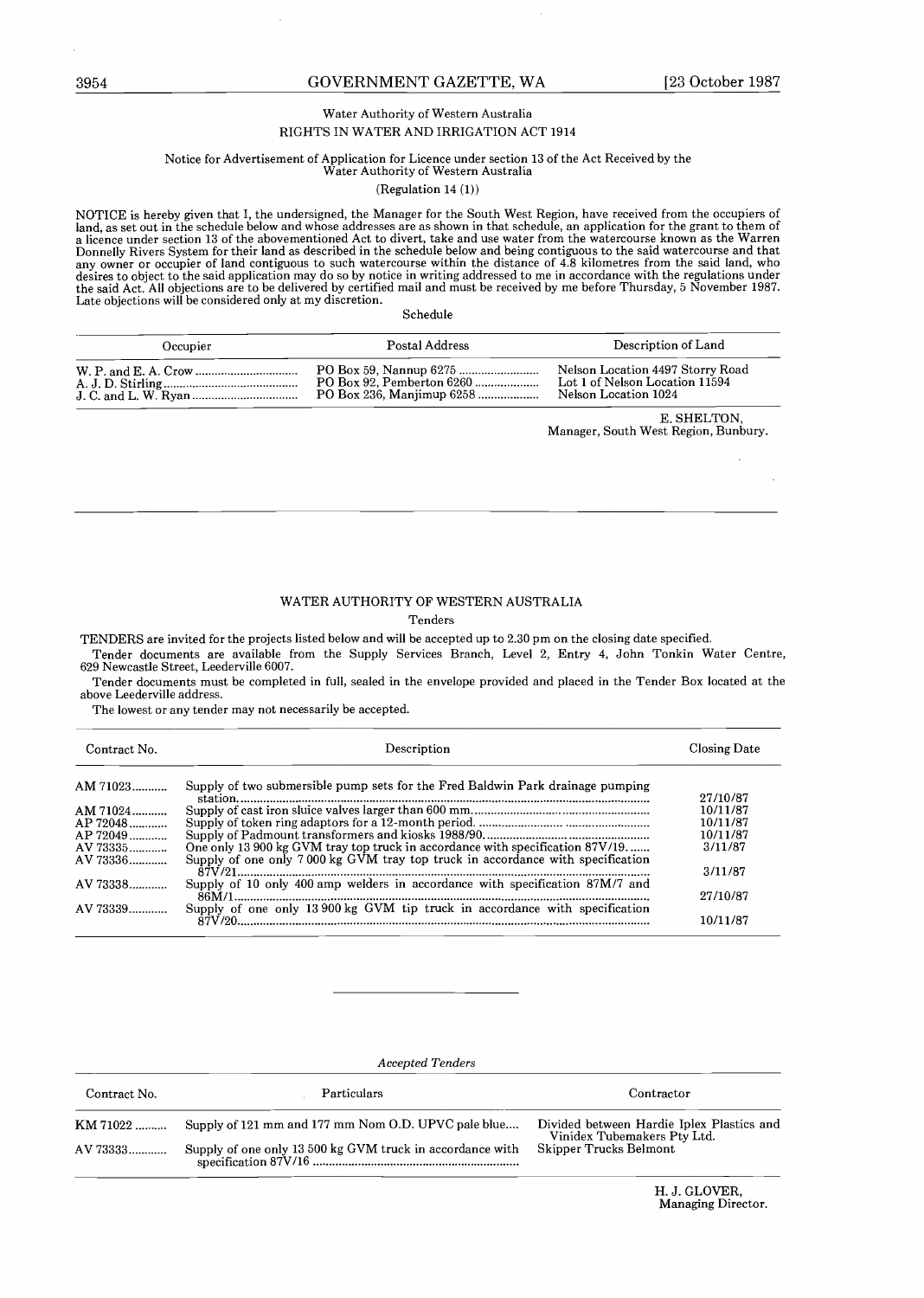#### GOVERNMENT GAZETTE, WA

#### TOWN PLANNING AND DEVELOPMENT ACT 1928 (AS AMENDED)

#### Scheme Amendment Available for Inspection

City of Armadale Town Planning Scheme No. 1-Amendment No. 234

NOTICE is hereby given that the City of Armadale has prepared the abovementioned scheme amendment for the purpose of-

- (i) Rezoning Lots 35/36, Lots 3-7 Dia . 13003 Forrest Road, Lots 1/2, Dia . 13003 Tudor Road ; and Lot 8, Dia. 13003 Green Avenue, in the locality of Armadale from Single Residential 2A Zone to Armadale from Single Residential 2A Zone to Showroom/Warehouse Zone (Zone No. 20.)
- (ii) Amending the Scheme Text in Tables Nos. 1 and  $6$ to give effect to the above rezoning and to provide Council with contemporary development control measures for the on-going development of the land for Showroom purposes .

Plans and documents setting out and explaining the scheme amendment have been deposited at Council Offices, 7 Orchard Avenue, Armadale and at the State Planning Commission, Perth and will be available for inspection during office hours up to and including 4 December 1987 .

Submissions on the scheme amendment should be made in writing on Form No. 4 and lodged with the undersigned on or before 4 December 1987 .

> J. W. FLATOW, Town Clerk.

#### TOWN PLANNING AND DEVELOPMENT ACT 1928 (AS AMENDED)

#### Scheme Amendment Available for Inspection City of Armadale Town Planning Scheme

No. 1-Amendment No. 236

#### SPC. 853-2-22-1, Pt. 236.

NOTICE is hereby given that the City of Armadale has prepared the abovementioned scheme amendment for the purpose of-

- (i) Rezoning portion Lots 9, 8, 19 and 20, South West Highway, Armadale from Single Residential 2B to Restricted Business .
- (ii) Modifying the Scheme Text to provide greater flexibility to Council and the Community in implementing the objectives of the Restricted Business Zone .

Plans and documents setting out and explaning the scheme amendment have been deposited at Council Offices, 7 Orchard Avenue, Armadale and at the State Planning Commission, Perth, and will be available for inspection during office hours up to and including 4 December 1987 .

Submissions on the scheme amendment shoud be made in writing on Form No. 4 and lodged with the undersigned on or before 4 December 1987 .

> J. W. FLATOW, Town Clerk.

#### TOWN PLANNING AND DEVELOPMENT ACT 1928 (AS AMENDED)

#### Scheme Amendment Available for Inspection City of Armadale Town Planning Scheme No. 1-Amendment No. 235

SPC. 853-2-22-1, Pt. 235.<br>NOTICE is hereby given that the City of Armadale has NOTICE is hereby given that the City of Armadale has prepared the abovementioned scheme amendment for the purpose of amending the above Town Planning Scheme by-

(i) Rezoning Lots 9-11 Dia . 14672 Sixth Road, Lots 12-14 Dia. 14672 Forrest Road, Lots Pt . 35, Pt . Lot 35 and Lots 36 Dia . 696 Fifth Road in the locality of Armadale from Single Residential 2A Zone to Showroom /Warehouse Zone (Zone No . 20) .

(ii) Amending the Scheme Text in Tables No . 1 and 6 to give effect to the above rezoning and to provide Council with contemporary development control measures for the on-going development of the land for Showroom purposes.

Plans and documents setting out and explaining the scheme amendment have been deposited at Council Offices, 7 Orchard Avenue, Armadale and at the State Planning Commission, Perth, and will be available for inspection during office hours up to and including 4 December 1987 .

Submissions on the scheme amendment should be made in writing on Form No . 4 and lodged with the undersigned on or before 4 December 1987.

J. W. FLATOW,<br>Town Clerk.

#### TOWN PLANNING AND DEVELOPMENT ACT 1928 (AS AMENDED)

#### Scheme Amendment Available for Inspection City of Armadale Town Planning Scheme

No. 2-Amendment No. 30

SPC. 853-2-22-4, Pt. 30 .

NOTICE is hereby given that the City of Armadale has prepared the abovementioned scheme amendment for the purpose of rezoning portion of new Lot 31 (previously Lot 21) Champion Drive, Armadale from Residential-Development Area Zone to Shopping Zone .

Plans and documents setting out and explaining the scheme amendment have been deposited at Council Offices, 7 Orchard Avenue, Armadale and at the State Planning Commission, Perth, and will be available for inspection during office hours up to and including 4 December 1987 .

Submissions on the scheme amendment should be made in writing on Form No . 4 and lodged with the undersigned on or before 4 December 1987 .

> J. W. FLATOW. Town Clerk.

#### TOWN PLANNING AND DEVELOPMENT ACT 1928 (AS AMENDED)

Scheme Amendment Available for Inspection City of Canning Town Planning Scheme No. 16-Amendment No . 423

SPC. 853-2-16-18, Pt. 423 .

NOTICE is hereby given that the City of Canning has prepared the abovementioned scheme amendment for the purpose of rezoning No. 73 Tribute Street (Lot 66) Riverton<br>from "S.R.2" to "G.R.4 (Restricted)" with Modified Criteria<br>as per Appendix 4 to apply, so that an existing Triplex may<br>be converted to Quadruplex development.

Plans and documents setting out and explaining the scheme amendment have been deposited at Council Offices, 1317 Albany Highway, Cannington and at the State Plan-ning Commission, Perth, and will be available for inspection during office hours up to and including 4 December 1987.

Submissions on the scheme amendment should be made in writing on Form No . 4 and lodged with the undersigned on or before 4 December 1987.

> I. F. KINNER, Town Clerk .

SPC. 853-2-22-1, PT 234 .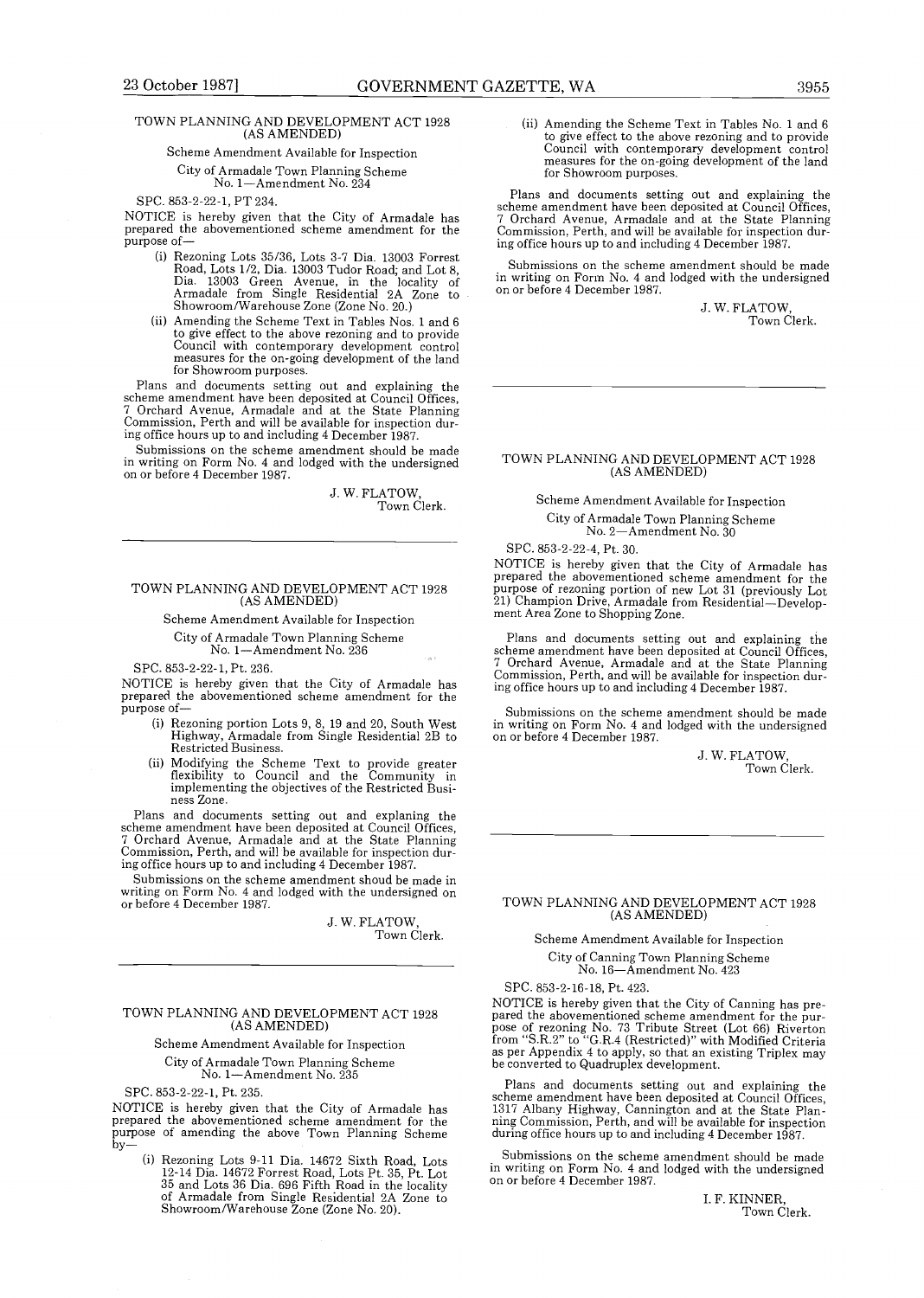#### TOWN PLANNING AND DEVELOPMENT ACT 1928 (AS AMENDED)

# Scheme Amendment Available for Inspection

City of Canning Town Planning Scheme No. 16-Amendment No . 427

SPC. 853-2-16-18, Pt. 427.<br>NOTICE is hereby given that the City of Canning has pre-NOTICE is hereby given that the City of Canning has pre-pared the abovementioned scheme amendment for the purpose of rezoning No . 1407 Albany Highway (Part Lot 18) (corner Liege Street) Cannington from "G .R.4 (Restricted)" to "Showroom/Warehouse".

Plans and documents setting out and explaining the scheme amendment have been deposited at Council Offices, 1317 Albany Highway, Cannington, and at the State Plan-ning Commission, Perth, and will be available for inspection during office hours up to and including 4 December 1987.

Submissions on the scheme amendment should be made in writing on Form No . 4 and lodged with the undersigned on or before 4 December 1987.

1. F. KINNER, Town Clerk .

#### TOWN PLANNING AND DEVELOPMENT ACT 1928 (AS AMENDED)

#### Approved Town Planning Scheme Amendment

City of Canning Town Planning Scheme No. 16-Amendment No. 379

SPC. 853-2-16-18, Pt. 379.<br>IT is hereby notified for public information, in accordance IT is hereby notified for public information, in accordance with section 7 of the Town Planning and Development Act 1928 (as amended) that the Hon . Minister for Planning approved the City of Canning Town Planning Scheme Amendment on 16 September 1987 for the purpose of<br>rezoning the rear portion of Part Lot 100, Canning Loc. 2,<br>No. 78 Hamilton Street, Cannington, from "S.R.3" to<br>"G.R.4" for Group Housing Development as per Appendix 4,<br>in a 1987 .

#### E. TACOMA,

#### <sup>I</sup> . F . KINNER,

Town Clerk .

#### TOWN PLANNING AND DEVELOPMENT ACT 1928 (AS AMENDED)

#### Scheme Amendment Available for Inspection

City of Cockburn District Zoning Scheme No. 1-Amendment No . 202

#### SPC. 853-2-23-5, Pt. 202 .

NOTICE is hereby given that the City of Cockburn has prepared the abovementioned scheme amendment for the purpose of amending the above Town Planning Scheme by including the following under the Appendix II of the Additional Use Zone Table

| <b>Street</b>           | Particulars of Land                                       | Additional<br>Use<br>Permitted |
|-------------------------|-----------------------------------------------------------|--------------------------------|
| 14 Barrington<br>Street | Lots $402$ and $403$ of<br>Cockburn Sound<br>Location 561 | Service Station                |

Plans and documents setting out and explaining the scheme amendment have been deposited at Council Offices, Coleville Crescent, Spearwood and at the State Planning Commission, Perth, and will be available for inspection during office hours up to and including 4 December 1987 .

Submissions on the scheme amendment should be made in writing on Form No . 4 and lodged with the undersigned on or before 4 December 1987 .

> A. J. ARMAREGO, Town Clerk .

# GOVERNMENT GAZETTE, WA [23 October 1987<br>
HENT ACT 1928 TOWN PLANNING AND DEVELOPMENT ACT 1928<br>
Inspection Scheme Amendment Available for Inspection TOWN PLANNING AND DEVELOPMENT ACT 1928 (AS AMENDED)

Scheme Amendment Available for Inspection City of Gosnells Town Planning Scheme

# No. 1-Amendment No. 235

SPC. 853-2-25-1, Pt. 235.

NOTICE is hereby given that the City of Gosnells has prepared the abovementioned scheme amendment for the pur-pose of rezoning portions of Lots 525 and 526 Dorothy Street, Gosnells from Residential "A" to "Shops and Local Business" .

Plans and documents setting out and explaining the scheme amendment have been deposited at Council Offices, 2120 Albany Highway, Gosnells and at the State Planning Commission, Perth, and will be available for inspection during office hours up to and including 4 December 1987 .

Submissions on the scheme amendment should be made in writing on Form No . 4 and lodged with the undersigned on or before 4 December 1987 .

> G. WHITELEY, Town Clerk.

TOWN PLANNING AND DEVELOPMENT ACT 1928 (AS AMENDED)

Scheme Amendment Available for Inspection

#### City of Gosnells Town Planning Scheme No. 1-Amendment No. 262

SPC. 853-2-25-1, Pt. 262.

NOTICE is hereby given that the City of Gosnells has pre-pared the abovementioned scheme amendment for the purpose of rezoning part of Lot 30 Helm Street, Maddington from Residential A to Residential B .

Plans and documents setting out and explaining the scheme amendment have been deposited at Council Offices, 2120 Albany Highway, Gosnells and at the State Planning Commission, Perth, and will be available for inspection during office hours up to and including 4 December 1987 .

Submissions on the scheme amendment should be made in writing on Form No . 4 and lodged with the undersigned on or before 4 December 1987 .

> G. WHITELEY, Town Clerk .

#### TOWN PLANNING AND DEVELOPMENT ACT 1928 (AS AMENDED)

Scheme Amendment Available for Inspection City of Melville Town Planning Scheme No. 3-Amendment No. 38

SPC. 853-2-17-10. Pt. 38.

NOTICE is hereby given that the City of Melville has prepared the abovementioned scheme amendment for the pur-pose of amending the Scheme Map No . 3 to exclude Lots 60, 42-45, 79 and 80 Burke Drive, Attadale from the Hislop Centre District Centre 4 Precinct and include them within the Attadale 1 Living Area Precinct.

Plans and documents setting out and explaining the scheme amendment have been deposited at Council Offices, Almondbury Road, Ardross and at the State Planning Commission, Perth, and will be available for inspection during office hours up to and including 4 December 1987 .

Submissions on the scheme amendment should be made in writing on Form No. 4 and lodged with the undersigned on or before 4 December 1987.

> G. HUNT, Town Clerk.

# Mayor.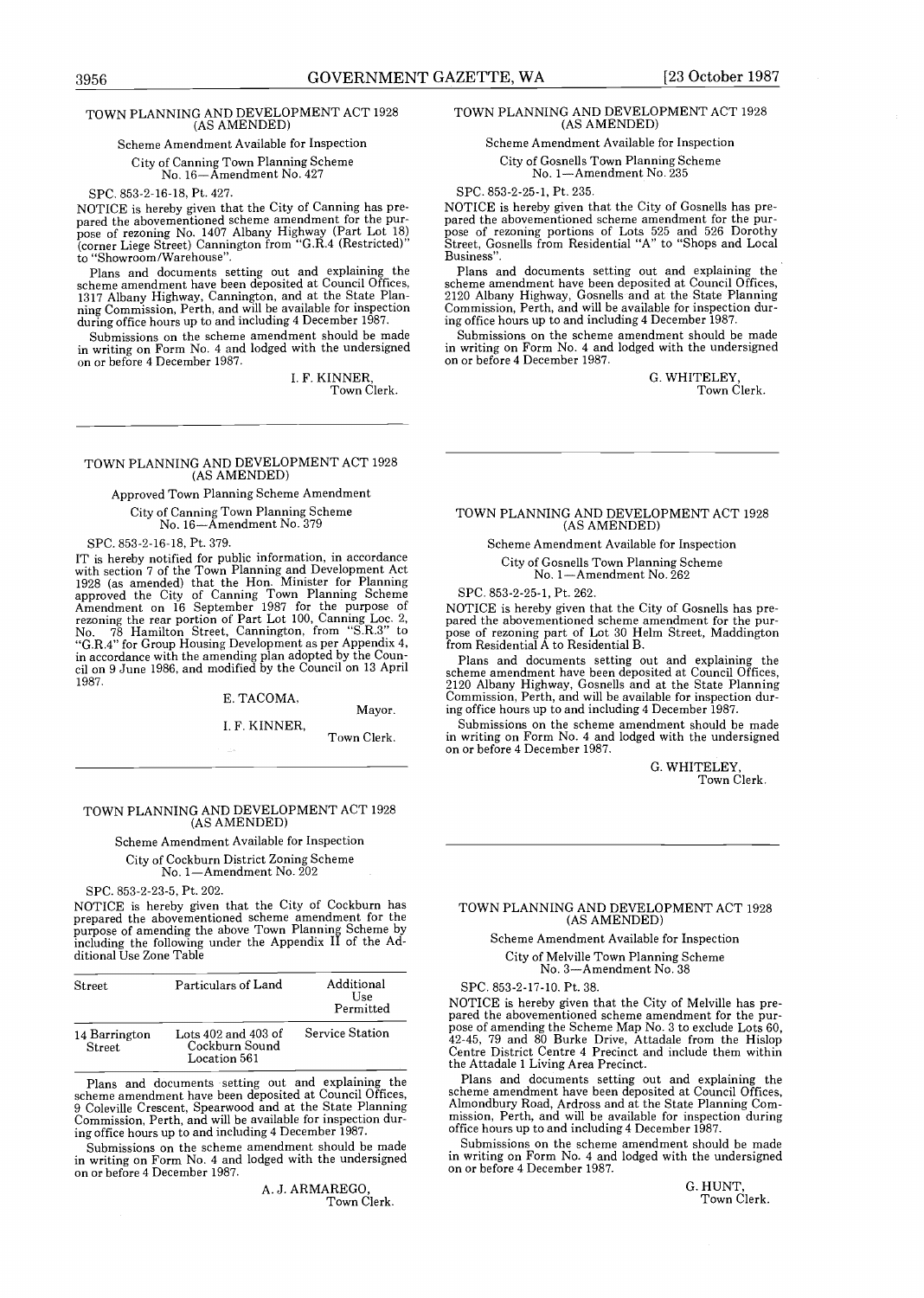# TOWN PLANNING AND DEVELOPMENT ACT 1928 (AS AMENDED)

#### Approved Town Planning Scheme Amendment

City of Nedlands Town Planning Scheme No. 2-Amendment No. 7

#### SPC. 853-2-8-4, Pt. 7.

11 is nereby notified for public information, in accordance<br>with section 7 of the Town Planning and Development Act<br>1928 (as amended) that the Hon. Minister for Planning<br>approved the City of Nedlands Town Planning Scheme<br>A the Use Class Table-Table 1 as follows:

| Residential | Retail Shopping | Office/Showroom | Light Industry | Hotel | Service Station | Development |
|-------------|-----------------|-----------------|----------------|-------|-----------------|-------------|
| X           | X               | X               | P              | X     | X               | AΑ          |
|             |                 |                 |                |       |                 |             |

3 . Car Sales Yard .

# D. C . CRUICKSHANK, Mayor.

N. G. LEACH, Town Clerk .

#### TOWN PLANNING AND DEVELOPMENT ACT 1928 (AS AMENDED)

Approved Town Planning Scheme Amendment City of Stirling Town Planning Scheme

## No. 2—Amendment No. 27

 $SPC. 853-2-20-34, Pt. 27.$ IT is hereby notified for public information, in accordance with section 7 of the Town Planning and Development Act 1928 (as amended) that the Hon . Minister for Planning approved the City of Stirling Town Planning Scheme Amendment on 6 October 1987 for the purpose of-

- <sup>1</sup> . Rezoning Lot 138, Karrinyup Road, Stirling from Rural" to "Special Use-Reception Centre"
- 2 . Altering Schedule 2 of the Scheme by the addition thereto of the following :

| Stirling. | Karrinyup Road, Portion of Perthshire<br>Location Au. and<br>being Lot 138 on<br>Diagram 61999 | Reception Centre |
|-----------|------------------------------------------------------------------------------------------------|------------------|
|           | G. STRICKLAND.                                                                                 |                  |
|           | R. FARDON.                                                                                     | Mayor.           |
|           |                                                                                                | Town Clerk.      |

#### TOWN PLANNING AND DEVELOPMENT ACT 1928 (AS AMENDED)

#### Approved Town Planning Scheme Amendment

City of Wanneroo Town Planning Scheme

No. 1-Amendment No. 363

SPC. 853-2-30-1, Pt. 363.<br>IT is hereby notified for public information, in accordance IT is hereby notified for public information, in accordance with section 7 of the Town Planning and Development Act, 1928 (as amended) that the Hon Minister for Flaming ap-<br>proved the City of Wanneroo Town Plaming Scheme<br>Amendment on 14 October 1987 for the purpose of<br>amending the above Town Planning Scheme by—rezoning<br>Lot 15 Swan Locati

B. COOPER,

#### R. F. COFFEY,

Town Clerk.

Mayor.

#### TOWN PLANNING AND DEVELOPMENT ACT 1928 (AS AMENDED)

Scheme Amendment Available for Inspection

City of Wanneroo Town Planning Scheme No. 1-Amendment No. 385

SPC. 853-2-30-1, Pt. 385.<br>NOTICE is hereby given that the City of Wanneroo has NOTICE is hereby given that the City of Wanneroo has prepared the abovementioned scheme amendment for the purpose of rezoning those portions of Pt . 4, 7898, 7899 and Okely Road reserve bounded by Hodges Drive, Joondalup Drive, Eddystone Avenue extension and the Mitchell Free-way reserve from State Forest, Regional Reserve (Parks and Recreation) to Joondalup City Centre Zone .

Plans and documents setting out and explaining the scheme amendment have been deposited at Council Offices, Boas Avenue, Joondalup and at the State Planning Com-mission, Perth, and will be available for inspection during office hours up to and including 4 December 1987 .

Submissions on the scheme amendment should be made in writing on Form No . 4 and lodged with the undersigned on or before 4 December 1987 .

> R. F. COFFEY, Town Clerk.

#### TOWN PLANNING AND DEVELOPMENT ACT 1928 (AS AMENDED)

Scheme Amendment Available for Inspection

City of Wanneroo Town Planning Scheme No. 1-Amendment No. 392

SPC. 853-2-30-1, Pt. 392.<br>NOTICE is hereby given that the City of Wanneroo has NOTICE is hereby given that the City of Wanneroo has prepared the abovementioned scheme amendment for the purpose of rezoning the area bounded by Joondalup Drive and the proposed alignments of Moore Drive, the Mitchell Freeway and the proposed new Burns Beach road alignment from State Forest, Reserve for Parks and Recreation and Rural to Residential Development .

Plans and documents setting out and explaining the scheme amendment have been deposited at Council Offices, Boas Avenue, Joondalup and at the State Planning Com-mission, Perth, and will be available for inspection during office hours up to and including 4 December 1987 .

Submissions on the scheme amendment should be made in writing on Form No. 4 and lodged with the undersigned on or before 4 December 1987 .

> R. F. COFFEY, Town Clerk.

#### TOWN PLANNING AND DEVELOPMENT ACT 1928 (AS AMENDED)

Approved Town Planning Scheme Amendment

Town of Bassendean Town Planning Scheme No. 3-Amendment No . 24

SPC. 853-2-13-3, Pt. 24 .

IT is hereby notified for public information, in accordance with section 7 of the Town Pianing and Development Acts<br>1928 (as amended) that the Hon Minister for Planning ap-<br>proved the Town of Bassendean Town Planning Scheme<br>Amendment on 23 September 1987 for the purpose of<br>rezoning munity Zone"; in accordance with the Scheme Amendment Map.

#### J. B. COX,

Mayor.

C. McCREED,

Town Clerk .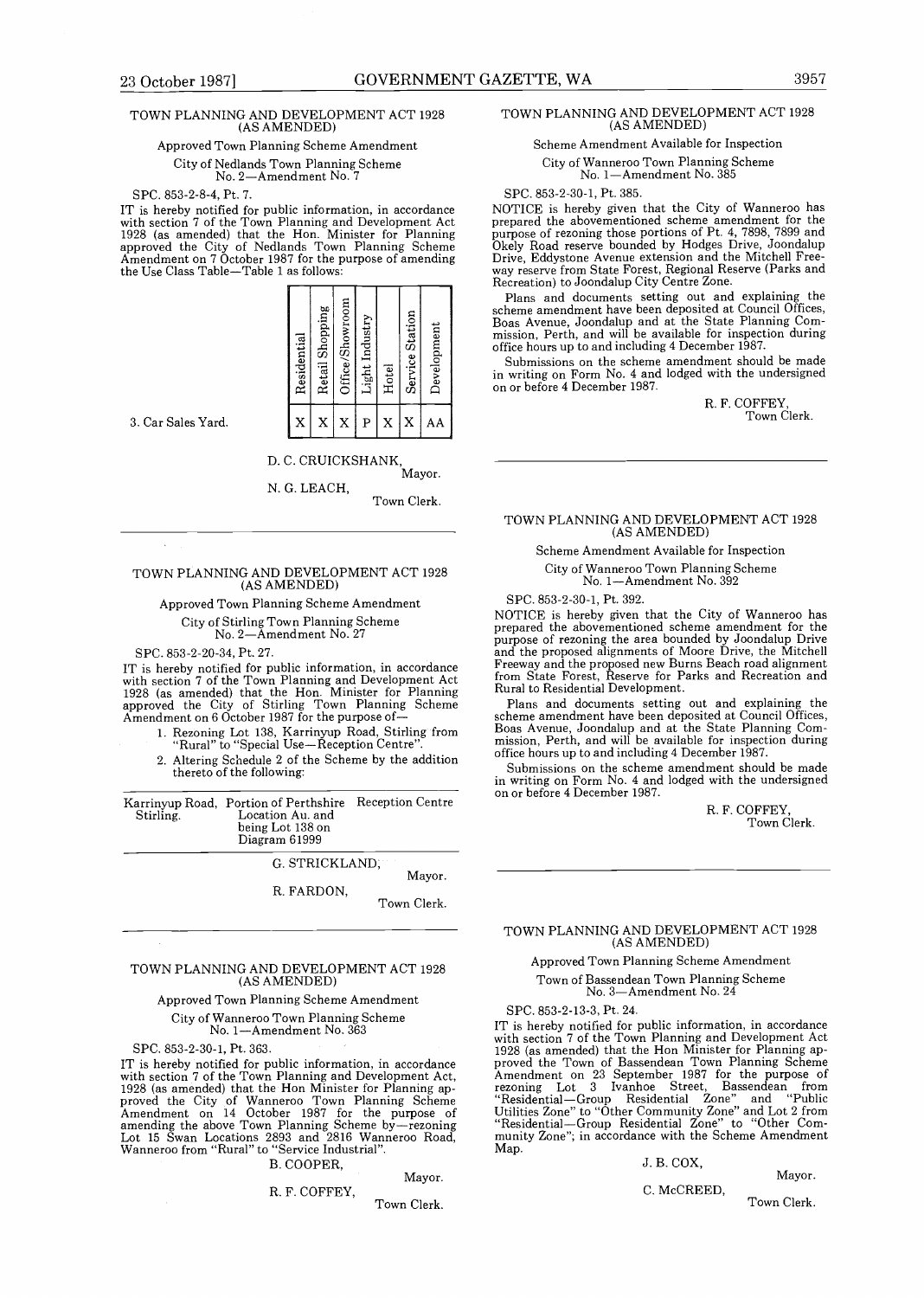# TOWN PLANNING AND DEVELOPMENT ACT 1928 (AS AMENDED) 3958<br>TOWN PLANNING

Scheme Amendment Available for Inspection

#### Town of Claremont Town Planning Scheme No. 3—Amendment No. 18

SPC. 853-2-2-3, Pt. 18.

NOTICE is hereby given that the Town of Claremont has prepared the abovementioned scheme amendment for the purpose of rezoning portions of Lot 21 Shenton Place of locations P230 and P231 from-

- (1) Residential R20 to Local Reservation .
- (2) Educational to Local Reservation .
- (3) Educational to Residential R20 .

Plans and documents setting out and explaining the scheme amendment have been deposited at Council Offices, 308 Stirling Highway, Claremont and at the State Planning Commission, Perth, and will be available for inspection during office hours up to and including 20 November 1987 .

Submissions on the scheme amendment should be made in writing on Form No . 4 and lodged with the undersigned on or before 20 November 1987.

> D. H. TINDALE, Town Clerk.

#### TOWN PLANNING AND DEVELOPMENT ACT 1928 (AS AMENDED)

#### Approved Town Planning Scheme Amendment Town of Mandurah Town Planning Scheme No. 1A-Amendment No. 64

SPC. 853-6-13-9, Pt. 64.

IT is hereby notified for public information, in accordance with section 7 of the Town Planning and Development Act 1928 (as amended) that the Hon Minister for Planning approved the Town of Mandurah Town Planning Scheme<br>Amendment on 23 September 1987 for the purpose of<br>rezoning Pt. Lot 290 of Cockburn Sound, Location 16<br>"Tourist" to "Se

B. CRESSWELL,

Mayor.

K. W . DONOHOE, Town Clerk .

#### TOWN PLANNING AND DEVELOPMENT ACT 1928 (AS AMENDED)

Approved Town Planning Scheme Amendment Shire of Albany Town Planning Scheme No. 3-Amendment No . 72

SPC. 853-5-4-5, Pt. 72.

IT is hereby notified for public information, in accordance with section 7 of the Town Planning and Development Act with section 7 of the Town Planning and Development Act<br>1928 (as amended) that the Hon Minister for Planning ap-<br>proved the Shire of Albany Town Planning Scheme Amend-<br>ment on 24 September 1987 for the purpose of amending

- 1 . introducing the following definition into Clause <sup>1</sup> .6-
	- Fish Processing/Curing or Poultry Processing means premises used for small scale fish processing/curing or poultry processing which could be accommodated on a particular site without adversely affecting the environment or amenity.
- 2. Amending the use class-zoning table (Table 1) by —  $\frac{1}{2}$ 
	- (a) inserting the new use class "Fish Processing/Curing or Poultry Processing" after the existing use class "Educational Establishments".
- (b) Classifying the new use class as a non-per-mitted ("X") use in all zones except the "Noxious Industry", "Special Industry", "Rural", and "Special Rural" Zones .
- (c) Classifying the new use class as a "P" use in the "Noxious Industry" Zone, and an "AA" use in the "Special Industry" and "Rural" Zones (classification not required in Sepcial Rural Zone as separate schedule applies) .

H. A. RIGGS, President.

D. J. CUNNINGHAM, Shire Clerk.

# TOWN PLANNING AND DEVELOPMENT ACT 1928 (AS AMENDED)

Approved Town Planning Scheme Amendment Shire of Albany Town Planning Scheme

No. 3-Amendment No. 73

SPC. 853-5-4-5, Pt. 73.

IT is hereby notified for public information, in accordance with section 7 of the Town Planning and Development Act 1928 (as amended) that the Hon Minister for Planning ap-proved the Shire of Albany Town Planning Scheme Amend-ment on 24 September 1987 for the purpose of modifying the Use Class Zoning Table (Table 1) of the Scheme Text by-

- 1 . making the use class "Special Industry" a "P" use in the "Noxious Industry" Zone ; and
- 2 . making the use class "Special Industry" an "X" use in all other zones except for the "Special Industry" Zone, wherein the use class "Special Industry" is to remain as an "AA" use.

#### H. A. RIGGS,

President.

D. J. CUNNINGHAM, Shire Clerk .

#### TOWN PLANNING AND DEVELOPMENT ACT 1928 (AS AMENDED)

Approved Town Planning Scheme Amendment Shire of Albany Town Planning Scheme No. 3-Amendment No . 75

SPC. 853-5-4-5, Pt. 75.

IT is hereby notified for public information, in accordance with section 7 of the Town Planning and Development Act 1928 (as amended) that the Hon Minister for Planning approved the Shire of Albany Town Planning Scheme Amend-ment on 24 September 1987 for the purpose of deleting the existing Clause 5.13 and replacing it with the following-<br>5.13 Relaxation of restrictions: Council may by an

5.13 Relaxation of restrictions: Council may by an absolute majority, either generally or in a particular case and on such conditions as it sees fit, relax the provisions of this part in so far as they relate to developmen once in a newspaper circulating in the district stating that submissions may be made to the Council within 21 days of the publication thereof.

H. A. RIGGS,

President.

D. J. CUNNINGHAM, Shire Clerk .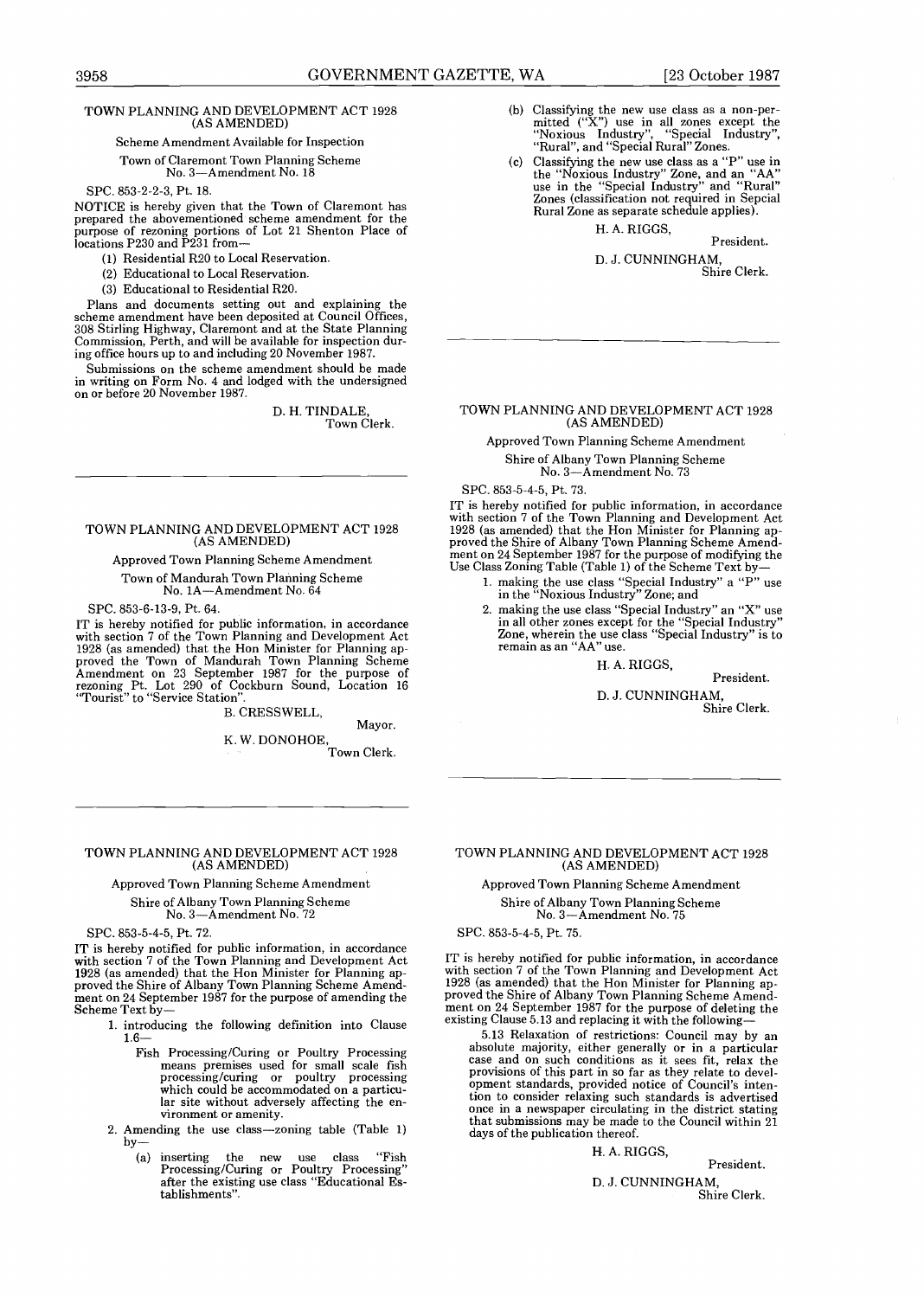# TOWN PLANNING AND DEVELOPMENT ACT 1928 (AS AMENDED)

#### Scheme Amendment Available for Inspection

Shire of Augusta-Margaret River Town Planning Scheme No. 2-Amendment No. 27

SPC. 853-6-3-10, Pt. 27 .

NOTICE is hereby given that the Shire of Augusta-Margaret River has prepared the abovementioned scheme amendment for the purpose of rezoning Lot 59 Town View Terrace, Margaret River from "Residential" to "Business" .

Plans and documents setting out and explaining the scheme amendment have been deposited at Council Offices, Town View Terrace, Margaret River and at the State Planning Commission, Perth, and will be available for inspection during office hours up to and including 4 December 1987 .

Submissons on the scheme amendment should be made in writing on Form No . 4 and lodged with the undersigned on or before 4 December 1987 .

> K. S. PRESTON Shire Clerk.

# TOWN PLANNING AND DEVELOPMENT ACT 1928 (AS AMENDED)

#### Approved Town Planning Scheme Amendment

Shire of Augusta-Margaret River Town Planning Scheme No. 11-Amendment No. 27

SPC. 853-6-3-8, Pt. 27

IT is hereby notified for public information, in accordance with section 7 of the Town Planning and Development Act 1928 (as amended) that the Hon Minister for Planning approved the Shire of Augusta-Margaret River Town Planning<br>Scheme Amendment on 23 September 1987 for the purpose<br>of inserting in the Scheme Text the following as an ad-<br>ditional provision relating to Part of Sussex Location

2 . Motel development on the land to be limited to 10 units unless connection to the Water Authority's sewerage reticulation system is carried out.

M. J. YATES,

#### President.

Shire Clerk . K. S. PRESTON,

TOWN PLANNING AND DEVELOPMENT ACT 1928 (AS AMENDED)

#### Scheme Amendment Available for Inspection

Shire of Bridgetown-Greenbushes Town Planning Scheme No. 3-Amendment No. 2

SPC. 853-6-5-3, Pt. 2.

NOTICE is hereby given that the Shire of Bridgetown-Greenbushes has prepared the abovementioned scheme amendment for the purpose or rezoning land within the Bridgetown Townsite to reflect the diversion of the South West Highway, as depicted on the amending map.

Plans and documents setting out and explaining the scheme amendment have been deposited at Council Offices, 1-3 Steere Street, Bridgetown and at the State Planning Commission, Perth, and will be available for inspection during office hours up to and including 21 January 1988

Submissions on the scheme amendment should be made in writing on Form No . 4 and lodged with the undersigned on or before 21 January 1988 .

> S. A. GIESE Shire Clerk .

# TOWN PLANNING DEVELOPMENT ACT 1928 (AS AMENDED)

#### Scheme Amendment Available for Inspection Shire of Broome Town Planning Scheme No. 2-Amendment No. 38

SPC. 853-7-2-3, Pt. 38

NOTICE is hereby given that the Shire of Broome has prepared the abovementioned scheme amendment for the purpose of rezoning Lot 8, Frederick Street, Broome from "Residential" Zone to "Commercial Zone" .

Plans and documents setting out and explaining the scheme amendment have been deposited at Council Offices, Weld Street, Broome and at the State Planning Commission, Perth, and will be available for inspection during office hours up to and including 4 December 1987 .

Submissions on the scheme amendment should be made in writing on Form No. 4 and lodged with the undersigned on or before 4 December 1987.

> D. L. HAYNES, Shire Clerk.

#### TOWN PLANNING AND DEVELOPMENT ACT 1928 (AS AMENDED)

Scheme Amendment Available for Inspection

Shire of Busselton Town Planning Scheme

No. 5-Amendment No. 75

SPC. 853-6-6-6, Pt. 75.

NOTICE is hereby given that the Shire of Busselton has prepared the abovementioned scheme amendment for the purpose of-

- (1) introducing a new paragraph into the scheme text establishing land use controls for the use "Motor Vehicle Wrecking and or Storage" when applied in the General Industry and Noxious/Hazardous Industry Zones; and
- (2) permitting the above use within the Light Industry Zone.

Plans and documents setting out and explaining the scheme amendment have been deposited at Council Offices, Southern Drive, Busselton and at the State Planning Com-mission, Perth, and will be available for inspection during office hours up to and including 4 December 1987 .

Submissions on the scheme amendment should be made in writing on Form No . 4 and lodged with the undersigned on or before 4 December 1987.

> B. N. CAMERON Shire Clerk .

# TOWN PLANNING AND DEVELOPMENT ACT 1928 (AS AMENDED)

Approved Town Planning Scheme Amendment Shire of Busselton Town Planning Scheme No. 5-Amendment No. 77

SPC. 853-6-6-6, Pt. 77.

IT is hereby notified for public information, in accordance with section 7 of the Town Planning and Development Act with section 7 of the Town Planning and Development Act<br>1928 (as amended) that the Hon Minister for Planning ap-<br>proved the Shire of Busselton Town Planning Scheme<br>Amendment on 25 September 1987 for the purpose of-

- (a) amending the Scheme Maps to rezone Lot 139 Marshall Street, Quindalup, from "Group Residential" to "Short Stay Residential";
- (b) amending the Scheme Maps to rezone Lots 137 and 138 Marshall Street, Quindalup, from "Single Resi-dential" to "Short Stay Residential" ;
- (c) amending Portion of Part Lot 113 of Sussex Lo-cation 120 Marshall Street, Quindalup from "General Farming" to "Short Stay Residential".

E. J. SMITH,

#### President.

B. N. CAMERON,

Shire Clerk .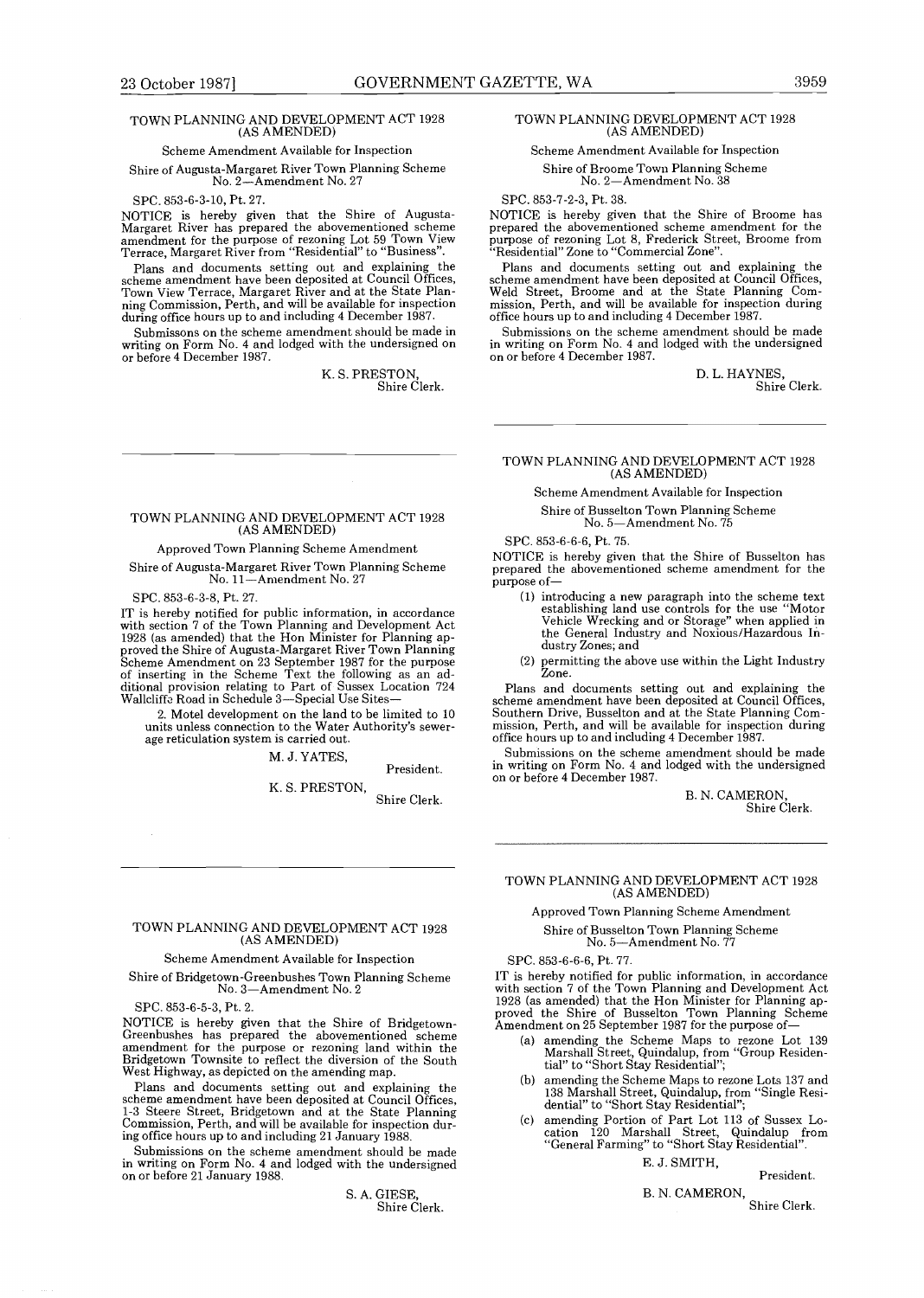# 3960 GOVERNMENT GAZETTE, WA<br>
TOWN PLANNING AND DEVELOPMENT ACT 1928 5. amendine<br>
(AS AMENDED) 5. amendment (As AMENDED)<br>
Scheme Amendment Available for Inspection<br>
Shire of Capel Town Planning Scheme<br>
No. 3—Amendment No. 5 3960<br>TOWN PLANNI TOWN PLANNING AND DEVELOPMENT ACT 1928 (AS AMENDED)

#### Scheme Amendment Available for Inspection

#### Shire of Capel Town Planning Scheme No. 3-Amendment No. 5

SPC. 853-6-7-4, Pt. 5.

NOTICE is hereby given that the Shire of Capel has prepared the abovementioned scheme amendment for the purpose of amending the Scheme Map to-

- 1 . extend the Scheme Boundary to include Part Lot 255 Hampstead Street Part Lot 156 and 157 Jilley Road and Portion of Reserve No . 10616 (drain) as depicted on the amending map;
- 2. show that portion of Pt. Lot 157 east of Reserve 10616 to the Scheme Boundary as Public Open Space:
- 3 . show Jilley Road south of Ducane Road as "Road

to be closed". L. A. VICARY,<br>Plans and documents setting out and explaining the Shire C scheme amendment have been deposited at Council Offices, Forrest Road, Cape] and at the State Planning Commission, Perth, and will be available for inspection during office hours up to and including 4 December 1987 .

Submissions on the scheme amendment should be made in writing on Form No . 4 and lodged with the undersigned on or before 4 December 1987 .

> W. T. ATKINSON, Shire Clerk .

#### TOWN PLANNING AND DEVELOPMENT ACT 1928 (AS AMENDED)

Approved Town Planning Scheme Amendment Shire of Collie Town Planning Scheme No. 1-Amendment No. 66

#### SPC. 853-6-8-1, Pt. 66.

IT is hereby notified for public information, in accordance with section 7 of the Town Planning and Development Act 1928 (as amended) that the Hon Minister for Planning approved the Shire of Collie Town Planning Scheme Amendment on 6 October 1987 for the purpose of rezoning Collie<br>Town Lots 39 and 40, Throssell Street, Collie from<br>"Commercial B" to "Motel".

#### P. PILAWSKAS,

President. A. ROBSON,

Shire Clerk.

#### TOWN PLANNING AND DEVELOPMENT ACT 1928 (AS AMENDED)

Scheme Amendment Available for Inspection

Shire of Harvey Town Planning Scheme No. 10-Amendment No . 18

SPC. 853/6/12/14, Pt. 18.

NOTICE is hereby given that the Shire of Harvey has prepared the abovementioned scheme amendment for the purpose of-

- 1 . amending various development standards within the scheme text "Zoning and Development Tables" in accordance with Schedule 1 which forms part of the amending documents.
- <sup>2</sup> . incorporating <sup>a</sup> new Clause 3 .1 .1 entitled "Standards for Attached, Group and Multiple Dwellings"
- 3 . incorporating a new Clause 3 .1 .6 describing appro-priate standards to be imposed on Home Occupation approvals.
- 4. incorporating a new Clause  $3.2.2(c)$  to provide for a relaxation of the setback provisions within a "Commercial" zone .
- <sup>5</sup> . amending the table in Clause 3 .3 .3(a) to acknowledge the realignment of Raymond and Treendale Roads and the creation of the proposed Australind By-pass Highway.
- 6 . amending Clause 6.1 .1 to require a development approval to be sought prior to commencing development.
- 7. correcting a typographical error in Clause 6.5.2.
- 8. inserting into Appendix 12 a definition for "Motor Repair Station" .

Plans and documents setting out and explaining the scheme amendment have been deposited at Council Offices, Uduc Road, Harvey and at the State Planning Commission, Perth, and will be available for inspection during office hours up to and including 4 December 1987.

Submissions on the scheme amendment should be made in writing on Form No. 4 and lodged with the undersigned<br>on or before 4 December 1987.

Shire Clerk.

# TOWN PLANNING AND DEVELOPMENT ACT 1928 (AS AMENDED)

Scheme Amendment Available for Inspection Shire of Harvey Town Planning Scheme

No. 10-Amendment No. 29

SPC. 853/6/12/14, Pt. 29.

NOTICE is hereby given that the Shire of Harvey has prepared the abovementioned scheme amendment for the purpose of-

- <sup>1</sup> . rezoning Pt. Wellington Location 1 from "General Farming" to "Special Residential" ;
- 2 . applying to the subject land those additional controls contained in Appendix 3 to the Scheme Text which relate to Area 6-Cathedral Avenue, Leschenault; and
- 3 . including a tree removal provision within the special provisions relating to Area 6-Cathedral Avenue, Leschenault.

Plans and documents setting out and explaining the scheme amendment have been deposited at Council Offices, Uduc Road, Harvey and at the State Planning Commission, Perth, and will be available for inspection during office hours up to and including 4 December 1987 .

Submissions on the scheme amendment should be made in writing on Form No. 4 and lodged with the undersigned on or before 4 December 1987.

> L. A. VICARY, Shire Clerk .

#### TOWN PLANNING AND DEVELOPMENT ACT 1928 (AS AMENDED)

Scheme Amendment Available for Inspection

Shire of Murray West Murray Town Planning Scheme-Amendment No . 62

SPC. 853-6-16-3, Pt. 62.

NOTICE is hereby given that the Shire of Murray has prepared the abovementioned scheme amendment for the purpose of rezoning Lot 70 of Cockburn Sound Location 16 corner South West Highway and Edward Street, North Dandalup from the Rural Zone to the Settlement Centre Zone.

Plans and documents setting out and explaining the scheme amendment have been deposited at Council Offices, Pinjarra Road, Pinjarra and at the State Planning Com-mission, Perth, and will be available for inspection during office hours up to and including 4 December 1987 .

Submissions on the scheme amendment should be made in writing on Form No . 4 and lodged with the undersigned on or before 4 December 1987 .

> B. BAKER, Shire Clerk .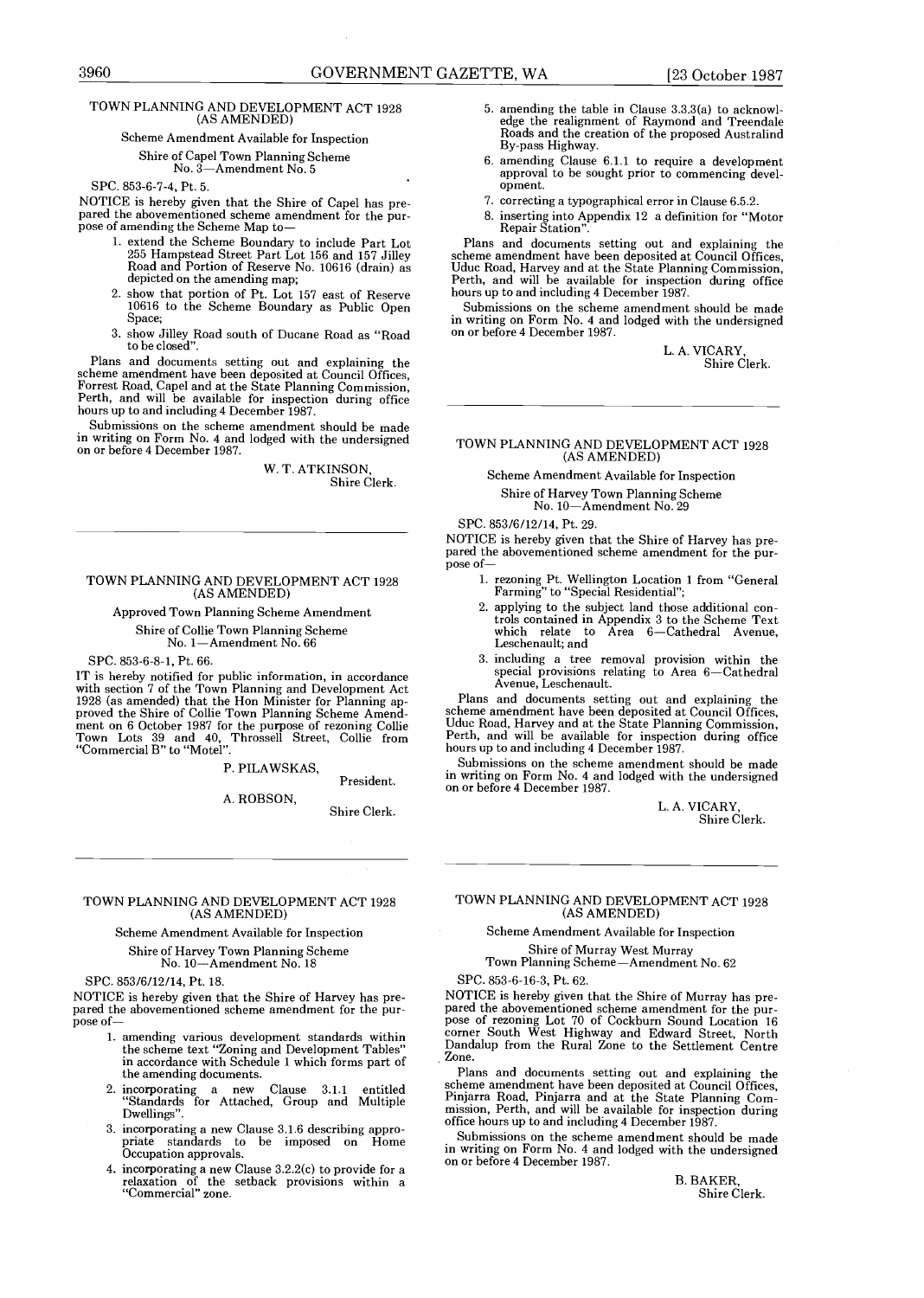# TOWN PLANNING AND DEVELOPMENT ACT 1928 (AS AMENDED)

#### Scheme Amendment Available for Inspection

Shire of Port Hedland Town Planning Scheme No. 4-Amendment No. 4

SPC. 853-8-4-5, Pt. 4.<br>NOTICE is hereby given that the Shire of Port Hedland has NOTICE is hereby given that the Shire of Port Hedland has<br>prepared the abovementioned scheme amendment for the<br>purpose of rezoning Port Hedland Lot 1400 from<br>"Recreation" to "Public Purposes—Use and Benefit of Aboriginal Inhabitants".

Plans and documents setting out and explaining the scheme amendment have been deposited at Council Offices, Civic Centre, McGregor Street, Port Hedland and at the State Planning Commission, Perth, and will be available for inspection during office hours up to and including 4 December 1987.

Submissions on the scheme amendment should be made in writing on Form No. 4 and lodged with the undersigned on or before 4 December 1987 .

L. S. ROGERS, Shire Clerk.

# TOWN PLANNING AND DEVELOPMENT ACT 1928 (AS AMENDED)

#### Scheme Amendment Available for Inspection Shire of Shark Bay Town Planning Scheme

No. 2-Amendment No. 11

SPC. 853-10-5-3, Pt. 11.

NOTICE is hereby given that the Shire of Shark Bay has prepared the abovementioned scheme amendment for the purpose of-

- (i) rezoning an area of vacant Crown Land from "Parks and Recreation" Reserve to "Special Use" Zone for the purpose of Tourist Accommodation Chalets, Camping Ground, Restaurant and ancil-lary uses as approved by Council .
- (ii) amending the Scheme Map accordingly.
- (iii) adding to Appendix No . 5 (Schedule of Special Use Zones) of the Scheme Text reference to the ad-ditional Special Use.

Plans and documents setting out and explaining the scheme amendment have been deposited at Council Offices, Hughes Street, Denham and at the State Planning Com-mission, Perth, and will be available for inspection during office hours up to and including 4 December 1987 .

Submissions on the scheme amendment should be made<br>in writing on Form No. 4 and lodged with the undersigned<br>on or before 4 December 1987.

B. POLLOCK, Shire Clerk .

#### TOWN PLANNING AND DEVELOPMENT ACT 1928 (AS AMENDED)

#### Scheme Amendment Available for Inspection

Shire of Swan Town Planning Scheme No. 9-Amendment No. 32

SPC. 853-2-21-10, Pt. 32 .

NOTICE is hereby given that the Shire of Swan has prepared the abovementioned scheme amendment for the pur-<br>pose of rezoning the land zoned "Residential Development" pose of rezoning the land zoned "Residential Development" in Vernon, Minerva, Salvator and Ivory Streets and Widgee Road, Noranda to "Residential 1" and allocating an R-code of  $R_{20}$ .

Plans and documents setting out and explaining the<br>scheme amendment have been deposited at Council Offices,<br>Great Northern Highway, Middle Swan and at the State<br>Planning Commission, Perth, and will be available for in-<br>spe 1987 .

Submissions on the scheme amendment should be made in writing on Form No . 4 and lodged with the undersigned on or before 4 December 1987 .

> R. S. BLIGHT Shire Clerk .

#### TOWN PLANNING AND DEVELOPMENT ACT 1928 (AS AMENDED)

Approved Town Planning Scheme Amendment Shire of Swan Town Planning Scheme No. 9-Amendment No. 35

#### SPC. 853-2-21-10, Pt. 35.

IT is hereby notified for public information, in accordance with section 7 of the Town Planning and Development Act with section 7 of the Town Planning and Development Act<br>1928 (as amended) that the Hon Minister for Planning ap-<br>proved the Shire of Swan Town Planning Scheme Amend-<br>ment on 23 September 1987 for the purpose of rezoning a portion of Lot 4 Benara Road, Caversham from "Swan Valley Rural" to "Caravan Park" .

#### C. GREGORINI,

President.

#### R. S. BLIGHT,

Shire Clerk.

# TOWN PLANNING AND DEVELOPMENT ACT 1928 (AS AMENDED)

#### Scheme Amendment Available for Inspection

Shire of Swan Town Planning Scheme No. 9-Amendment No. 44

SPC. 853-2-21-10, Pt. 44.

NOTICE is hereby give that the Shire of Swan has prepared the abovementioned scheme amendment for the purpose of-

- (i) changing the zoning of Lots 79 and 80 Bushmead Road, Hazelmere from "General Rural" to "Caravan Park" .
- (ii) amending the Scheme Text by adding special provisions relating to this park.
- (iii) providing a guide development plan as part of this amendment.

Plans and documents setting out and explaining the scheme amendment have been deposited at Council Offices, Great Northern Highway, Middle Swan, and at the State Planning Commission, Perth, and will be available for inspection during office hours up to and including 4 December 1987 .

Submissions on the scheme amendment should be made in writing on Form No. 4 and lodged with the undersigned on or before 4 December 1987.

> R. S. BLIGHT Shire Clerk.

#### TOWN PLANNING AND DEVELOPMENT ACT 1928 (AS AMENDED)

# Approved Town Planning Scheme Amendment Shire of Rockingham Town Planning Scheme No. 1-Amendment No. 164

SPC. 853-2-28-1, Pt. 164

IT is hereby notified for public information, in accordance with section 7 of the Town Planning and Development Act 1928 (as amended) that the Hon Minister for Planning approved the Shire of Rockingham Town Planning Scheme Amendment on 24 September 1987 for the purpose of rezoning Lot 275 Solo Court, Cooloongup from Residential S.R. 3 to Residential G.R.4.

#### L. SMITH,

President.

G. G. HOLLAND, Shire Clerk.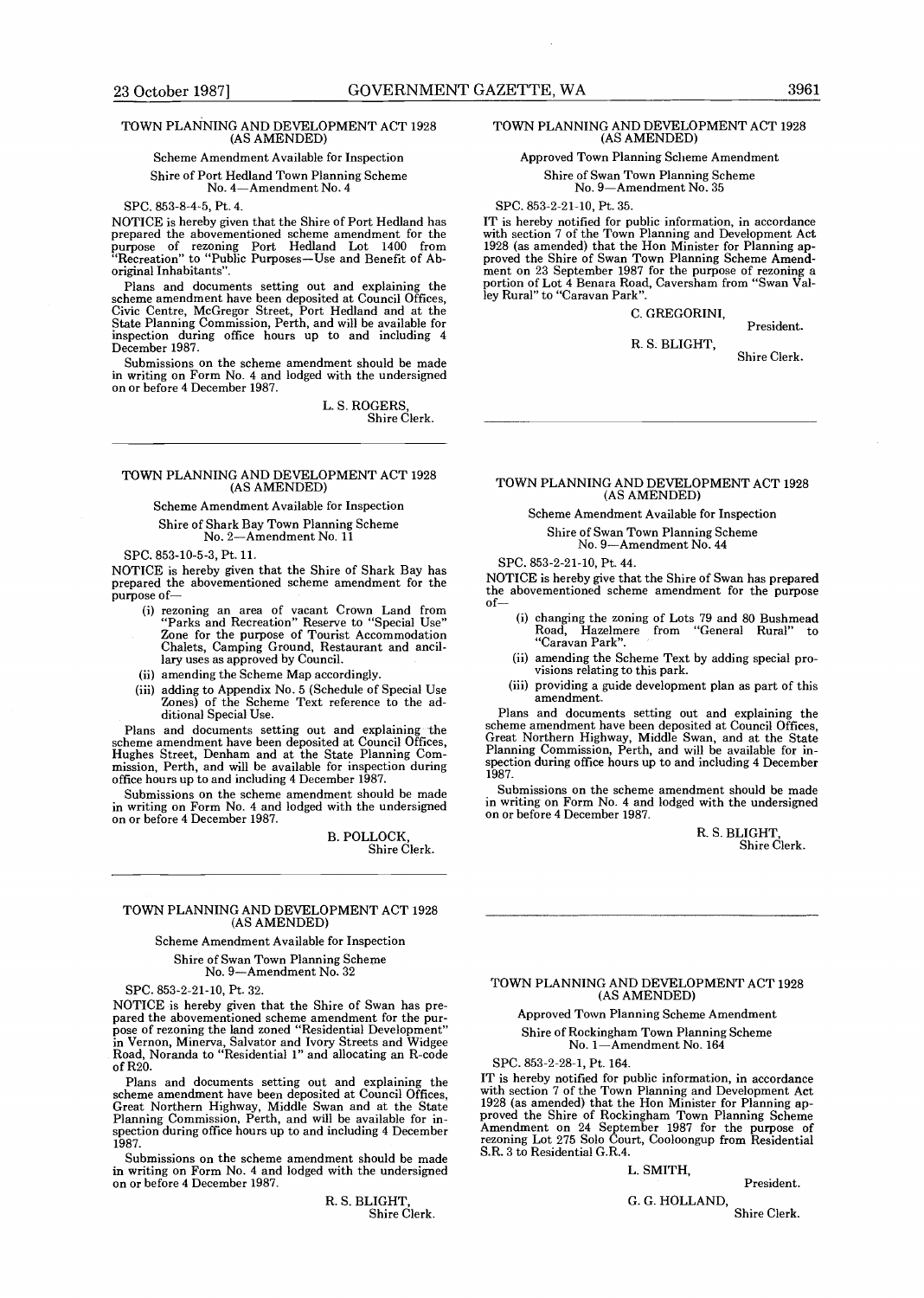#### TOWN PLANNING AND DEVELOPMENT ACT 1928 (AS AMENDED)

Scheme Amendment Available for Inspection

Shire of Wongan-Ballidu Town Planning Scheme No. 2-Amendment No. 3.

SPC. 853-3-19-3, Pt. 3.

NOTICE is hereby given that the Shire of Wongan-Ballidu<br>has prepared the abovementioned scheme amendment for R. GURNEY, the purpose of-

- (i) all lots in Elphin Crescent, currently zoned Office, to be rezoned Commercial .
- (ii) amending the Zoning table to have a A .A. notation in the Commercial Zone for the use class of Professional Office.
- (iii) amending the zoning table to have a A.A. notation in the Commercial Zone for the use class of Industrial-Service .

Plans and documents setting out and explaining the scheme amendment have been deposited at Council Offices, corner Quinlan Street and Elphin Crescent, Wongan Hills and at the State Planning Commission, Perth, and will be available for inspection during office hours up to and including 4 December 1987 .

Submissions on the scheme amendment should be made in writing on Form No . 4 and lodged with the undersigned on or before 4 December 1987.

> C. L. FARRELL, Shire Clerk.

# TOWN PLANNING AND DEVELOPMENT ACT 1928 (AS AMENDED)

Scheme Amendment Available for Inspection

Shire of York Town Planning Scheme

No. 1-Amendment No. 7

SPC. 853-4-34-1, Pt. 7.

NOTICE is hereby given that the Shire of York has pre-pared the abovementioned scheme amendment for the purpose of-

- 1 . rezoning lots 4, 5 and 6 Avon Terrace and lot 26 Monger Street to "SHOP" .
- 2 . adding to the "SHOP" Zoning and Development Table the following-

Development Standards

| Permitted<br><b>Uses</b> | Minimum<br>Lot<br>Size | Minimum<br>Car Parking<br><b>Spaces</b> |
|--------------------------|------------------------|-----------------------------------------|
| 30 Motel PS              | $4000 \,\mathrm{m}^2$  | 1.5 spaces for each unit                |

Plans and documents setting out and explaining the scheme amendment have been deposited at Council Offices, Balladong Street, York and at the State Planning Com-mission, Perth, and will be available for inspection during office hours up to and including 4 December 1987 .

Submissions on the scheme amendment should be made in writing on Form No. 4 and lodged with the undersigned on or before 4 December 1987 .

R. GURNEY, Shire Clerk.

#### TOWN PLANNING AND DEVELOPMENT ACT 1928 (AS AMENDED)

Scheme Amendment Available for Inspection Shire of York Town Planning Scheme No. 1-Amendment No . 8

SPC. 853-4-34-1, Pt. 8.

NOTICE is hereby given that the Shire of York has prepared the abovementioned scheme amendment for the purpose of rezoning lot 34 Avon Terrace, York from Residential to Public Utility.

Plans and documents setting out and explaining the scheme amendment have been deposited at Council Offices, Balladong Street, York and at the State Planning Com-mission, Perth, and will be available for inspection during office hours up to and including 4 December 1987 .

Submissions on the scheme amendment should be made in writing on Form No. 4 and lodged with the undersigned on or before 4 December 1987 .

Shire Clerk.

#### STATE PLANNING COMMISSION ACT 1985 Metropolitan Planning Council

#### Appointment of Deputy Members

File 806/2/1/162.

11 is nereby notified for Plublic information that the Fion K.<br>J. Pearce, Minister for Planning, has been pleased to ap-<br>point in accordance with the provisions of section 30 of the<br>State Planning Commission Act 1985, the as deputy to appointed members-

Councillor George Humphrey Park of "Yarrimbah", Lage Road, East Bullsbrook 6084 as deputy to Councillor J. B . D'Orazio representing the Eastern District Planning Committee.

Mr Roger Brand Bulstrode of 28 Farin Street, Attadale<br>6156, as deputy to Mr C. A. R. Field representing<br>the Water Authority of Western Australia.

Please note that the deputy of an appointed member has, at any meeting of the Metropolitan Planning Council at which he but not the member is present, all of the functions and entitlements of that member.

The foregoing appointments have effect as from the date of publication of this notice in the Gazette.

> GORDON G. SMITH Secretary, State Planning Commission .

#### METROPOLITAN REGION TOWN PLANNING SCHEME ACT 1959 (AS AMENDED)

Metropolitan Region Scheme

Notice of Proposed Amendment

Portion of Swan Location M1 and 8330 Lord Street/Benara Road, Caversham, Shire of Swan

Amendment No. 676/33A; File No. 833-2-21-51.

THE State Planning Commission proposes to amend the Metropolitan Region Scheme (the Scheme) in accordance with the provisions of section 33A of the Metropolitan Re-gion Town Planning Scheme Act 1959 (as amended) . A description of the proposed amendment is contained in the First Schedule hereunder .

Please note that the proposed amendment does not, in the opinion of the State Planning Commission, constitute a substantial alteration to the Scheme and a certificate to this effect is outlined in the Second Schedule hereunder.

Copies of the map sheet(s) depicting that part of the Scheme map which is being amended, are available for public inspection during normal business hours at the places listed in the Third Schedule hereunder.

Anyone wishing to make a submision on any aspect of the proposed amendment (whether in support or against) may do so in writing to the Minister for Planning on the form entitled Submission-Section 33A . Forms are available at the places where the proposed amendment is open for public inspection .

Submissions are to be lodged in duplicate with-

The Town Planning Appeal Committee, "Merlin Centre",

87 Adelaide Terrace, Perth 6000

on or before 4 .00 pm Thursday, 24 December 1987 .

GORDON G. SMITH, Secretary, State Planning Commission.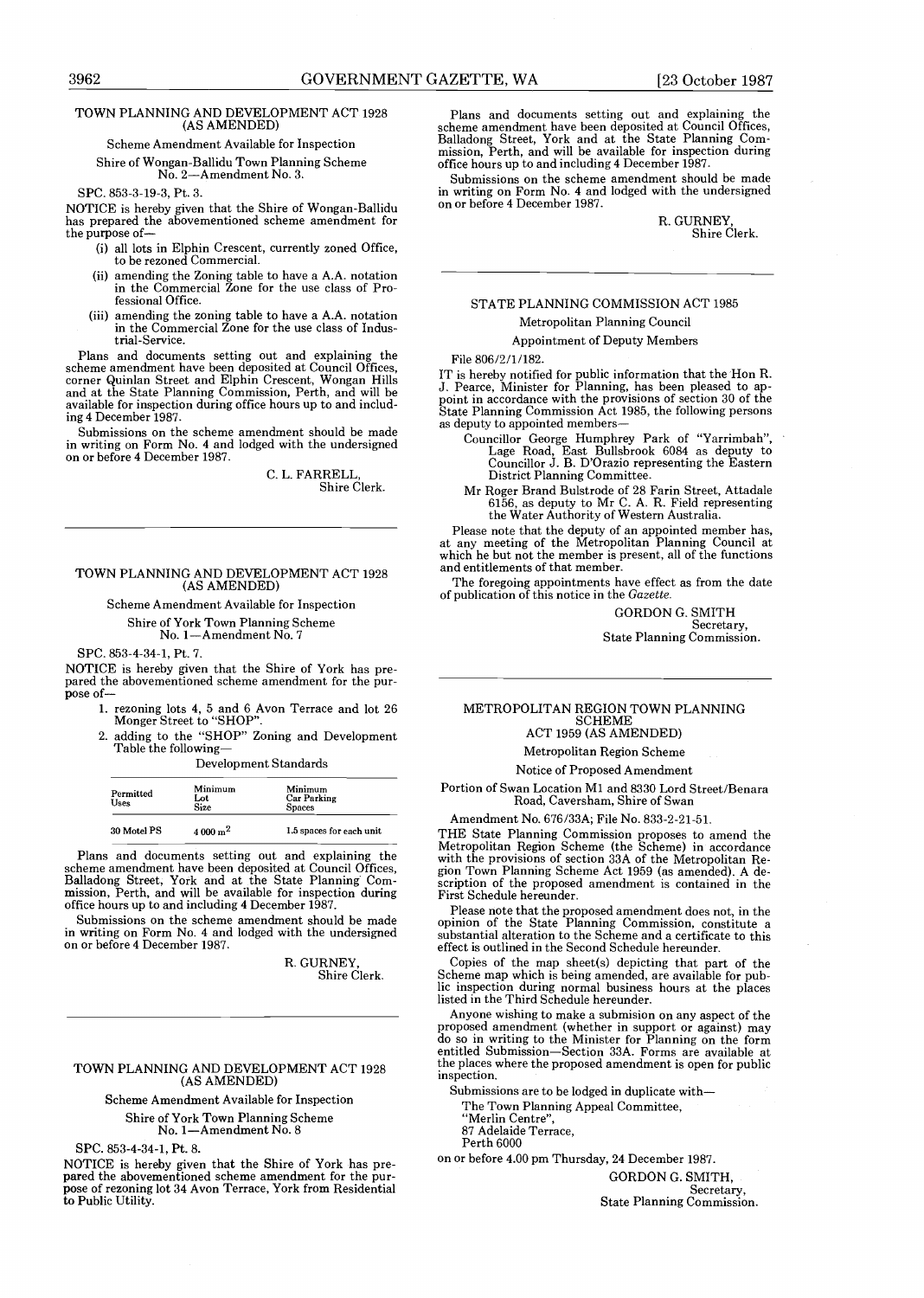#### First Schedule

#### Proposed Amendment

Metropolitan Region Scheme is proposed to be amended by substituting the zones and reservations shown on Amending Map Sheet Number 12/34M and 16/84M for the corresponding parts of Metropolitan Region Scheme Map Sheets Numbered 12 and 16 .

I he purpose of the amendment is to facilitate develop-<br>ment of the land as part of a "rounding off" of the existing<br>built-up residential area of Lockridge.

The Proposed Amendment Number 676/33A is depicted on Plan Number 4 .0919 dated 1 April 1987.

#### Second Schedule

#### **Certificate**

In accordance with the provisions of section 33A of the<br>Metropolitan Region Town Planning Scheme Act 1959 (as<br>amended), the State Planning Commission hereby certifies<br>that, in the opinion of the Commission, the proposed<br>am Numbered 12 and 16 as depicted on Amending Map Sheet Number 12/34M and 16/84M does not constitute a substantial alteration to the Metropolitan Region Scheme .

The Common Seal of the State Planning Com-mission was hereunto affixed in the presence

of-  $[L.S.]$ 

#### W. A. McKENZIE,

#### Chairman. GORDON G. SMITH, Secretary.

#### Third Schedule

Public Inspection (during normal business hours)-

1 . Office of the State Planning Commission, 8th Floor, Oakleigh Building, 22 St George's Terrace,

Perth 6000.

- 2. Office of the Municipality of the Shire of Swan, Great Northern Highway, Middle Swan 6056.
- 3. J . S . Battye Library, Alexander Library Building, Cultural Centre, Francis Street, Northbridge 6000 .

#### METROPOLITAN REGION TOWN PLANNING SCHEME ACT 1959 (AS AMENDED)

#### Metropolitan Region Scheme

#### Notice of Proposed Amendment

Public Purposes to Urban, Crown Reserve 33286, Padbury, City of Wanneroo

Amendment No. 696/33A; File No. 833-2-30-52 .

THE State Planning Commission proposes to amend the Metropolitan Region Scheme (the Scheme) in accordance with the provision of section 33A of the Metropolitan Re-<br>gion Town Planning Scheme Act 1959 (as amended). A de-<br>scription of the proposed amendment is contained in the<br>First Schedule hereunder.

riease note that the proposed amendment does not, in the<br>opinion of the State Planning Commission, constitute a<br>substantial alteration to the Scheme and a certificate to this<br>effect is outlined in the Second Schedule hereu

Copies of the map sheet(s) depicting that part of the Scheme map which is being amended, are available for public inspection during normal business hours at the places listed in the Third Schedule hereunder .

Anyone wishing to make a submission on any aspect of the proposed amendment (whether in suport or against) may do so in writing to the Minister for Planning on the form entitled Submission-Section 33A . Forms are available at the places where the proposed amendment is open for public inspection.

Submissions are to be lodged in duplicate with-The Town Planning Appeal Committee, "Merlin Centre", 87 Adelaide Terrace, Perth 6000

on or before 4.00 pm Thursday, 24 December 1987.

GORDON G. SMITH, Secretary, State Planning Commission .

#### First Schedule

#### Proposed Amendment

Metropolitan Region Scheme is proposed to be amended by substituting the zones and reservations shown on Amending Map Sheet Number 11/33M for the correspond-ing parts of Metropolitan Region Scheme Map Sheet Number 11.

The purpose of the amendment is to zone surplus Crown Land to enable its residential development.

The Proposed Amendment Number 696/33A is depicted on Plan Number 4 .0939 dated 7 October 1987 .

#### Second Schedule **Certificate**

In accordance with the provisions of section 33A of the<br>Metropolitan Region Town Planning Scheme Act 1959 (as<br>amended), the State Planning Commission hereby certifies<br>that, in the opinion of the Commisson, the proposed ame does not constitute a substantial alteration to the Metropolitan Region Scheme.

The Common Seal of the<br>State Planning Com-State Planning Com-mission was hereunto affixed in the presence of-

 $[L.S.]$ 

W. A. McKENZIE,

Chairman. GORDON G. SMITH, Secretary.

#### Third Schedule

Public inspection (during normal business hours)-

- <sup>1</sup> . Office of the State Planning Commission, 8th Floor, Oakleigh Building, 22 St. George's Terrace, Perth 6000
- 2 . Office of the Municipality of the City of Wanneroo, Boas Avenue, Joondalup 6065 .
- 3. J. S. Battye Library, Alexander Library Building, Cultural Centre, Francis Street, Northbridge 6000.

#### SHIRE OF WEST PILBARA

IT is hereby notified for public information that Laurie Allen Vicary has been appointed Shire Clerk of the Shire of West Pilbara with effect from 5 October 1987 .

The appointment of Douglas Gordon McCutcheon is hereby cancelled.

> T. BAKER, President.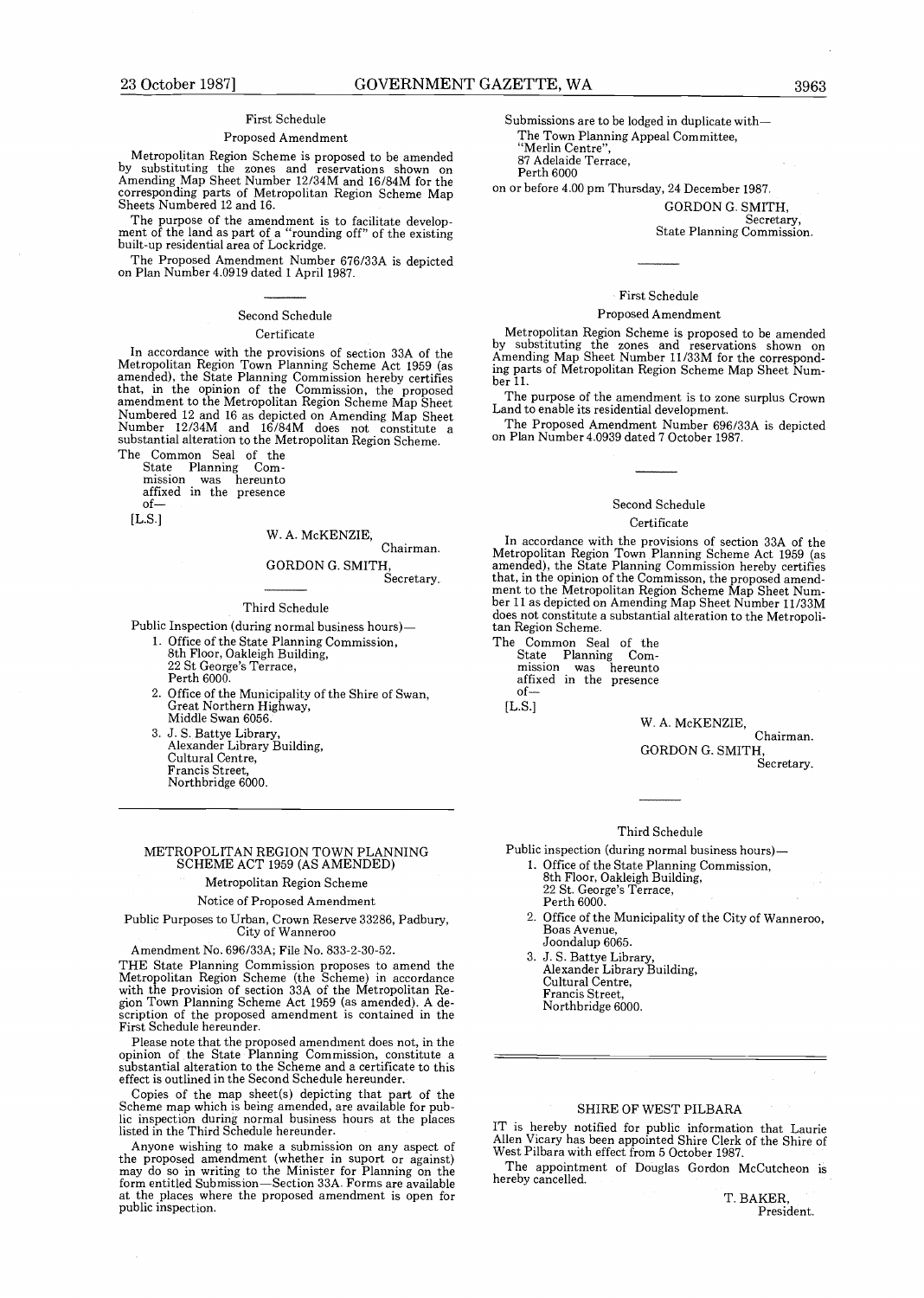#### CEMETERIES ACT 1986

#### The Municipality of the Shire of Irwin By-laws Relating to the Dongara Public Cemetery

IN pursuance of the powers conferred upon it by the abovementioned Act and all other powers enabling it, the Council of the Shire of Irwin hereby records having resolved on 25 August 1987 that the following charges will apply .

Dongara Public Cemetery-Reserve 21208

| Schedule A                                                                                                                                                                                                                                                                                                                                                                                                               |                                                                   |
|--------------------------------------------------------------------------------------------------------------------------------------------------------------------------------------------------------------------------------------------------------------------------------------------------------------------------------------------------------------------------------------------------------------------------|-------------------------------------------------------------------|
| Scales of Fees and Charges Payable to the Trustee                                                                                                                                                                                                                                                                                                                                                                        |                                                                   |
| 1. On application for a "Form of Grant of Right of Burial" for-                                                                                                                                                                                                                                                                                                                                                          |                                                                   |
| (a) Land 2.4 metres x 1.2 metres where directed by Trustee<br>Land 2.4 metres x 2.4 metres where directed by Trustee<br>Land 2.4 metres x 3.7 metres where directed by Trustee<br>Land 2.4 metres x 1.2 metres selected by applicant<br>Land 2.4 metres x 2.4 metres selected by applicant<br>Land 2.4 metres x 3.7 metres selected by applicant<br>(b) Sinking fees-on application for a "Form of Order of Burial" for- | \$<br>10.00<br>15.00<br>20.00<br>12.00<br>20.00<br>30.00<br>80.00 |
|                                                                                                                                                                                                                                                                                                                                                                                                                          | 50.00<br>35.00                                                    |
| 2. If graves are required to be sunk deeper than 1.8 metres the following<br>charges shall be payable-<br>and so on in proportion for each additional metre.                                                                                                                                                                                                                                                             | 15.00<br>30.00<br>45.00                                           |
| 3. Re-opening fees: re-opening an ordinary grave for each interment of<br>exhumation:-<br>When removal of kerbing tiles, grass etc., is necessary according to                                                                                                                                                                                                                                                           | 80.00<br>50.00<br>35.00<br>10.00                                  |
|                                                                                                                                                                                                                                                                                                                                                                                                                          | 80.00<br>80.00                                                    |
| 4. Extra charge for-<br>(b) Interment not in usual hours as prescribed by By-law 13 Monday to<br>(c)                                                                                                                                                                                                                                                                                                                     | 20.00<br>20.00<br>50.00<br>10.00<br>15.00                         |
| 5. Miscellaneous charges—<br>E. H. DEMPSTER.                                                                                                                                                                                                                                                                                                                                                                             | 15.00<br>5.00<br>5.00<br>25.00<br>5.00                            |
|                                                                                                                                                                                                                                                                                                                                                                                                                          | President.                                                        |
| J. PICKERING.                                                                                                                                                                                                                                                                                                                                                                                                            | Shire Clerk.                                                      |
|                                                                                                                                                                                                                                                                                                                                                                                                                          |                                                                   |

# E. H . DEMPSTER, President .

# LOCAL GOVERNMENT ACT 1960

#### Shire of Yilgarn

#### Notice of Intention to Borrow

Proposed Loan (No. 80) of \$35 000 PURSUANT to section 610 of the Local Government Act 1960 the Yilgarn Shire Council hereby gives notice that it proposes to borrow money by the sale of a debenture or debentures on the following terms for the following purpose:

\$35 000 for a period of seven years at the ruling interest rate, repayable at the office of the Council . by 14 equal half-yearly instalments of principal and interest. Purpose: plant purchases .

Plans and specifications. estimates and statements as required by section 609 are open for inspection of ratepayers at the office of the Council, during office hours, for a period of 35 days after the publication of this notice .

Dated this 14th day of October, 1987 .

# P. R. PATRONI.

R. W. MANGINI. Shire Clerk .

#### LOCAL GOVERNMENT ACT 1960

#### Shire of Mundaring

#### Notice of Intention to Borrow

#### Proposed Loan (No. 145) of \$125 000

PURSUANT to section 610 of the Local Government Act 1960, the Council of the Shire of Mundaring hereby gives notice that it proposes to borrow money by the sale of debenture on the following terms and for the following pur-pose: \$125 000 for a period of 10 years repayable at the office of the Council by 20 equal half-yearly instalments of principal and interest . Purpose : Purchase of land and build-ings situated at Pt. Lot 95 and 247 being Lot 2 (No. 44) Phillips Road, Mundaring.

Plans, specifications and estimates as required by section 609 of the Act are open for inspection by ratepayers at the office of the Council during office hours for 35 days after publication of this notice.

This loan will be taken up in January 1988 .

Dated this 23rd day of October, 1987 .

R. F. WAUGH,

President.

M. N. WILLIAMS,

Shire Clerk.

President.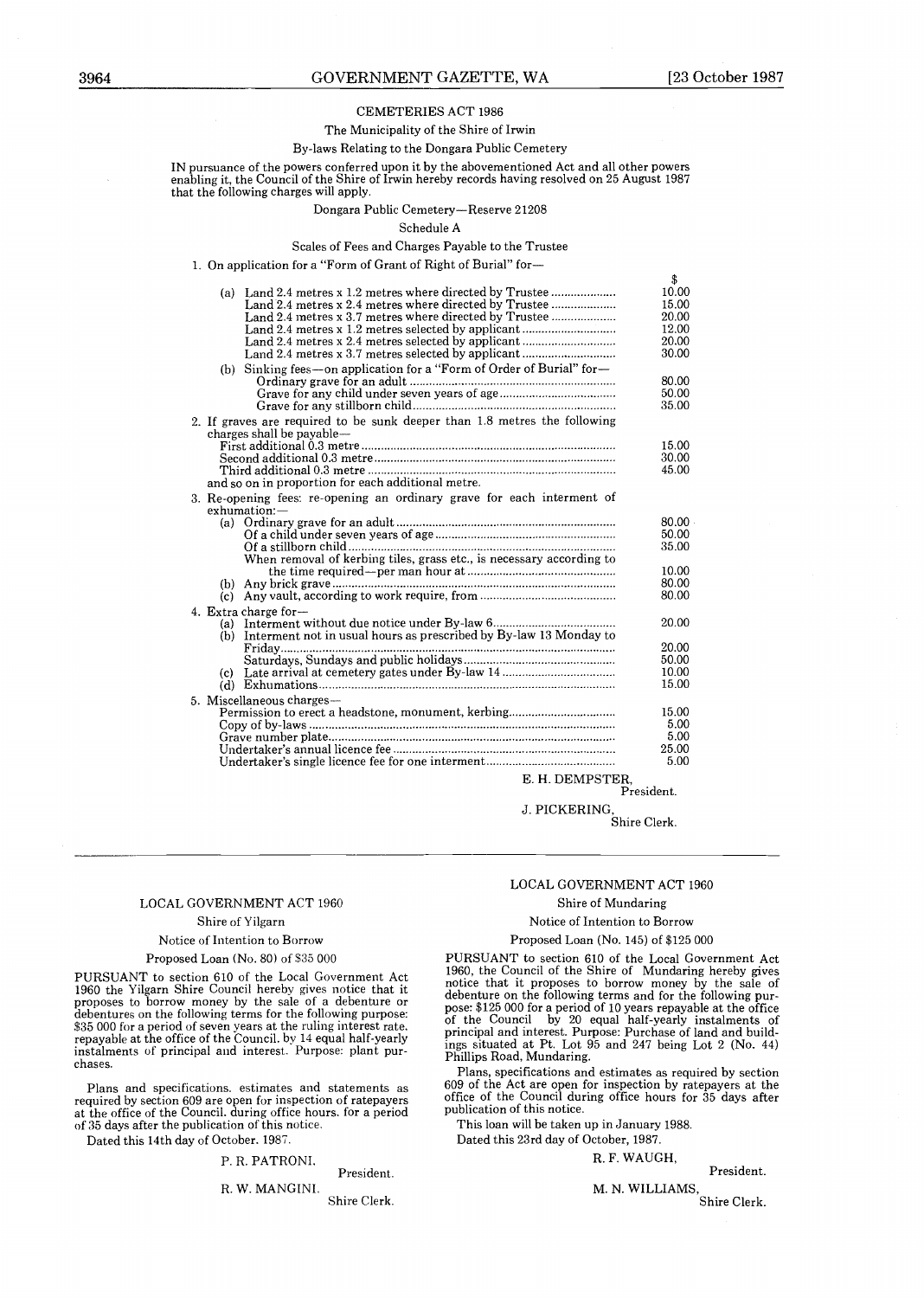#### CORRIGENDUM

#### LOCAL GOVERNMENT ACT 1960

Shire of Mundaring

Notice of Intention to Borrow

Proposed Loans, (No. 143) of \$105 000 and (No. 144) of \$60,000.

THE notice which appeared in the Government Gazette of Friday, 28 August 1987 is to be amended to include the following-

Loan Nos . 143 and 144 are to be renegotiated in two years time at the interest rates then applicable .

R. F. WAUGH,

President. M. N. WILLIAMS,

Shire Clerk .

#### LOCAL GOVERNMENT ACT 1960

Town of Geraldton

Closure of Private Street Department of Local Government, Perth, 15 October 1987.

LG. G-4-12.<br>IT is hereby notified for public information that His Excel-IT is hereby notified for public information that His Excel-lency the Governor has approved under the provisions of section 297A of the Local Government Act 1960, the resolution passed by the Town of Geraldton that portion of the private street which is described as being portion of Geraldton Suburban Lot 56, being portion of the land coloured brown on Plan 3607 and being part of the land alone remaining in Certificate of Title Volume 596 Folio 30 be closed, and the land contained therein be amalgamated with adjoining Lots 5 and 38 Elizabeth Street, Geraldton .

> M. C. WOOD, Secretary for Local Government.

#### Schedule Diagram No. 72535



#### FACTORIES AND SHOPS ACT 1963

FACTORIES AND SHOPS EXEMPTION ORDER (No. 40) 1987

MADE under section 7 by the Minister for Labour, Productivity and Employment with the approval of the Lieutenant-Governor and Deputy of the Governor in Executive Council .

#### Citation

1. This Order may be cited as the Factories and Shops Exemption Order (No. 40) 1987. 1988 Australian and International Furniture Fair

2. It is hereby declared that the provisions of section 21 and Division II of Part IX of the Factories and Shops Act 1963, do not apply on-

Friday, 22 April 1988 between 10 .00 am and 9 .30 pm ;

Saturday, 23 April 1988 between 2 .00 pm and 9 .30 pm;

Sunday, 24 April 1988 between 12 noon and 6.00 pm;

Monday, 25 April 1988 between 12 noon and 6 .00 pm;

Tuesday, 26 April 1988 between 2 .00 pm and 9 .30 pm ; and

Wednesday, 27 April 1988 between 2.00 pm and 9.30 pm

to that part of the Royal Agricultural Showgrounds in Claremont in which the 1988 Australian and International Furniture Fair will be held.

> PETER DOWDING, Minister for Labour, Productivity and Employment.

Approved by the Lieutenant-Governor and Deputy of the Governor in Executive Council . L. E. SMITH,

Clerk of the Council.

#### FACTORIES AND SHOPS ACT 1963

FACTORIES AND SHOPS EXEMPTION ORDER (No. 41) 1987

MADE under section 7 by the Minister for Labour, Productivity and Employment with the approval of the Lieutenant-Governor and Deputy of the Governor in Executive Council . Citation

1. This Order may be cited as the Factories and Shops Exemption Order (No. 41) 1987.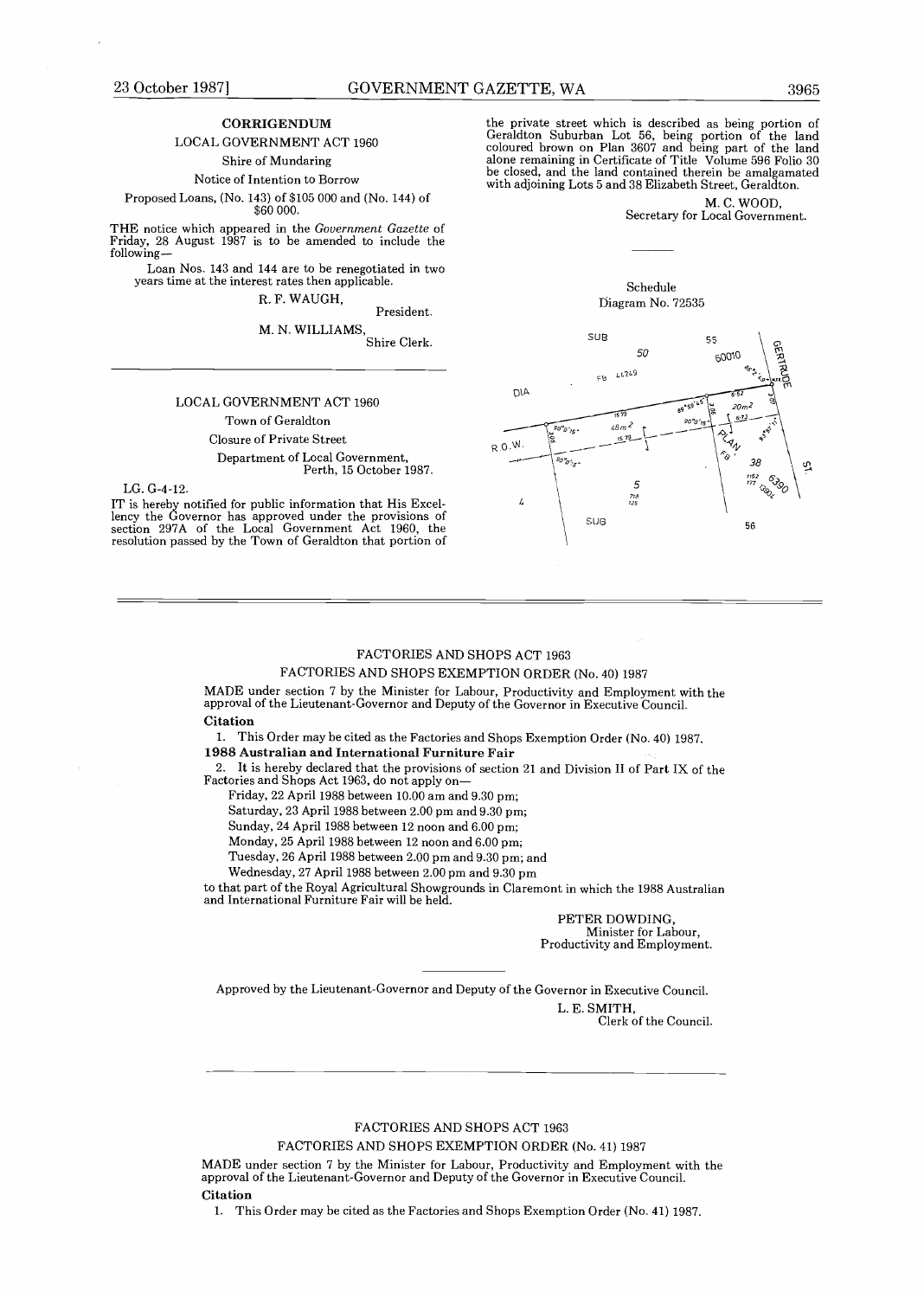2 . It is hereby declared that the provisions of section 21 and Division II of Part IX of the Factories and Shops Act 1963, do not apply between the hours of 11 .00 am and 4.00 pm on Sunday, 25 October 1987 to that part of McCallum Park on which the Day of the Volkswagen will be held.

> PETER DOWDING, Minister for Labour, Productivity and Employment.

Approved by the Lieutenant-Governor and Deputy of the Governor in Executive Council . L. E. SMITH, Clerk of the Council.

#### FACTORIES AND SHOPS ACT 1963

FACTORIES AND SHOPS EXEMPTION ORDER (No. 42) 1987

MADE under section 7 by the Minister for Labour, Productivity and Employment with the approval of the Lieutenant-Governor and Deputy of the Governor in Executive Council . Citation

1. This Order may be cited as the Factories and Shops Exemption Order (No. 42) 1987. Oktoberfest-Perth 1987

2. It is hereby declared that the provisions of section 21 and Division II of part IX of the Factories and Shops Act, do not apply-

- (a) between the hours of 6 .00 pm on Saturday, 31 October 1987 and 1 .00 am on Sunday, 1 November 1987; and
- between the hours of 6.00 pm on Saturday, 7 November 1987 and 1.00 am on Sunday, 8 November 1987

to that part of the Royal Agricultural Showgrounds in Claremont in which the Oktoberfest-Perth 1987 will be held.

PETER DOWDING, Minister for Labour, Productivity and Employment.

Approved by the Lieutenant-Governor and Deputy of the Governor in Executive Council . L. E. SMITH, Clerk of the Council.

#### FACTORIES AND SHOPS ACT 1963

#### FACTORIES AND SHOPS EXEMPTION ORDER (No. 43) 1987

MADE under section 7 by the Minister for Labour, Productivity and Employment with the approval of the Lieutenant-Governor and Deputy of the Governor in Executive Council . Citation

1. This Order may be cited as the Factories and Shops Exemption Order (No. 43) 1987. The International Fair 1987

2 . It is hereby declared that the provisions of section 21 and Division II of Part IX of the

Factories and Shops Act 1963, do not apply on-

Saturday, 21 November 1987 between 12 noon and 11.00 pm; and

Sunday, 22 November 1987 between 12 noon and 11 .00 pm

to that part of Gloucester Park on which the International Fair 1987 will be held .

PETER DOWDING,<br>Minister for Labour, Minister for Labour, Productivity and Employment .

Approved by the Lieutenant-Governor and Deputy of the Governor in Executive Council .

L. E. SMITH, Clerk of the Council.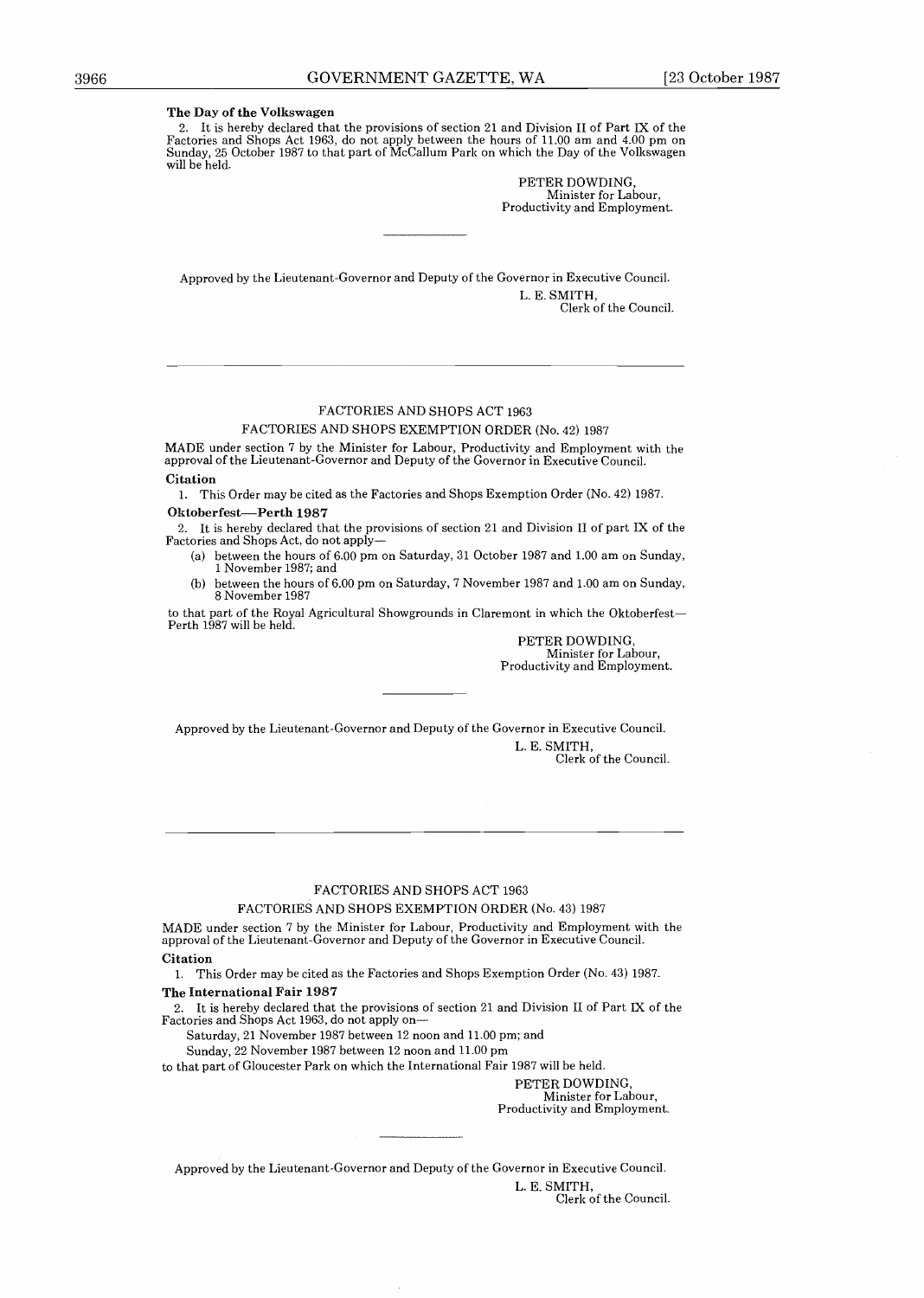#### FACTORIES AND SHOPS ACT 1963

#### FACTORIES AND SHOPS EXEMPTION ORDER (No. 44) 1987

MADE under section 7 by the Minister for Labour, Productivity and Employment with the approval of the Lieutenant-Governor and Deputy of the Governor in Executive Council . **Citation** 

1 . This Order may be cited as the Factories and Shops Exemption Order (No . 44) 1987 .

2. It is hereby declared that the provisions of Division II of Part IX of the Factories and Shops Act 1963, do not apply to shops in the Observation City Resort Hotel on-

Saturday, 17 October 1987 between 8.00 am and 9.00 pm;

Sunday, 18 October 1987 between 10 .00 am and 7 .00 pm

for the purpose of the Australian-Japanese Forum to be held in the Observation City Resort Hotel.

> PETER DOWDING, Minister for Labour, Productivity and Employment.

Approved by the Lieutenant-Governor and Deputy of the Governor in Executive Council . L. E. SMITH,

Clerk of the Council.

#### FACTORIES AND SHOPS ACT 1963

#### FACTORIES AND SHOPS EXEMPTION ORDER (No. 45) 1987

MADE under section 7 by the Minister for Labour, Productivity and Employment with the approval of the Lieutenant-Governor and Deputy of the Governor in Executive Council . Citation

1. This Order may be cited as the Factories and Shops Exemption Order (No. 45) 1987.

#### Rockingham Boat Market

2 . It is hereby declared that the provisions of section 21 Factories and Shops Act 1963, do not apply between the hours of 9.00 am and 1.00 pm on Saturdays (Public Holidays excluded)<br>during October, November and December 1987 to any person selling marine craft from that part of Flinders Lane, Rockingham on which the Rockingham Boat Market is conducted .

> PETER DOWDING, Minister for Labour, Productivity and Employment.

Approved by the Lieutenant-Governor and Deputy of the Governor in Executive Council . L. E. SMITH,

Clerk of the Council.

#### FACTORIES AND SHOPS ACT 1963

#### FACTORIES AND SHOPS EXEMPTION ORDER (No. 46) 1987

MADE under section 7 by the Minister for Labour, Productivity and Employment with the approval of the Lieutenant-Governor and Deputy of the Governor in Executive Council. Citation

1. This Order may be cited as the Factories and Shops Exemption Order (No. 46) 1987. Quairading Grains Expo

2. It is herewy declared that the provisions of Division II of Part IX of the Factories and Shops Act 1963 do not apply in the Townsite of Quairading on Saturday, 17 October 1987 between the hours of 1.00 pm and 5.00 pm.

PETER DOWDING, Minister for Labour, Productivity and Employment.

Approved by the Lieutenant-Governor and Deputy of the Governor in Executive Council .

L. E. SMITH, Clerk of the Council.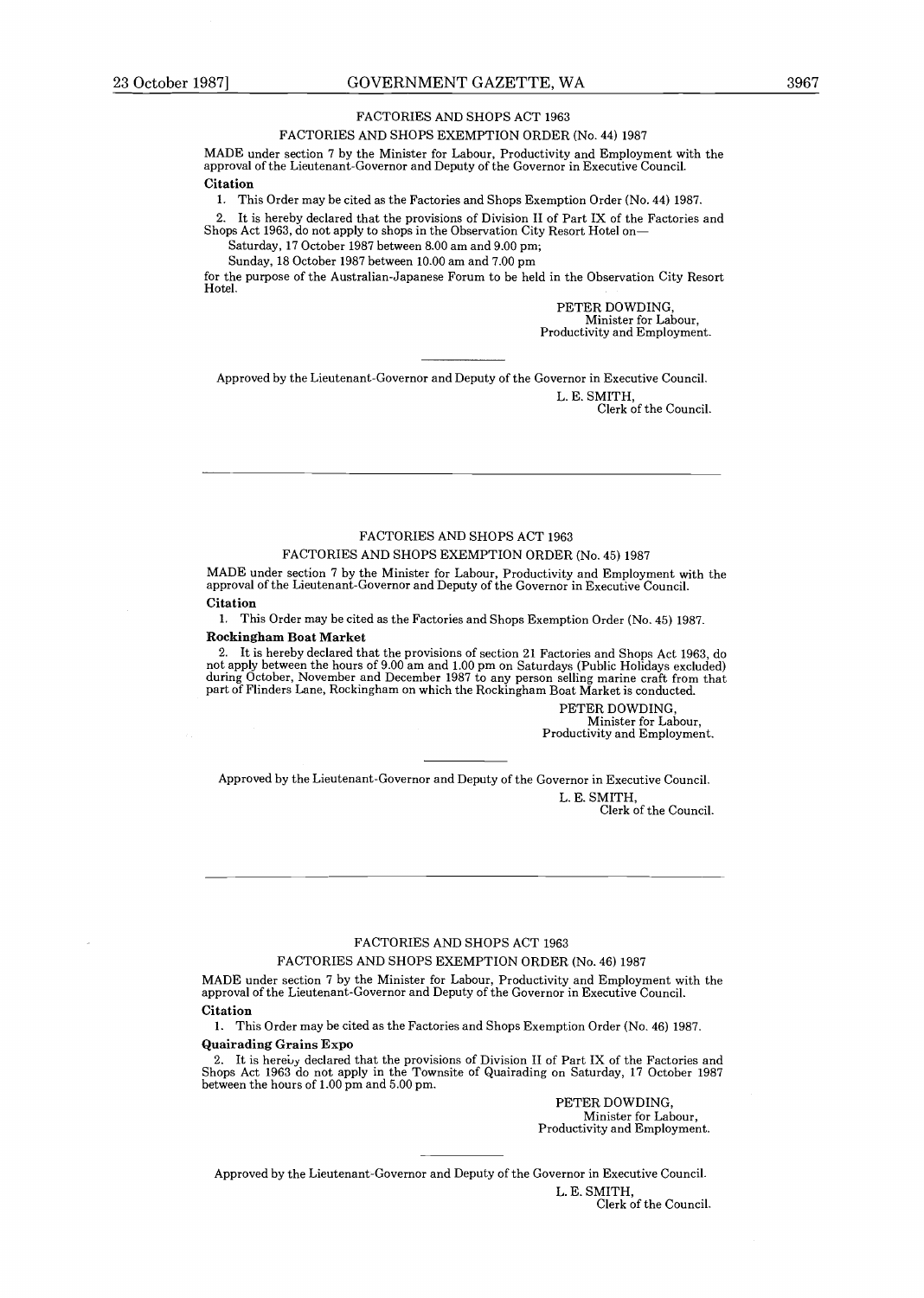#### SUNDAY ENTERTAINMENTS ACT 1979

#### Section (3) (2) (b) Permit

APPROVAL is hereby given for a race meeting to be conducted by the Laverton Race Club on Sunday, 25 October 1987, by the Esperance Bay Turf Club on Sunday, 13 December 1987 and by the Pinjarra Race Club Incorporated on Sunday, 31 January 1988 .

> PETER DOWDING, Minister for Labour, Productivity and Employment .

#### Appointment of Hearing

I hereby appoint 4 November 1987 at 10 .00 a.m. as the time for hearing the foregoing application at the offices of the Finance Brokers Supervisory Board, 600 Murray Street, West Perth.

#### C. A. FITZGERALD, Registrar,

Finance Brokers Supervisory Board .

Objection to the granting of this licence shall be in the approved form and may be served on the applicant and the Registrar at any time prior to seven days before the date appointed for the hearing.

#### CONSUMER AFFAIRS ACT 1971-1983

#### Order

I, NORMAN RICHARD FLETCHER, Commissioner for Consumer Affairs being in agreement with <sup>a</sup> recommendation by the Consumer Products Safety Com-mittee and in pursuance of section 23R (1) of the Consumer Affairs Act 1971-1983 permit the supply of the particular class of goods decribed in Schedule (1) subject to the conditions contained in Schedule (2) .

Dated this 21st day of October 1987 .

#### N. R. FLETCHER, Commissioner for Consumer Affairs .

#### Schedule 1

Goods known as domestic service lifts (also known as dumbwaiters) .

#### Schedule 2

The goods detailed in Schedule (1) shall :

- (a) operate by a constant pressure button and shall incorporate a device that prevents lift operations unless the lift doors are closed and latched; or
- (b) if operated automatically comply with Australian Standard 1735-1986 Part 4 .

For the purposes of this order the following definitions apply:

- 1. Constant pressure: The movement of the lift car relies on the continuous pressure of a button by the operator. When the pressure on the button is released the movement of the car stops .
- 2. Automatic: The movement of the lift car-once initiated by the pressure of a control button either up or down the lift well, continues whether pressure is maintained by the operator on the control button or not.

#### Western Australia FINCANCE BROKERS CONTROL ACT 1975 Sections 24 and 27

Applications for Finance Brokers Licence by Individual

To the Registrar, Finance Brokers Supervisory Board . I, NOEL WILLIAM CARTER of la Tyrell Street, Nedlands 6009 hereby apply for a Finance Brokers Licence under the Finance Brokers Control Act 1975 . My address for service of notices in respect of this application is 979 Wellington Street, West Perth 6005 .

Dated this 20th day of October, 1987 .

(Signed) N. W. CARTER.

# Western Australia

#### FINANCE BROKERS CONTROL ACT 1975

#### Sections 24 and 29

Application for Finance Brokers Licence by Corporate Body

To theRegistrar, Finance Brokers Supervisory Board . J. L. SIMPSON AND ASSOCIATES PTY LTD hereby applies for a Finance Brokers Licence under the Finance Brokers Control Act 1975 . The address for service of notices in respect of this application is Level 22 at 44 St George's Terrace, Perth 6000.

Dated this 2nd day of September, 1987 .

(Signed) JOHN SIMPSON, Director.

#### Appointment of Hearing

I hereby appoint 4 November 1987 at 9 .00 am as the time for hearing the foregoing application at the offices of the Finance Brokers Supervisory Board, 600 Murray Street, West Perth.

> C. A . FITZGERALD, Registrar, Finance Brokers Supervisory Board .

Objection to the granting of this licence shall be in the approved form and may be served on the applicant and the Registrar at any time prior to seven days before the date appointed for the hearing.

#### FINANCE BROKERS CONTROL ACT 1975

#### Sections 24 and 27

Application for Finance Brokers Licence by Individual

To: The Registrar, Finance Brokers Supervisory Board . I ROBERT LAURANCE WALTON, of Unit 7, 93-95 Waddell Road, Bicton, 6157 hereby apply for a Finance Brokers Licence under the Finance Brokers Control Act 1975. My address for service of notices in respect of this application is as above .

Dated this 20th day of October, 1987 .

(Signed) R. L. WALTON.

#### Appointment of Hearing

I hereby appoint Wednesday, 4 November 1987 at 10 .00 am as the time for hearing the foregoing application at the offices of the Finance Brokers Supervisory Board, 600 Murray Street, West Perth .

> C. A. FITZGERALD, Registrar, Finance Brokers Supervisory Board.

Objection to the granting of this licence shall be in the approved form and may be served on the applicant and the Registrar at any time prior to seven days before the date appointed for the hearing.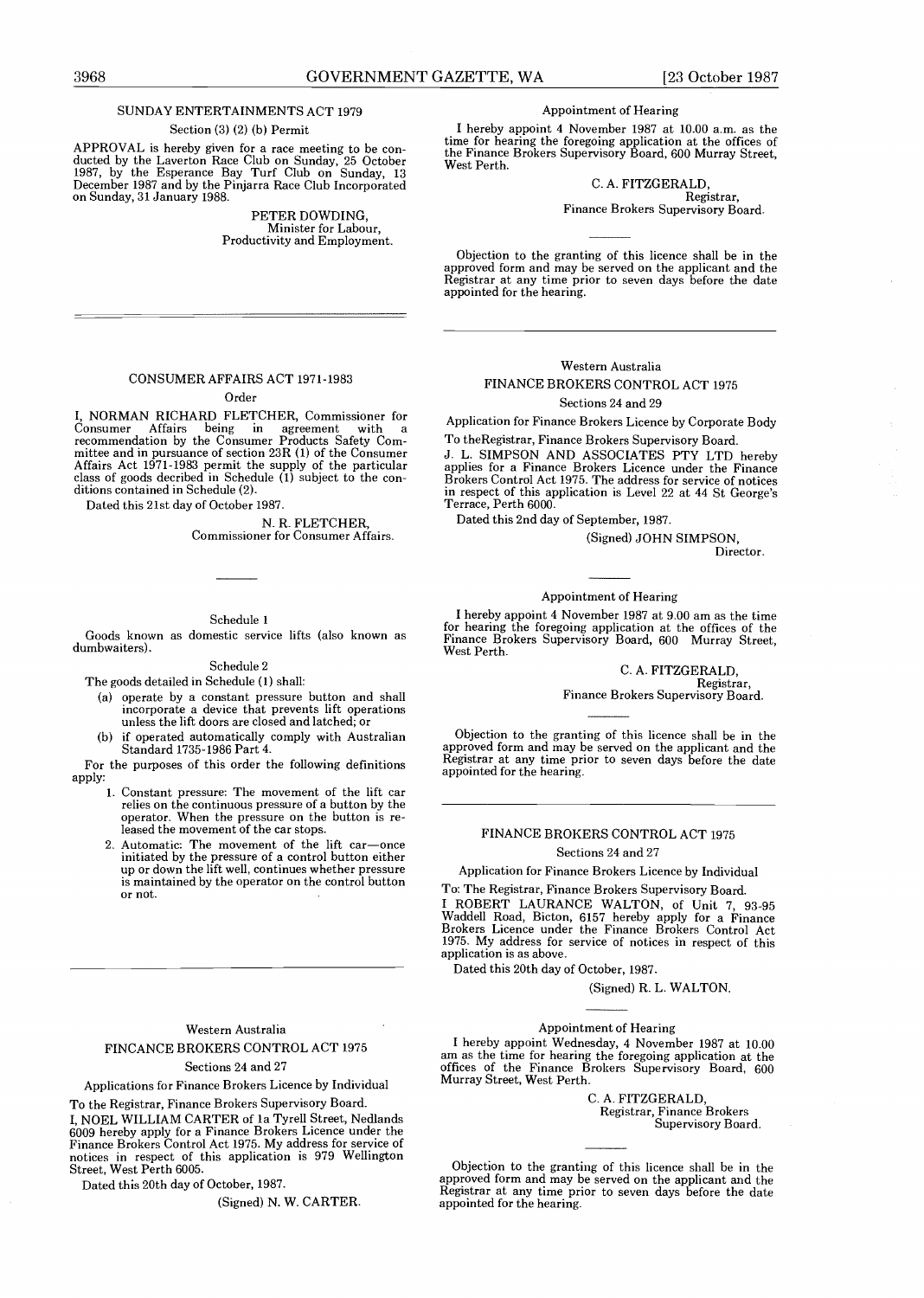#### BUILDING MANAGEMENT AUTHORITY

Tenders, closing at West Perth, at 2.30 pm on the dates mentioned hereunder, are invited for the following projects. Tenders are to be addressed to :-

The Minister for Works, c/o Contract Office, Dumas House, 2 Havelock Street, West Perth, Western Australia 6005

and are to be endorsed as being a tender for the relevant project.

The highest, lowest, or any tender will not necessarily be accepted.

| Tender<br>No. | Project                                                                                                                                                                                                             | Closing<br>Date | Tender Documents<br>now available at |
|---------------|---------------------------------------------------------------------------------------------------------------------------------------------------------------------------------------------------------------------|-----------------|--------------------------------------|
| 24565         | Casuarina (Kwinana) Metropolitan Security Prison—South—<br>Ancillary Buildings and Works-Mechanical Services Instal-<br>lation. Nominated Sub Contract. Selected tenderers only. (De-<br>posit on documents \$750.) | 27/10/87        | <b>BMA West Perth</b>                |
| $24566$       | Casuarina (Kwinana) Metropolitan Security Prison—South—<br>Ancillary Buildings and Works-Electrical Installation. Nomi-<br>nated Sub Contract. Selected tenderers only. (Deposit on docu-<br>ments $$750.$ )        | 3/11/87         | <b>BMA</b> West Perth                |
| 24567         | Casuarina (Kwinana) Metropolitan Security Prison—South—<br>Ancillary Buildings and Works-Fire Services Installation. Nomi-<br>nated Sub Contract. Selected tenderers only. (Deposit on docu-<br>ments $$750.$ )     | 27/10/87        | <b>BMA</b> West Perth                |
| 24580         | Boddington Hospital—Upgrade and Remodelling.<br><b>Builders</b><br>Categorisation Category D.                                                                                                                       | 27/10/87        | <b>BMA</b> West Perth                |
|               |                                                                                                                                                                                                                     |                 | M. J. BEGENT.                        |

M. J. BEGENT,<br>Executive Director.<br>Building Management Authority.

# STATE TENDER BOARD OF WESTERN AUSTRALIA

|                        |                      | STATE TENDER BOARD OF WESTERN AUSTRALIA<br>Tenders for Government Supplies                                                                     |                                      |
|------------------------|----------------------|------------------------------------------------------------------------------------------------------------------------------------------------|--------------------------------------|
| Date of<br>Advertising | Schedule<br>No.      | Supplies Required                                                                                                                              | Date of<br>Closing                   |
| 1987<br>Sept 25        | 536A1987             | Erection of a Skillion Roof Colorbond Shed at South Perth-Department of                                                                        | 1987                                 |
| Oct 9                  | 96A1987              | Axes, Hoes, Mattocks, Rakes, Shovels and Forks (one year period)-various                                                                       | Oct.29                               |
| $Oct.9$                | 547A1987             | 5 Tonne Cab and Chassis Two (2) only-Hospital Laundry and Linen                                                                                | Oct.29                               |
| Oct 9                  | 549A1987             | Medium Capacity Automatic X-Ray Film Processor-Port Hedland Regional                                                                           | Oct 29                               |
|                        |                      |                                                                                                                                                | Oct 29                               |
| Oct 9<br>Oct 9         | 550A1987<br>554A1987 | Medium Capacity Automatic X-Ray Film Processor-Kununurra Hospital.<br>Medical X-Ray Films and Processing Chemicals (from date of acceptance of | Oct. 29                              |
|                        |                      | Tender until February 15, 1989)—Health Department                                                                                              | Oct 29<br>Nov <sub>5</sub>           |
| Oct 9<br>Oct 16        | 548A1987<br>561A1987 | Wide Band Digital Microwave Radio Equipment (Eleven Sets)—Westrail<br>Four (4) only Ride On Self Propelled Lawnmowers—Building Management      |                                      |
| Oct 16                 | 562A1987             | Three (3) only Code 212 Self Propelled Multiwheel Rollers-Main Roads De-                                                                       | Nov <sub>5</sub>                     |
|                        |                      |                                                                                                                                                | Nov <sub>5</sub><br>Nov <sub>5</sub> |
| Oct. 16<br>Oct 16      | 563A1987<br>564A1987 | Two (2) only Code 126 Crawler Dozers—Main Roads Department<br>Two (2) only Code 211 Self Propelled Multiwheel Rollers-Main Roads De-           |                                      |
| Oct 16                 | 565A1987             | Eight (8) only Code 210 Self Propelled Multiwheel Rollers-Main Roads De-                                                                       | Nov <sub>5</sub>                     |
|                        | 566A1987             | Ten (10) only Code 162 Rubber Tyred Tractors—Main Roads Department                                                                             | Nov <sub>5</sub><br>Nov <sub>5</sub> |
| Oct. 16<br>Oct 16      | 569A1987             | Dictation and Transcription Equipment-Crown Law Department                                                                                     | Nov <sub>5</sub>                     |
| Oct 16                 | 570A1987             | Computer Equipment and Associated Software-Workers Compensation and                                                                            | Nov <sub>5</sub>                     |
| Oct 16                 | 567A1987             | Cardio Thoracic Ward Monitoring System—Royal Perth Hospital                                                                                    | Nov $12$                             |
| Oct 16                 | 568A1987             | Daylight X-Ray Film Processing Equipment and Accessories—Royal Perth                                                                           | Nov $12$                             |
| Oct. 23                | 571A1987             | Three (3) only Chemical Storage Sheds—Department of Agriculture                                                                                | Nov 12                               |
| Oct 23                 | 578A1987             | Trailer Mounted Elevating Work Platform—Department of Marine and Har-                                                                          | Nov $12$                             |
| Oct 23                 | 579A1987             | Three (3) only Code 223 Self Propelled Vibrating Rollers-Main Roads De-                                                                        | Nov $12$                             |
| Oct 23                 | 580A1987             | Three (3) only Code 224 Self Propelled Vibrating Rollers-Main Roads De-                                                                        | Nov $12$                             |
| Oct 23                 | 581A1987             | Two (2) only Code 180 Rubber Tyred Loaders—Main Roads Department.                                                                              | Nov 12                               |
| Oct 23                 | 582A1987             |                                                                                                                                                | Nov 12                               |
| Oct 23                 | 583A1987             | Seven (7) only Code 302 Graders—Main Roads Department                                                                                          | Nov 12                               |
| Oct 23                 | 588A1987             |                                                                                                                                                | Nov $12$                             |
|                        |                      | Service                                                                                                                                        |                                      |
| Oct 23                 | 557A1987             | Microfilming of Death and Marriage Registrations-Registrar General's Office                                                                    | Nov <sub>5</sub>                     |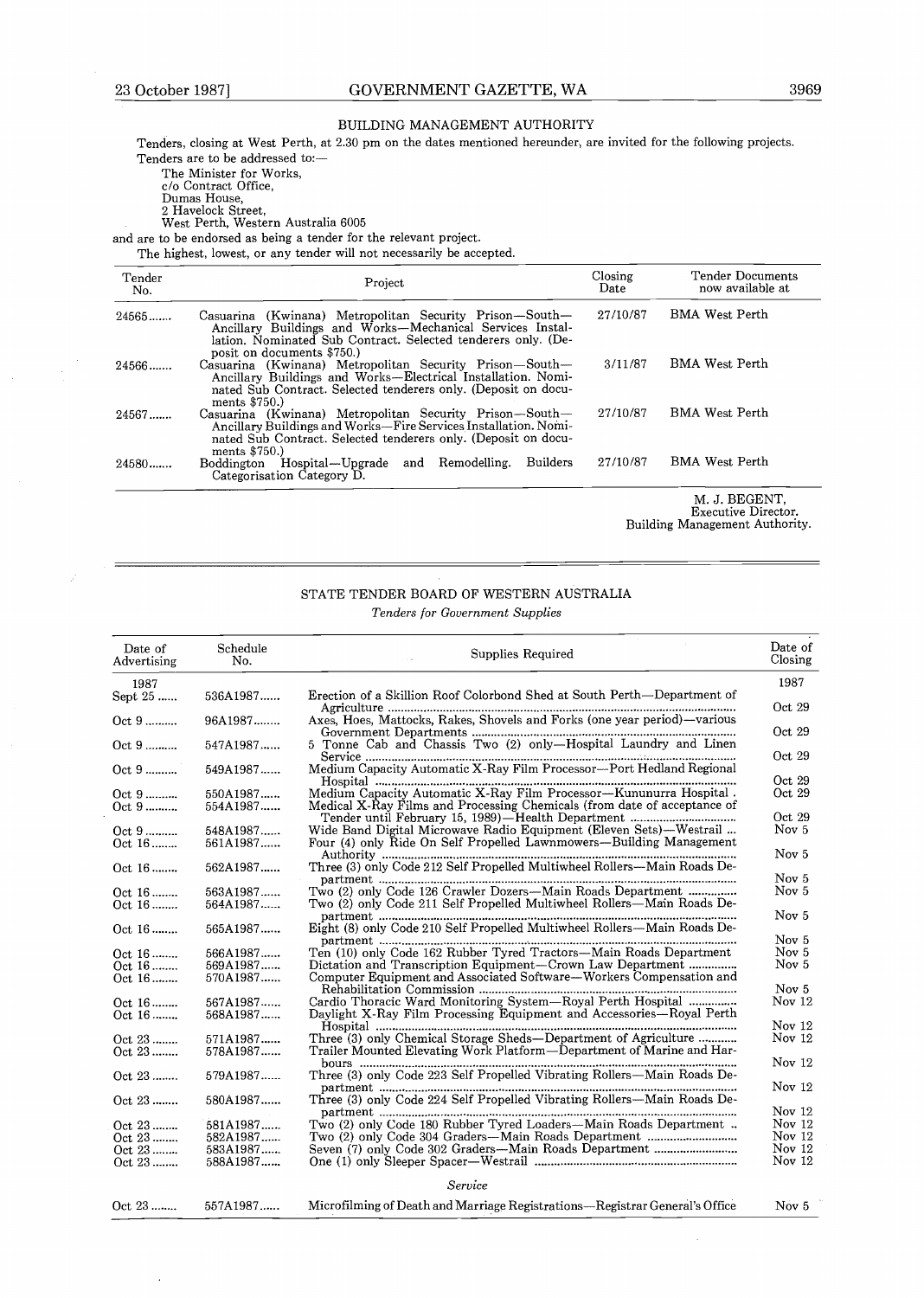### STATE TENDER BOARD OF WESTERN AUSTRALIA-continued

| 3970           |                      | GOVERNMENT GAZETTE, WA<br>[23 October 1987]                                                                                             |                    |
|----------------|----------------------|-----------------------------------------------------------------------------------------------------------------------------------------|--------------------|
|                |                      |                                                                                                                                         |                    |
|                |                      | STATE TENDER BOARD OF WESTERN AUSTRALIA-continued                                                                                       |                    |
|                |                      | For Sale by Tender                                                                                                                      |                    |
|                |                      |                                                                                                                                         |                    |
| Date of        | Schedule             | For Sale                                                                                                                                | Date of            |
| Advertising    | No.                  |                                                                                                                                         | Closing            |
| 1987           |                      |                                                                                                                                         | 1987               |
| Oct 9          | 543A1987             |                                                                                                                                         | Oct 29             |
| Oct 9          | 544A1987             |                                                                                                                                         | Oct $29$           |
| Oct 9<br>Oct 9 | 545A1987<br>546A1987 |                                                                                                                                         | Oct 29             |
|                |                      | Nissan Urvan Bus (MRD 6786) and Mazda T2000 Flat Top Truck                                                                              | Oct $29$           |
| Oct.9          | 552A1987             | Daihatsu Delta V12H Flat Top Truck (MRD 5516) Mitsubishi Canter                                                                         |                    |
|                |                      | FE211EY with van body (MRD 4280) and Dodge D3F Flat Top Truck                                                                           |                    |
|                |                      |                                                                                                                                         | Oct 29             |
| Oct 9          | 553A1987             | 1984 Datsun 720 4x2 King Cab Utility (6QC 122) and 1982 Toyota FJ45 1 Ton                                                               |                    |
| Oct 16         | 555A1987             | 1986 Ford Falcon Utility (MRD 9095), 1986 Ford Falcon Utility (MRD 8772),                                                               | Oct 29             |
|                |                      | 1986 Ford Falcon Sedan (MRD 8916), 1985 Holden Commodore Sedan                                                                          |                    |
|                |                      | (MRD 8424) and 1985 Holden Rodeo Tray Top Utility (MRD 7845)-                                                                           |                    |
|                |                      |                                                                                                                                         | Nov <sub>5</sub>   |
| Oct 16         | 556A1987             | 1982 Ford F100 Utility (MRD 7076), 1986 Nissan Navara 720 King Cab Utility                                                              |                    |
|                |                      | (MRD 9021), 1986 Nissan 720 King Cab Utility (MRD 8997) and 1986                                                                        |                    |
| Oct 16         | 557A1987             | Nissan 720 1/2 Tonne King Cab Utility (MRD 8996)—Welshpool<br>1985 Ford Falcon Utilities Five (5) only (MRD 8508) (MRD 8803) (MRD 8697) | Nov <sub>5</sub>   |
|                |                      |                                                                                                                                         | Nov <sub>5</sub>   |
| Oct. 16        | 558A1987             | 1984 Nissan UA720 Dual Cab (6QC 124), 1985 Nissan KM720 4x2 Utility                                                                     |                    |
|                |                      | (6QF 263), 1980 International Acco 610A 4x4 Truck (XQM 693) and 1984                                                                    |                    |
|                |                      | Nissan KP720 4x2 King Cab Utility (6QC 121)-Mundaring                                                                                   | Nov 5              |
| Oct 16         | 559A1987             |                                                                                                                                         | Nov 5              |
| Oct 16         | 560A1987             | 1982 Toyota HJ47 Landcruiser Utility (XQR 705)-Kununurra                                                                                | Nov 5              |
| Oct 23         | 572A1987             | 1984 Commodore VK Station Sedan (6QA 484)-Broome                                                                                        | Nov 12             |
| Oct 23         | 573A1987             | 1979 Daihatsu F20V 4x4 Van (XQD 180)-Fitzroy Crossing                                                                                   | Nov 12             |
| Oct 23         | 574A1987             | 1985 Nissan Bluebird GL Station Sedan (MRD 9000) & 1985 Ford Falcon                                                                     |                    |
| Oct 23         | 575A1987             |                                                                                                                                         | Nov $12$<br>Nov 12 |
| Oct 23         | 576A1987             | Leyland Boxer 871L Truck (MRD 1830) with Tico K450 Crane (MRD 4107)-                                                                    |                    |
|                |                      |                                                                                                                                         | Nov $12$           |
| Oct $23$       | 577A1987             |                                                                                                                                         | Nov $12$           |
| Oct 23         | 584A1987             | Nissan Navara King Cab Utility (MRD 9394)—Main Roads Department                                                                         | Nov $12$           |
| Oct 23         | 585A1987             |                                                                                                                                         | Nov $12$           |
| Oct 23         | 586A1987             | 1984 Falcon XE Sedan (XQY 788), 1985 Toyota Hi-Lux 4x4 X-Cab (6QF 861).                                                                 |                    |
|                |                      | 1984 Nissan Bluebird Sedan (6QD 535), 1985 Nissan King Cab 4x2 Utility                                                                  |                    |
| Oct 23         | 589A1987             | Omnigraph Photo Enlarger with Interchangeable Lenses-Enlarging and Re-                                                                  | Nov 12             |
|                |                      |                                                                                                                                         | Nov $12$           |
|                |                      |                                                                                                                                         |                    |

No Tender necessarily accepted.

L. W. GRAHAM, Chairman, Tender Board .

| <b>Accepted Tenders</b> |                                                                                                                                                                                                                                                                             |                                                              |                       |  |
|-------------------------|-----------------------------------------------------------------------------------------------------------------------------------------------------------------------------------------------------------------------------------------------------------------------------|--------------------------------------------------------------|-----------------------|--|
| Schedule<br>No.         | Particulars                                                                                                                                                                                                                                                                 | Contractor                                                   | Rate                  |  |
|                         |                                                                                                                                                                                                                                                                             | Supply and Delivery                                          |                       |  |
| 466A1987                | One (1) only Chassis Cab 5 Tonne (4 Wheel<br>Drive) and One (1) only Chassis Dual Cab 7                                                                                                                                                                                     | Prestige Toyota Items 1 and 2<br>Major Motors (1982) Pty Ltd | \$47 751              |  |
| 470A1987                | Tonne (4 Wheel Drive)—Westrail<br>Trucks, Table Top 5 Tonne Crew Cab (4x2)<br>with Limited Slip Differential) (One (1) off<br>to Thirteen (13) off) and Trucks, Table Top<br>3-5 Tonne (4x2 with Limited Slip Differen-<br>tial) (One $(1)$ off to Nine $(9)$ off)—Westrail | Items 3 and 4<br>Skipper Trucks Belmont                      | \$68 734<br>\$676 099 |  |
| 503A1987                | One (1) only UV/Visible Single Beam<br>Spectrophotometer-Royal Perth Hospital                                                                                                                                                                                               | Beckman Instruments (Aust) Pty<br>Ltd                        | \$25 597              |  |
| 523A1987                | Bath Towels (40 000 only)—Hospital Laundry<br>and Linen Service                                                                                                                                                                                                             | Canningvale Weaving Mills                                    | \$3 78 each           |  |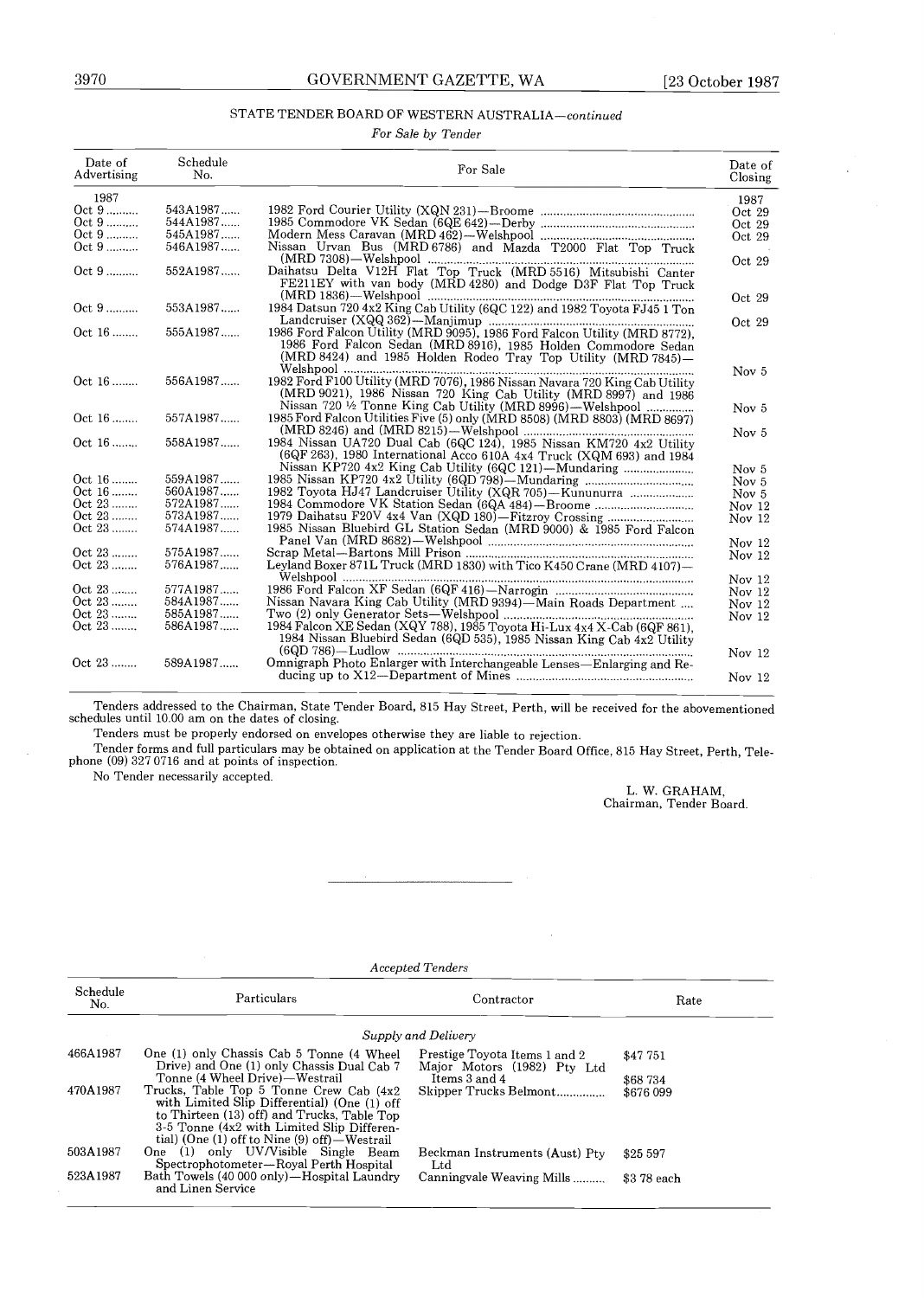#### GOVERNMENT GAZETTE, WA

#### STATE TENDER BOARD OF WESTERN AUSTRALIA-continued

|                                  |                                                                                                                                        | STATE TENDER BOARD OF WESTERN AUSTRALIA-continued |                                                              |
|----------------------------------|----------------------------------------------------------------------------------------------------------------------------------------|---------------------------------------------------|--------------------------------------------------------------|
|                                  |                                                                                                                                        | Accepted Tenders—continued                        |                                                              |
| Schedule<br>No.                  | Particulars                                                                                                                            | Contractor                                        | Rate                                                         |
|                                  |                                                                                                                                        | Purchase and Removal                              |                                                              |
| 500A1987<br>501A1987<br>511A1987 | Surplus Equipment at Forrestfield<br>Three (3) only 600 Bushel Seed Storage Bins<br>at Ludlow                                          |                                                   | Details on Request<br>Details on Request<br>\$725 each       |
| 522A1987                         | Surplus Equipment at Karratha                                                                                                          |                                                   | Item 1 \$170<br>Item 2 \$100<br>Item 3 \$100<br>Item 4 \$110 |
| 529A1987                         | 1983 Nissan Patrol V G160 4x4 (XQQ 308)<br>1982 Toyota FJ45 4x4 Tray Back (XQQ 673)<br>1983 Toyota FJ45 4x4 Tray Back (XQY 167)<br>and | Beasleys Belmont<br>J and F Vehicle Wholesalers   | \$10 025<br>\$7525<br>\$7689                                 |
| 530A1987                         | 1984 Nissan UG160 4x4 Patrol Tray Back<br>$(XQZ 011)$ at Mundaring<br>1984 Toyota Landcruiser Personnel Carrier                        | J and F Vehicle Wholesalers                       | \$9 089<br>\$7500                                            |
|                                  | (XQZ 437)<br>1985 Falcon XF Sedan (6QE 413)<br>1984<br>Commodore<br>VK<br>Station<br>Sedan<br>$(6ZC 004)$ and                          |                                                   | \$9560<br>\$8 186                                            |
|                                  | 1983 Toyota Hilux Dual Cab Tray Body<br>$(XQX 244)$ at Derby                                                                           |                                                   | \$10 380                                                     |
| 531A1987                         | 1983 Falcon XE Sedan (XQS 873), 1984 Fal-<br>con XE Sedan (XQY 786), 1984 Nissan KP<br>720 4x2 King Cab (6QC 076) at Mundaring         | J and F Vehicle Wholesalers<br>Item 3             | \$6689                                                       |
|                                  |                                                                                                                                        | Decline of Tenders                                |                                                              |
| 531A1987                         | 1983 Falcon XE Sedan (XQS 873), 1984 Fal-<br>con XE Sedan (XQY 786) 1984 Nissan KP<br>720 4x2 King Cab (6QC 076) at Mundaring          | Items 1 and 2                                     |                                                              |
|                                  |                                                                                                                                        | Cancellation of Contract                          |                                                              |
| 501A1987                         | Firearms (29 only) at Maylands Item 24  M Van Dongen                                                                                   |                                                   |                                                              |

#### COMPANIES (WESTERN AUSTRALIA) CODE

Regional Metals Pty Ltd (in voluntary liquidation)

Special Resolution to Wind Up

AT an extraordinary general meeting of the abovenamed company duly convened and held at the corner Edward and Parkfield Streets, Bunbury on 16 October 1987 the following resolution was passed as a special resolution-

That the company be wound up voluntarily.

At the abovementioned meeting Brian Frederick Best of corner Edward and Parkfield Streets, Bunbury was appointed liquidator for the purpose of the winding up .

Notice is also given that after 30 days from this date, 1<br>shall proceed to distribute the assets. All creditors having<br>any claim against the company should furnish particulars of<br>same by that date, otherwise I shall procee assets without regard to their claim.

Dated this 17th day of October, 1987 .

B. F. BEST, Liquidator.

#### MINING ACT 1978

Department of Mines, Perth, 23 October 1987 .

In accounance with section  $\sigma_I$  (3) or the winning Act 1978, 1<br>hereby cancel the forfeiture of the undermentioned Mining<br>Lease, previously declared forfeited for non-payment of rent<br>and published in the *Government Gazet* and reinstate the lessee as of its former estate .

> DAVID PARKER, Minister for Minerals and Energy.

SOUTH WEST MINERAL FIELD Mining Lease 70/38-Rollison Nominees Pty Ltd.

#### PETROLEUM ACT 1967

#### PETROLEUM REGULATIONS 1987

MADE by the Lieutenant-Governor and Deputy of the Governor in Executive Council . **Citation** 

1. These regulations may be cited as the Petroleum Regulations 1987.

Compensation may be determined by Local Court

2. The prescribed time for the purposes of section 17 (4) of the Act is—

(a) under section 17, three months from the day that the permittee or licensee gives notice to the owner or occupier that the permittee or licensee intends to commence operations on the private land;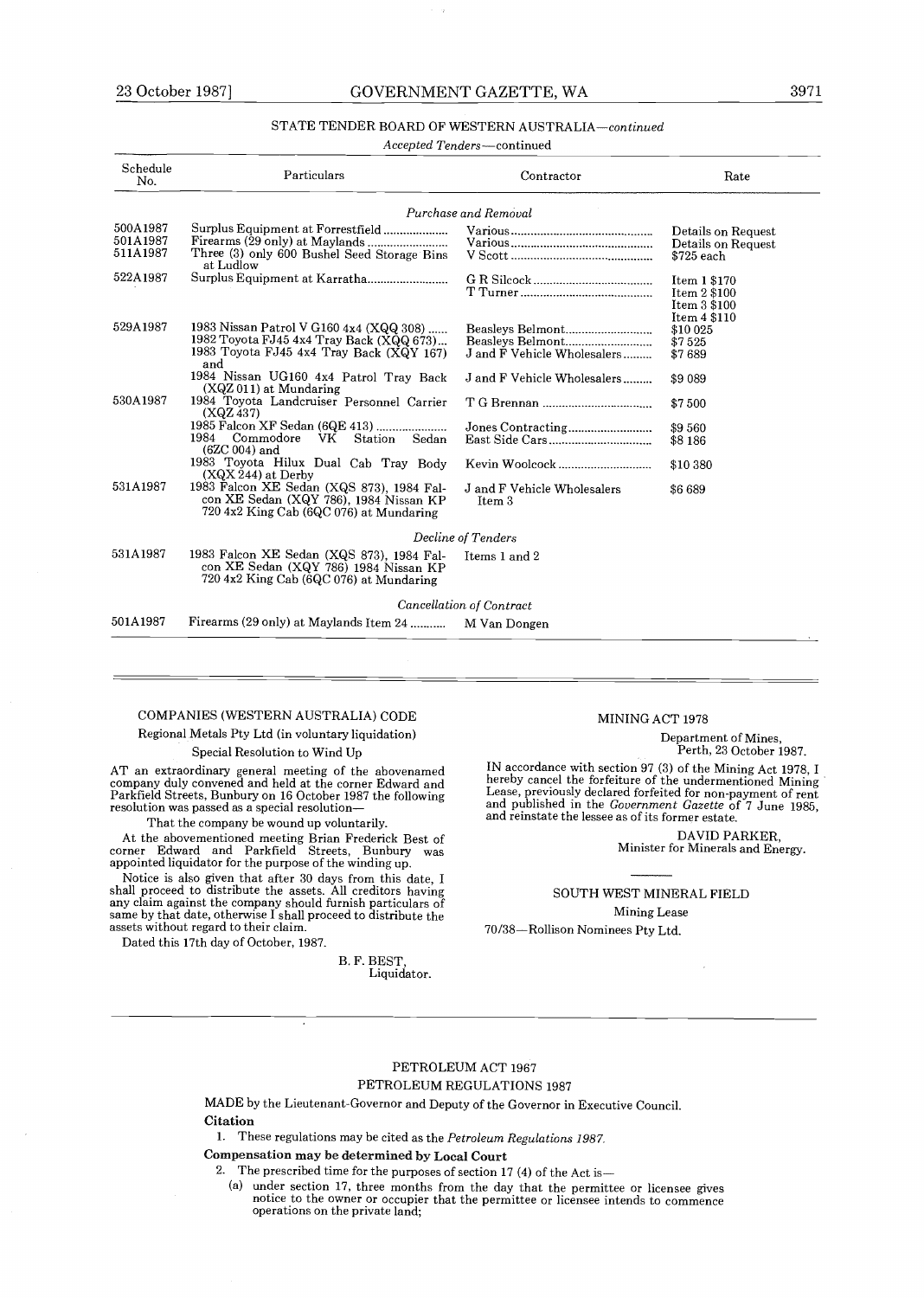- (b) under section 18, three months from the day that the owner or occupier of the private land adjoining or in the vicinity of the land comprised in any permit or licence affected by the operations gives notice to the permittee or licensee that the private land or improvements thereon has or have been injured or depreciated in value by the operations; and
- under section 19, three months from the day that the owner or occupier of the private land gives notice to the permittee or licensee that operations have caused further damage to the surface or to any improvements on the private land. (c)

By order of the Lieutenant-Governor and Deputy of the Governor, L. E. SMITH,

Clerk of the Council.

#### TRUSTEES ACT 1962

#### Notice to Creditors and Claimants

Clifford Prance late of Flat 12, Rockford Court, Payne Street, Safety Bay in the State of Western Australia, retired builder, deceased.

CREDITORS and other persons having a claim (to which section 63 of the Trustees Act 1962 relates) in respect of the estate of the said deceased who died on 31 July 1987, are required by the Executrix Gwynneth Hampshaw of care of Messrs P. J. Rattigan & Co of PO Box 300, Rockingham in the said State, to send particulars of their claims to her by 25 November 1987, after which date the Executrix may convey or distribute the assets having regard only to the claims of which she then has notice.

Dated this 23rd day of October, 1987 .

P. J. RATTIGAN & CO, Solicitors for the Executrix, 20 Council Ave, Rockingham 6168 .

#### TRUSTEES ACT 1962

#### Notice to Creditors and Claimants

Madeline Alice Dyer late of Glen-Craig Nursing Home, Beaufort Road, Albany in the State of Western Australia, widow, deceased.

CREDITORS and other persons having a claim (to which section 63 of the Trustees Act 1962 relates) in respect to the estate of the said deceased who died on 30 July 1987, are required by the Executor John Bochat of care of Messrs P.<br>J. Rattigan & Co of PO Box 300, Rochingham in the said State, to send particulars of their claims to him by 25 November 1987, after which date the Executor may convey or distribute the assets having regard only to the claims of which he then has notice.

Dated this 23rd day of October, 1987.

P. J . RATTIGAN & CO, Solicitors for the Executor, 20 Council Avenue, Rockingham 6168.

#### TRUSTEES ACT 1962

CREDITORS and other persons having claims in respect of the estate of David Scholtz Van Wyk late of 5 Naree Road, Wilson in the State of Western Australia deceased to which section 63 of the Trustees Act applies are required to send particluars of their claims to the executors namely the firm of Chalmers & Partners, 6th Floor, 524 Hay Street, Perth by 30 November 1987 after which date the said executors may convey or distribute the assets having regard only to the claims of which they have notice and the said executors shall not be liable to any person of whose claim they have had no notice at any time of administration or distribution .

Dated this 13th day of October, 1987 .

CHALMERS & PARTNERS, Executors.

#### TRUSTEES ACT 1962

CREDITORS and other persons having claims in respect of the estate of Ross Vollprecht late of 16 The Grove, Wembley in the State of Western Australia, retired meteorologist, deceased, to whom section 63 of the Trustees Act 1962 applies are requested to send particulars of their claims to the executor, Hans Heinrich Thies of 16 Edward Street, Nedlands by 28 November 1987 after which date the said executor may convey or distribute assets having regard only to the claims of which he has notice and the said executor shall not be liable to any person of whose claim he has no notice at the time of administration or distribution .

Dated this 23rd day of October, 1987 .

HANS HEINRICH THIES, Executor.

#### TRUSTEES ACT 1962

#### Notice to Creditors and Claimants

EMILY LIVINIA WYATT late of 5 Cetus Close Rockingham Park in the State of Western Australia, widow, deceased.

CREDITORS and other persons having a claim (to which section 63 of the Trustees Act 1962 relates) in respect to the estate of the said deceased who died on 25 July 1987, are required by the Executor James Clifford Wyatt of care of Messrs P. J. Rattigan & Co of PO Box 300, Rockingham in the said State, to send particulars of their claim to him by 25 November 1987, after which date the executor may convey or distribute the assets having regard only to the claims of which he then has notice.

Dated this 23rd day of October, 1987 .

P.J. RATTIGAN & CO. Solicitors for the Executor, 20 Council Avenue, Rockingham.

#### TRUSTEES ACT 1962

CREDITORS and other persons having claims (to which section 63 of the Trustees Act 1962 relates) in respect of the undermentioned deceased persons are required to send particulars of their claims to the executors of care of Kott Gunning, 22 St . George's Terrace, Perth by 4 December 1987 after which date the Trustee may convey or distribute the assets having regard only to the claims of which notice has been given.

Surname, Given names; Address; Occupation; Date of<br>Death.

Drake, Cyril Lewis; 12 Melvista Avenue, Claremont; Retired librarian; 22/8/87.

Gordon; Mary Stephen; 49 Hamer Avenue, Wembley Downs; Home duties; 17/8/87.

Watson, Leonard Keith; Flat 13/37 Cambridge Street, Leederville; Retired businessman; 31/7/87.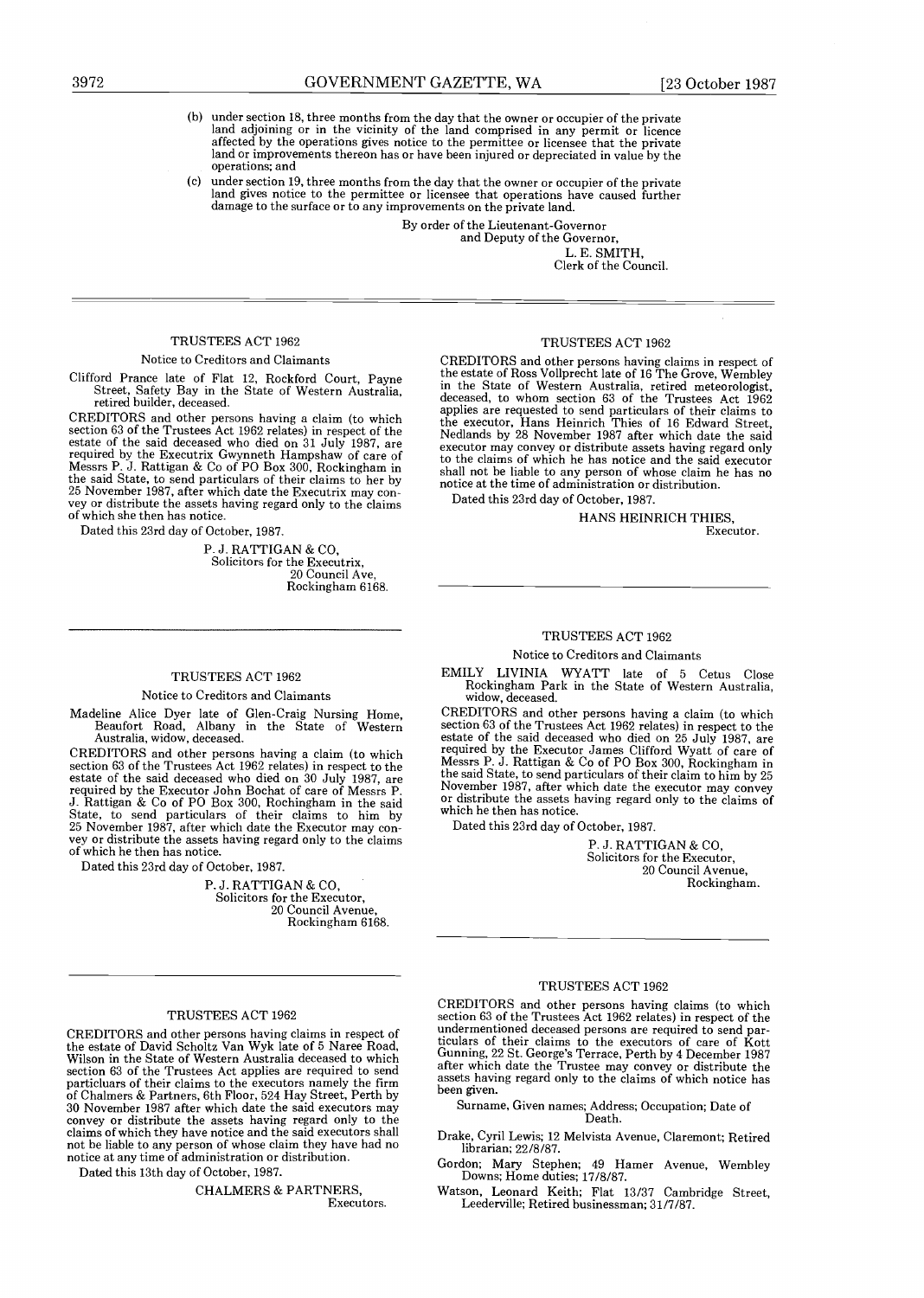- Anderson, John Sutherland; Madang Teachers College, Madang; Librarian; 7/9/87.
- George, Dorothy May; 42 Rockton Road, Nedlands; Home duties; 5/9/87.
- Harris, James; 68 Grey Street, York; Retired fitter and turner; 2/9/87.
- Main, Ada Muriel; 3 Callan Road, Floreat; Home duties;<br>11/8/87.
- Susac, Frank; 108 Windsor Road, Wangara; Market gardener; 5/9/87.
- Stewart, Beatrice May; 30 Bassendean Parade, Bassendean ; Home duties;  $3/8/87$ .

#### TRUSTEES ACT 1962

#### Notice to Creditors and Claimants

HENRY GEORGE CAPE late of 2 Dolphin Road, Safety Bay in the State of Western Australia, retired engineer, deceased.

CREDITORS and other persons having a claim (to which section 63 of the Trustees Act 1962 relates) in respect to the estate of the said deceased who died on 9 June 1987, are required by the Executrix Grace Eunice Cape of care of Messrs P . J . Rattigan & Co of PO Box 300, Rockingham in the said State, to send particulars of their claim to her by 25 November 1987, after which date the executrix may convey or distribute the assest having regard only to the claims of which she then has notice.

Dated this 23rd day of November, 1987.

P. J. RATTIGAN & CO, Solicitors for the Executrix, 20 Council Avenue, Rockingham.

#### TRUSTEES ACT 1962

Anthony John Stanley late of 25 Parker Avenue, Sorrento 6020, retired naval warrant officer .

CREDITORS and other persons having claims (to which section 63 of the Trustees Act 1962 relates) in respect of the<br>estate of the above deceased, who died at Sorrento on<br>17 March 1987 are required by the executor and trustee<br>Clarence Raymond Herrett of 23 Hull Avenue, Lurnea Perth by 27 November 1987 after which date the trustee may convey or distribute the assets having regard only to the claims of which he then has notice .

Dated the 16th day of October, 1987.

PATERSON & DOWDING, Solicitors for Clarence Raymond Herrett.

#### TRUSTEES ACT 1962

CREDITORS and other persons having claims in respect of the estate of Alexander Hunter late of 145 Steere Street, Collie, retired farmer to which section 63 of the Trustees Act 1962 applies are required to send particulars of their claims to the executors David John Hunter and Elizabeth Ann Harlow both of care of Young & Young, 5 Spencer Street, Bunbury by 27 November 1987 after which date the said executors may convey or distribute the assets having regard only to the claims of which they have notice and the said executors shall not be liable to any person of whose claim they have had no notice at any time of administration or distribution.

Dated this 23rd day of October, 1987 .

YOUNG & YOUNG, Solicitors for the Executors .

#### TRUSTEES ACT 1962

CREDITORS and other persons having claims in respect of the estate of Ella Gertrude Viol late of 127 Attfield Street, Maddington, western Australia, retired secretary to which<br>section 63 of the Trustees Act 1962 applies are required to<br>send particulars of their claims to the executor, Donald<br>Henry Viol, C/- Talbot & Olivier, 3rd Floor, 52 be liable to any person of whose claim he has no notice at the time of administration or distribution .

Dated this 13th day of October, 1987 .

TALBOT & OLIVIER, Solicitors for the Executor.

#### TRUSTEES ACT 1962

CREDITORS and other persons having claims in respect of the estate of Margaret Doreen Cross, late of 166 Spencer Street, Bunbury to which section 63 of the Trustees Act 1962 applies are required to send particulars of their claims<br>to the Executors Clive Leslie Treffrey Young care of Young<br>& Young, 5 Spencer Street, Bunhury by 27 November 1987<br>after which date the said executors may convey have notice and the said executors shall not be liable to any person of whose claim they have had no notice at any time of administration or distribution .

Dated this 23 day of October, 1987 .

YOUNG & YOUNG, Solicitors for the Executors.

#### PUBLIC TRUSTEE ACT 1941

NOTICE is hereby given that pursuant to section 14 of the Public Trustee Act 1941 the Public Trustee has elected to<br>administer the estates of the undermentioned deceased persons.

- Name of deceased; Occupation; Address; Date of death; Date election filed.
- Wainwright, Alan Samuel; Retired radio technician;<br>Wembley; 15/8/87; 18/9/87.
- Mills, David Christopher; Accountant; Nollamara; 11/3/87; 18/9/87 .
- Hanks, Arthur Frederick; Retired shire worker; Beckenham; 9/8/87; 18/9/87.
- Borecki, Jan Peter; Retired painter; Mt. Lawley; 25/5/87; 18/9/87.
- Berry, Victor William; Commonwealth public servant; .<br>Dianella; 16/8/87; 18/9/87.
- Currie, Florence May; Married woman; Geraldton; 26/4/87; .18/9/87<br>Searles, Do
- Douglas; Retired engineer; Albany; 16/8/87; 18/9/87 .
- Tailor, Patricia Eileen; Divorcee; Coolgardie; 22/4/87;<br>18/9/87.
- Brand, Frederick Howard; Invalid pensioner; Como;<br>13/6/87;18/9/87.
- Craig, James McKenzie; Retired gardener; Perth; 19/6/87; 18/9/87 .
- Hart, Janette Laura; Widow; Menora; 23/7/87; 18/9/87.
- Ford, Robert James; Pensioner; Dalkeith; 11/6/87; 18/9/87.
- Freeman, Ramon Leslie; Signwriter; Bunbury; 9/1/87; 21/9/87.
- Leahey, Alinda Gwendoline; Widow; Melville; 11/5/87.
- Hopkins, Donald; Night watchman; Langford; 10/6/87; 21/9/87 .
- Tindall, Robert; Retired signwriter; Como; 27/5/87; 25/9/87. Neill, Gertrude Maynee; Widow; Mt. Helena; 18/8/87;
- $25/9/87$ .
- Folland, Bertha Jane; Spinster; Kewdale; 21/8/87; 25/9/87.
- Doring, Roland; Police officer; Osborne Park; 26/1/87;<br>25/9/87.
- Arthurell, Clara; Widow; Karrinyup; 3/8/87; 25/9/87 . Dated at Perth this 15th day of October, 1987 .

A. J. ALLEN,

Public Trustee, 565 Hay Street, Perth 6000 .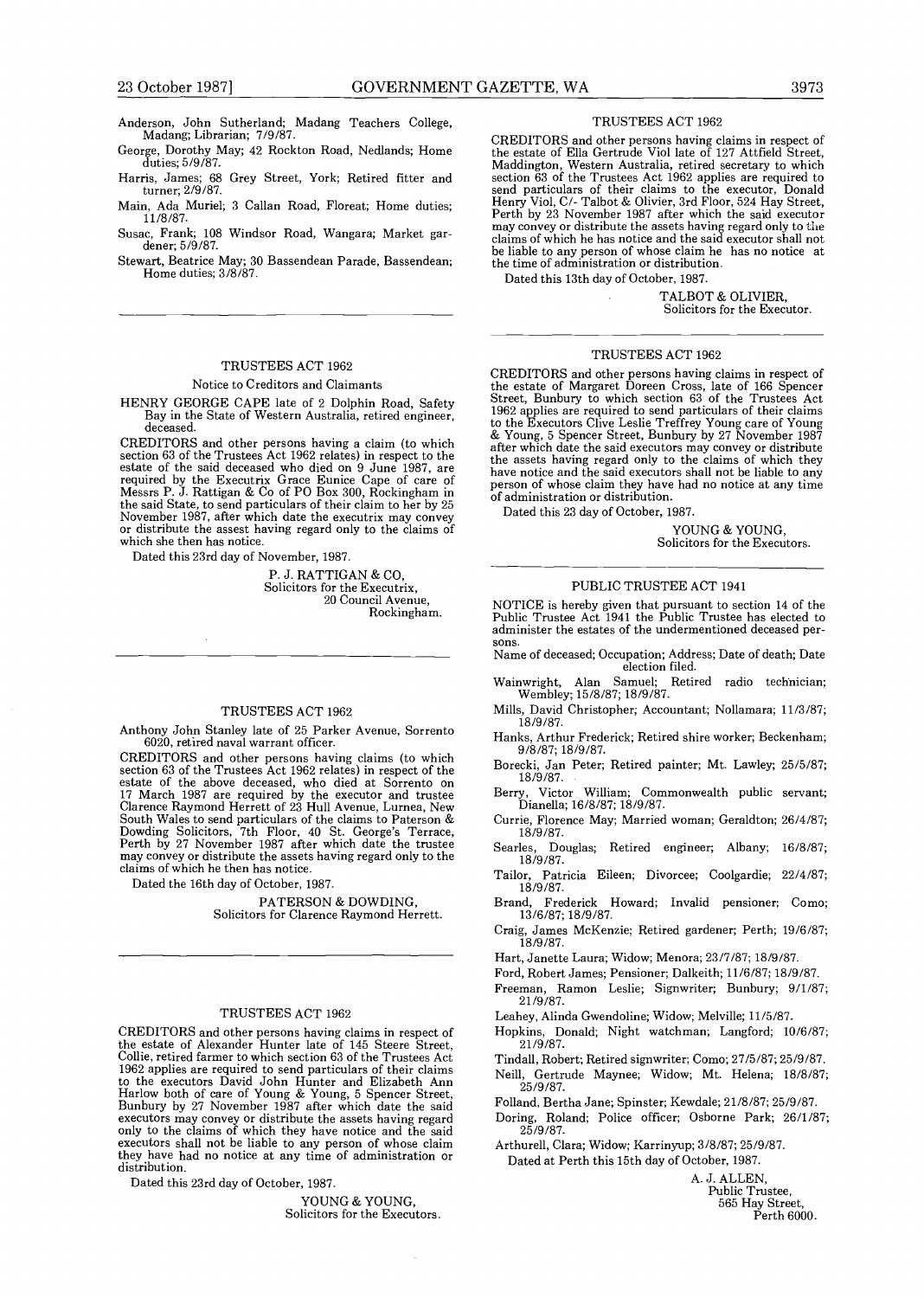#### TRUSTEES ACT 1962

#### Notice to Creditors and Claimants

CREDITORS and other persons having claims (to which section 63 of the Trustees Act relates) in respect of the estates of the undermentioned deceased persons are required to send particulars of their claims to me on or before 23 November 1987, after which date I may convey or distribute the assets, having regard only to the claims of which I then have notice .  $\begin{tabular}{|c|c|c|c|c|} \hline & \multicolumn{1}{c}{\textbf{39.665} \hline & \multicolumn{1}{c}{\textbf{39.665} \hline & \multicolumn{1}{c}{\textbf{39.665} \hline & \multicolumn{1}{c}{\textbf{39.665} \hline & \multicolumn{1}{c}{\textbf{39.665} \hline & \multicolumn{1}{c}{\textbf{39.665} \hline & \multicolumn{1}{c}{\textbf{39.665} \hline & \multicolumn{1}{c}{\textbf{39.665} \hline & \multicolumn{1$ 

Beattie, Dorothy May, late of Moline House, Flat 56, Rinaldi Crescent, Karrinyup, died 24/9/87 .

- Brown, Agnes McIntosh, late of Braemar Nursing Home, 214 Canning Highway, East Fremantle, died 11/9/87 .
- Crisp, Charles John, late of 6 Ward Street, Kalgoorlie, died 30/9/87.
- Cuss, Aloizs (also known as Cuss, Alexander) late of Lentara Hostel, Nash Street, Perth, died 28/9/87.
- Johnstone, Ada Lillian, late of 670 Canning Highway, Applecross, died 28/9/87 .
- Kirkwood, Geoffrey Charles, late of 184 Craigie Drive, Beldon, died 30/9/87 .
- Margaria, Hilda May, late of 256 Main Street, Osborne Park, died 5/9/87 .
- Martell, John Stanley, late of 193 Newcastle Street, Perth, died 5/9/87 .
- McCarthy, Kathleen Mary, late of Christos Nursing Home, Barrett Street, Wembley, died 25/8/87 .
- Peters, Grace Matilda, late of Little Sisters of the Poor, Rawlin Street, Mt. Hawthorn, died 27/8/87 .
- Robson, William, late of Midland Nursing Home, 44 John Street, Midland, died 22/7/87 .
- Shakhovskoy, Michael, late of 14 Haddrill Street, Bayswater, died 18/9/87 .
- Tomlinson, John Henry, late of 116 Wirraway House, Bull Creek Drive, Bull Creek, died 5/10/87 .
- Unbehaun, Alan Albert, late of 268 Carrington Street, Hilton Park, died 18/9/87 .
- Zaho, Bertha, late of 50 Wanneroo Road, Tuart Hill, died 23/7/87 .

Dated this 19th day of October, 1987 .

A. J. ALLEN, Public Trustee, Public Trust Office, 565 Hay Street, Perth.

THE PARLIAMENT OF WESTERN AUSTRALIA DIGEST 1986 No. 14

Compiled in the Offices of the Clerk of the Legislative Assembly, Parliament House, Perth, Western Australia

ISSN 0312-6862

Price \$1 .20 mailed plus postage on 250 grams

# REPORT BY THE PETROL PRICES ADVISORY COMMITTEE TO THE MINISTER FOR CONSUMER AFFAIRS THE HON. A. TONKIN, M.L.A. JULY 1983.

Chairman-K. M. Lehane.

#### Prices:-

Counter Sales-\$2.60 Mailed plus postage on 500 grams

#### SPECIAL NOTICE SUBSCRIPTION CHARGES

Increase Treasury approved effective 8 December 1986.

GOVERNMENT GAZETTE

Counter Sales, per copy-\$2.20

Subscriptions are required to commence and terminate with a quarter.

The Government Gazette is published on Friday in each week, unless interfered with by public holidays or other unforseen circumstances .

SUBSCRIPTIONS:-The subscriptions to the Government Gazette are as follows-

Annual Subscription (Excluding Extraordinary Copies) Including Postage

| <b>All Surface Mail</b>              | 259.00 |
|--------------------------------------|--------|
| All Airmail Within Australia         | 271.00 |
| All Overseas Airmail                 | 382.00 |
| <b>HANSARD</b>                       |        |
| Counter Sales, per copy-\$6.00       |        |
| <b>Annual Subscription,</b>          | S      |
| <b>All Surface Mail</b>              | 182.00 |
| All Airmail within Australia         | 211.00 |
| All Overseas Airmail                 | 419.00 |
| Hansard—Single Issue                 | 6.00   |
| <b>INDUSTRIAL GAZETTE</b>            |        |
| Counter Sales, per copy-\$7.00       |        |
| <b>Annual Subscription,</b>          | \$     |
| All Surface Mail                     | 131.00 |
| All Airmail within Australia         | 147.00 |
| All Overseas Airmail                 | 259.00 |
| Industrial Gazette—Single Issue 7.00 |        |
|                                      |        |

#### STANDING ORDER SUBSCRIPTION SERVICE

(Price quoted includes postage)

Western Australian Statutes-Per Annum.

|                                       | Local<br>(W.A.)           | Interstate<br>and<br>Overseas |
|---------------------------------------|---------------------------|-------------------------------|
| Loose Statutes                        | 56.00                     | 62.00                         |
| Bound Statutes                        | 130.00                    | 140.00                        |
| Loose and Bound                       | 186.00                    | 202.00                        |
| $\mathcal{O}_{\text{nonlocal}}$ Dilla | $@EQ$ $00$ Avernalia Wide |                               |

Sessional Bills-\$56.00 Australia Wide.

#### CURRENT RELEASE

W.A. LAW ALMANAC 1987

Prices:-

Counter Sales-\$7.50 Mailed plus postage on 300 grams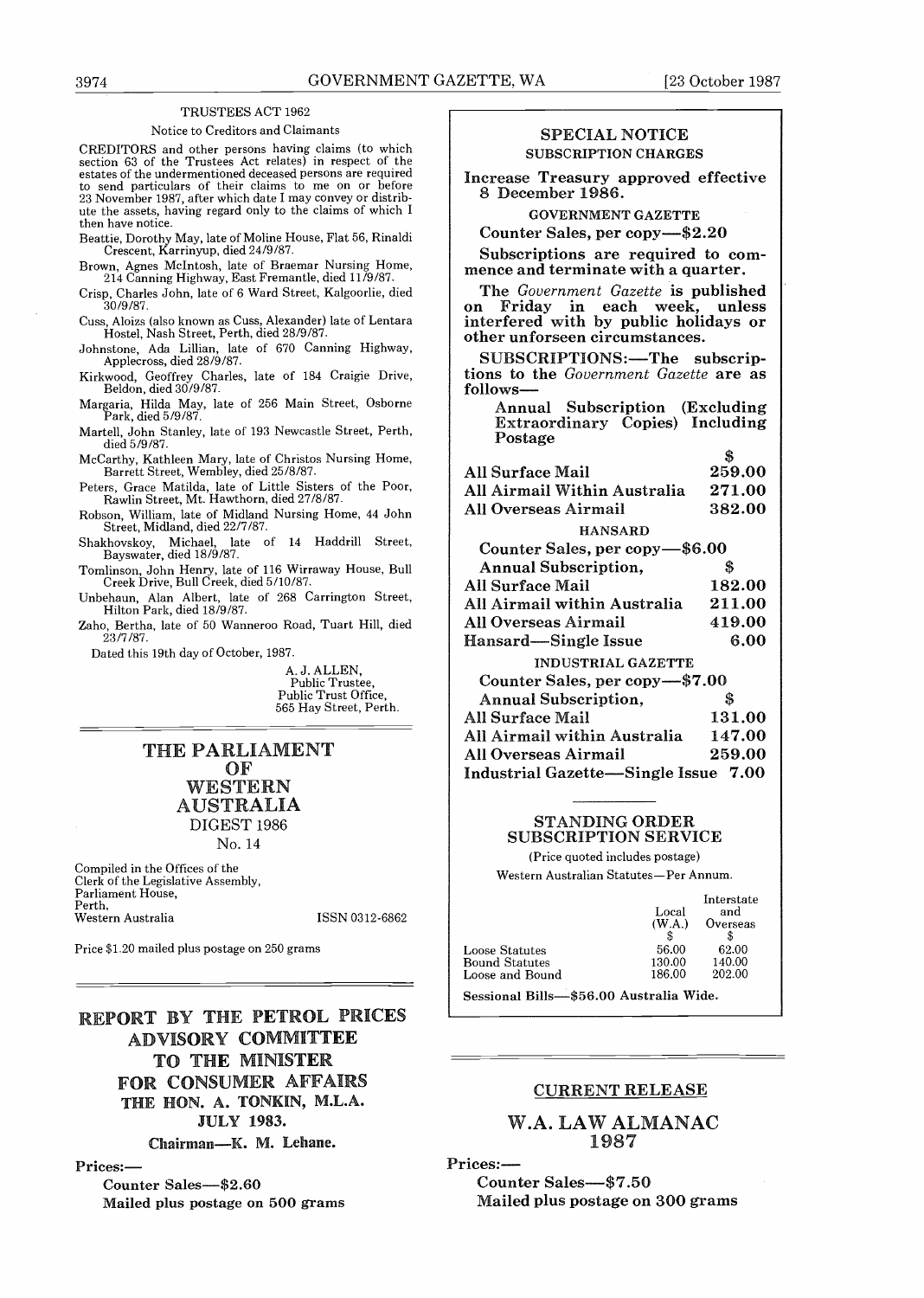#### 3975

#### 1986 REPRINTED ACTS

- Optical Dispensers Act, reprinted 21/1/86-50 cents .
- Hire Purchase Act 1959, reprinted 5/2/86-\$1.60 .
- Finance Brokers Control Act, reprinted  $2/4/86 - $1.60$ .
- Marine Stores Act 1902, reprinted 7/5/86-50 cents .
- Building Societies Act 1976, reprinted 14/4/86- \$2.60.

Electoral Act 1907, reprinted  $16/6/86$ —\$3.20.

- Fisheries Act 1905, reprinted  $15/7/86$ -\$2.20.
- Administration Act 1903, reprinted 17/6/86- \$1.60.
- Aboriginal Affairs Planning Authority Act 1972, reprinted 30/7/86-\$1.20.
- Evidence Act 1906, reprinted 14/8/86-\$2.20.
- W.A. Turf Club Act 1892 P. Act, reprinted 18/8/86-80 cents.
- W.A. Mint Act 1970, reprinted 6/10/86-\$1.60.
- Community Services Act 1972, reprinted 15/10/86-90 cents .
- Liquor Act 1970, reprinted  $30/10/86 $3.60$ .
- Rights In Water and Irrigation Act 1914, reprinted 23/10/86-\$1.90 .
- Fire Brigades Act 1942, reprinted 18/9/86- $$1.90.$
- Lotteries Control Act, reprinted 24/6/86-\$1.30.
- Parliamentary Papers Act, reprinted 8/8/86-50 cents.
- Poisons Act, reprinted  $18/11/86 $2.50$ .
- Small Claims Tribunal Act, reprinted  $9/6/86-$ 80 cents.
- Stock Brands and Movement Act, reprinted  $16/9/86 - $1.30.$
- Supreme Court Act, reprinted  $25/7/86 $2.30$ .

#### 1987 REPRINTED ACTS

- District Court of Western Australia Act 1969, reprinted  $12/2/87 - $1.60$ .
- Financial Administration and Audit Act 1985, reprinted  $4/3/87 - $2.00$ .
- Payroll Tax Act 1971, reprinted  $2/2/87-50$ cents.
- Sale of Tobacco Act 1917, reprinted 19/2/87-50 cents.
- Workers Compensation and Assistance Act 1981, reprinted 6/2/87-\$3.60.
- Transport Co-ordination Act 1966, reprinted  $6/3/87 - $2.30$ .
- Property Law Act 1969, reprinted  $17/3/87 $2.30.$
- State Energy Commission Act, reprinted  $21/5/87 - 23.50$ .

#### MANAGING CHANGE IN THE PUBLIC SECTOR

#### A PARLIAMENTARY WHITE PAPER PRESENTED BY THE HON. BRIAN BURKE M.L.A. PREMIER OF W.A. <sup>1986</sup>

COUNTER SALES \$2.30 MAILED PLUS POSTAGE ON 250 GRAMS

#### REPORT OF THE COMMITTEE OF INQUIRY INTO THE RATE OF IMPRISONMENT IN W.A.-1981 Chairman-O. F. Dixon

Counter Sales-\$5.20 Mailed plus postage on 1 kg

Prices :-

#### INFORMATION TECHNOLOGY STUDY COMMUNITY PERCEPTIONS 1986

COUNTER SALES \$11 .30 (INCLUDES MICROFICHE)

MAILED PLUS POSTAGE ON 250 GRAMS

# **STATISTICS** 1986 GENERAL ELECTIONS

\$4 .30 COUNTER SALES MAILED PLUS POSTAGE ON 500 GRAMS



# THE ABORIGINAL LAND INQUIRY

#### REPORT BY

#### PAUL SEAMAN, Q.C.

#### SEPTEMBER, 1984

Price-

Counter Sales-\$11.30 Mailed plus postage on 600 grams